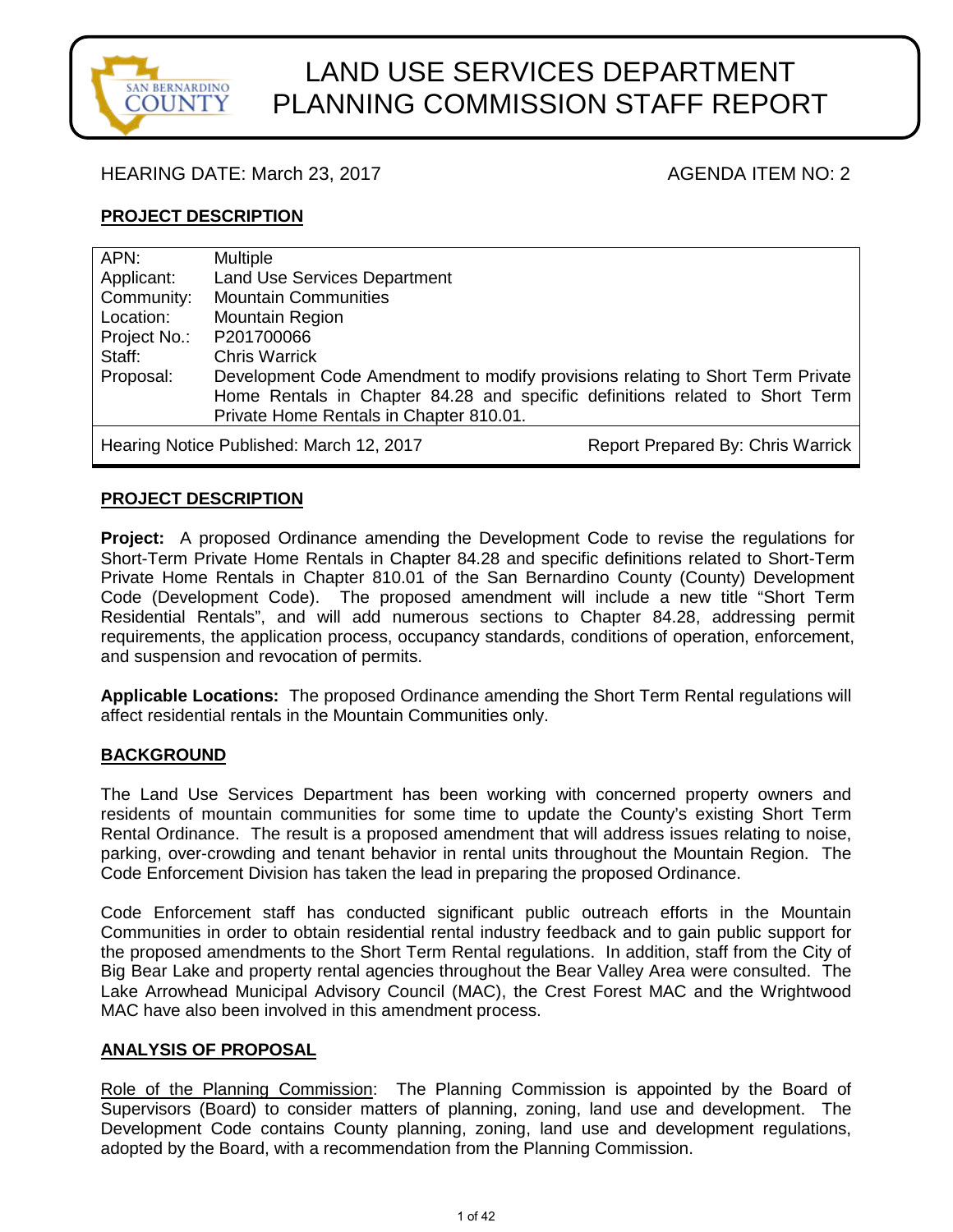Short Term Residential Rental activities are land use activities that are regulated by the Development Code. There are other policy issues that may be considered by the Board in its consideration of the proposed ordinance, including costs and potential revenues generated by the Short Term Residential Rental permits. However, these policy considerations are outside of the jurisdiction of the Planning Commission, as they are not strictly land use issues.

Content of the Proposed Ordinance: The proposed ordinance amends Chapter 84.28 of the Development Code, entitled "Short-Term Residential Rentals". The proposed Chapter 84.28 contains revised permit requirements and application processes for Short-Term Rentals and adds more specific regulations that address Occupancy Standards, Conditions of Operation, Enforcement, and Suspension and Revocation of Permits. The table below shows some of the major differences between the current and proposed ordinances for Short-Term Rentals.

|                                            | <b>CURRENT ORDINANCE</b>                                                                     | <b>PROPOSED ORDINANCE</b>                                                                                                                                                                                                                                                                                                                                                                                                                                                                                                                                                                                                          |  |  |
|--------------------------------------------|----------------------------------------------------------------------------------------------|------------------------------------------------------------------------------------------------------------------------------------------------------------------------------------------------------------------------------------------------------------------------------------------------------------------------------------------------------------------------------------------------------------------------------------------------------------------------------------------------------------------------------------------------------------------------------------------------------------------------------------|--|--|
| <b>PURPOSE AND</b><br><b>APPLICABILITY</b> |                                                                                              |                                                                                                                                                                                                                                                                                                                                                                                                                                                                                                                                                                                                                                    |  |  |
| Applicability                              | Only applies to the Mountain Region.                                                         | Only applies to the Mountain Region, but may be<br>expanded in the future to include other areas of the<br>unincorporated County, such as the Community of<br>Joshua Tree.                                                                                                                                                                                                                                                                                                                                                                                                                                                         |  |  |
| <b>PERMIT</b><br><b>REQUIREMENTS</b>       |                                                                                              |                                                                                                                                                                                                                                                                                                                                                                                                                                                                                                                                                                                                                                    |  |  |
| Multi-Family                               | Exempts multi-family condominium<br>units.                                                   | Does not exempt multi-family condominium units.<br>Includes any residential dwelling unit or portion<br>thereof used for transient occupancies.                                                                                                                                                                                                                                                                                                                                                                                                                                                                                    |  |  |
| Notification                               | Notification of use of property as a short<br>term rental after permits have been<br>issued. | Notification of application for permit with opportunity<br>to comment on permit applications made as a result<br>of the County having issued a Notice of Violation to<br>a property owner for having rented unit without the<br>necessary permit. In all other circumstances, permit<br>will be issued without opportunity to comment. In all<br>cases, potentially affected property owners will be<br>notified after permit has been issued.                                                                                                                                                                                     |  |  |
|                                            | Notification goes to owners of<br>contiguous properties.                                     | Notification will go to owners within a 300 foot radius<br>of property being used as a short term rental. This<br>will be both for the opportunity to comment as well<br>as notification of permit issuance.                                                                                                                                                                                                                                                                                                                                                                                                                       |  |  |
| <b>DEVELOPMENT</b><br><b>STANDARDS</b>     |                                                                                              |                                                                                                                                                                                                                                                                                                                                                                                                                                                                                                                                                                                                                                    |  |  |
| Maximum<br>Occupancy                       | One person per 100 square feet, not to<br>exceed the number of raised sleeping<br>beds.      | Determined one of three ways - the most restrictive<br>would apply:<br>a. By habitable space for overnight sleeping<br>purposes: Kitchens, hallways, bathrooms,<br>closets, storage areas are not considered<br>habitable spaces for sleeping purposes. In<br>order for a room to be considered habitable<br>space for sleeping, it must be a minimum of 70<br>square feet.<br>A 70 square foot room may sleep one<br>$\bullet$<br>person.<br>Each sleeping room occupied by more<br>$\bullet$<br>than one person shall contain not less than<br>50 square feet per person.<br>On-site parking. For every four renters there<br>b. |  |  |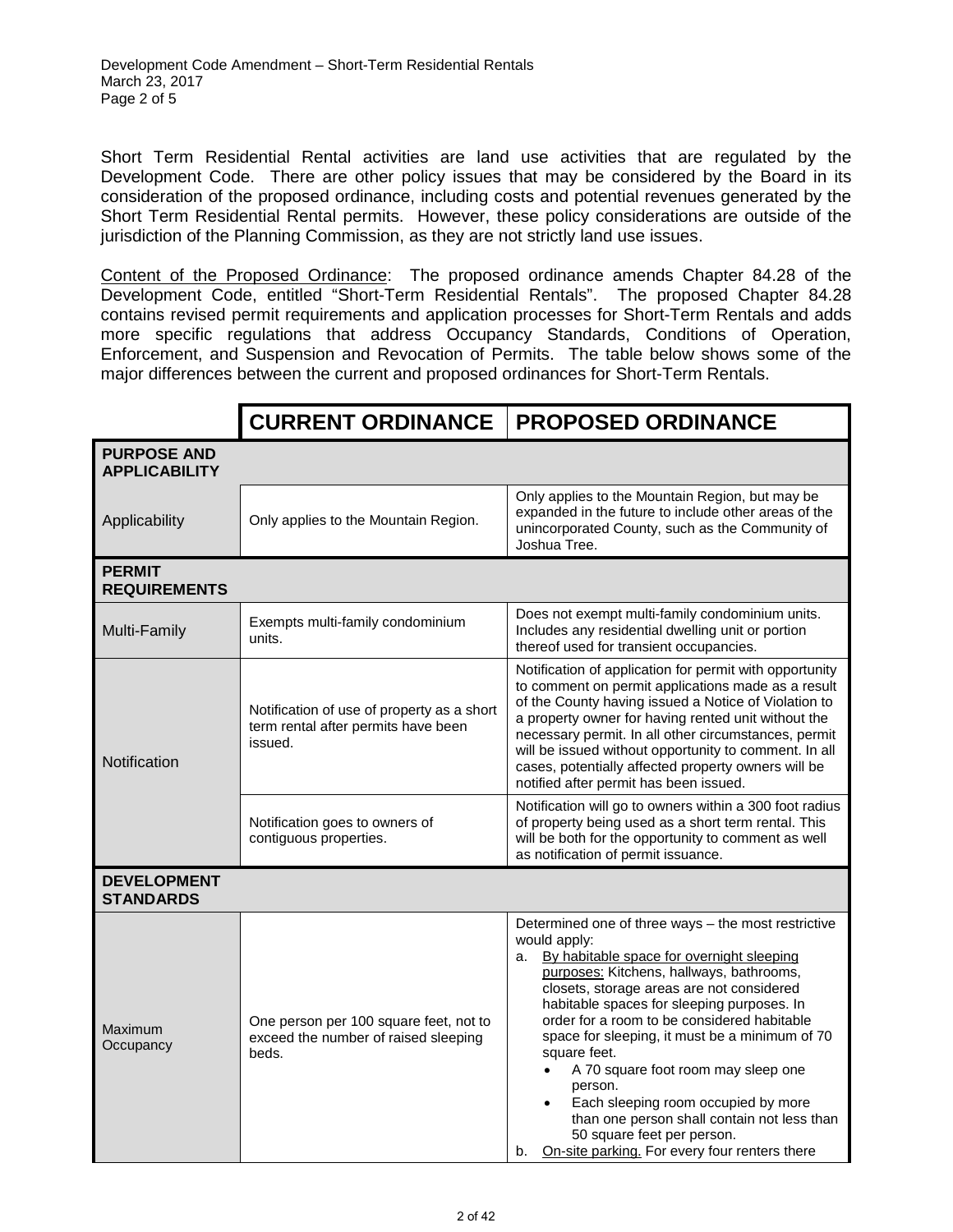|                                                   | <b>CURRENT ORDINANCE</b>                                                                                                                                                                                                                                             | <b>PROPOSED ORDINANCE</b>                                                                                                                                                                                                                                                                                                                                                                                                                                                                                                                                                                                                          |  |  |
|---------------------------------------------------|----------------------------------------------------------------------------------------------------------------------------------------------------------------------------------------------------------------------------------------------------------------------|------------------------------------------------------------------------------------------------------------------------------------------------------------------------------------------------------------------------------------------------------------------------------------------------------------------------------------------------------------------------------------------------------------------------------------------------------------------------------------------------------------------------------------------------------------------------------------------------------------------------------------|--|--|
| <b>PURPOSE AND</b><br><b>APPLICABILITY</b>        |                                                                                                                                                                                                                                                                      |                                                                                                                                                                                                                                                                                                                                                                                                                                                                                                                                                                                                                                    |  |  |
|                                                   |                                                                                                                                                                                                                                                                      | must be one parking space.<br>By Parcel size:<br>c.<br>Parcels of one half-acre or less may not<br>have more than 15 renters or guests of<br>renters.<br>Parcels one acre or larger may have up to<br>20 renters or guests or renters.                                                                                                                                                                                                                                                                                                                                                                                             |  |  |
| Parking                                           | One space per bedroom.                                                                                                                                                                                                                                               | One space for every four renters.                                                                                                                                                                                                                                                                                                                                                                                                                                                                                                                                                                                                  |  |  |
| <b>CONDITIONS OF</b><br><b>OPERATION</b>          |                                                                                                                                                                                                                                                                      |                                                                                                                                                                                                                                                                                                                                                                                                                                                                                                                                                                                                                                    |  |  |
| <b>Commercial Uses</b>                            | Silent - No such prohibitions.                                                                                                                                                                                                                                       | Specific prohibitions for use of short term rentals for<br>commercial uses.                                                                                                                                                                                                                                                                                                                                                                                                                                                                                                                                                        |  |  |
| Advertising                                       | Silent - No such prohibitions or<br>requirements.                                                                                                                                                                                                                    | Prohibits advertising for commercial uses; requires<br>County permit number to be shown on all forms of<br>advertisement.                                                                                                                                                                                                                                                                                                                                                                                                                                                                                                          |  |  |
| Call Response                                     | Owner to be available by phone 24<br>$\bullet$<br>hours a day.<br>Does not require the owner to be<br>$\bullet$<br>able to present at the property within<br>one hour after receiving call.<br>Allows owners 24 hours to<br>$\bullet$<br>commence corrective action. | Owner to be available by phone 24 hours a day.<br>$\bullet$<br>Requires owner (or owner's agent) to be present<br>$\bullet$<br>at the property within one hour after receiving<br>call.<br>$\bullet$<br>Requires owner to immediately address any<br>nuisance renter behavior, taking any and all<br>action necessary for the duration of the renter's<br>stay.                                                                                                                                                                                                                                                                    |  |  |
| Neighborhood<br>Peace and Quiet                   | Silent - No such prohibitions or<br>requirements.                                                                                                                                                                                                                    | Requires owners to take any action necessary to<br>ensure that renters do not disturb neighborhood<br>peace and quiet.                                                                                                                                                                                                                                                                                                                                                                                                                                                                                                             |  |  |
| Loud and Disturbing<br><b>Noise</b>               | Silent - No such prohibitions or<br>requirements.                                                                                                                                                                                                                    | Defines and prohibits loud and disturbing noise<br>using reasonable person standard.                                                                                                                                                                                                                                                                                                                                                                                                                                                                                                                                               |  |  |
| <b>ENFORCEMENT</b>                                |                                                                                                                                                                                                                                                                      |                                                                                                                                                                                                                                                                                                                                                                                                                                                                                                                                                                                                                                    |  |  |
| Enforcement                                       | Not addressed                                                                                                                                                                                                                                                        | New Section that clearly spells out the right of<br>appropriate County personnel to take any remedial<br>action necessary to ensure compliance with the<br>County Code. Enforcement powers are broad in<br>nature.                                                                                                                                                                                                                                                                                                                                                                                                                 |  |  |
| <b>PERMIT SUSPENSION AND</b><br><b>REVOCATION</b> |                                                                                                                                                                                                                                                                      |                                                                                                                                                                                                                                                                                                                                                                                                                                                                                                                                                                                                                                    |  |  |
| Permit<br>Suspension and<br>Revocation            | Not addressed                                                                                                                                                                                                                                                        | New sections that create a streamlined process to<br>suspend or revoke permits with the right to appeal<br>either suspension or revocation of permits.<br>Depending on the reason for the suspension or<br>revocation, appeals will be heard by the Building<br>Appeals Board and/or a County Designated Hearing<br>Officer - not the Planning Commission. Permits will<br>be revoked for the following reasons:<br>• There are severe violations of the Building Code.<br>• Failure to address conditions that lead to permit<br>suspension.<br>• Where conditions that lead to suspension<br>reoccur within certain time frames. |  |  |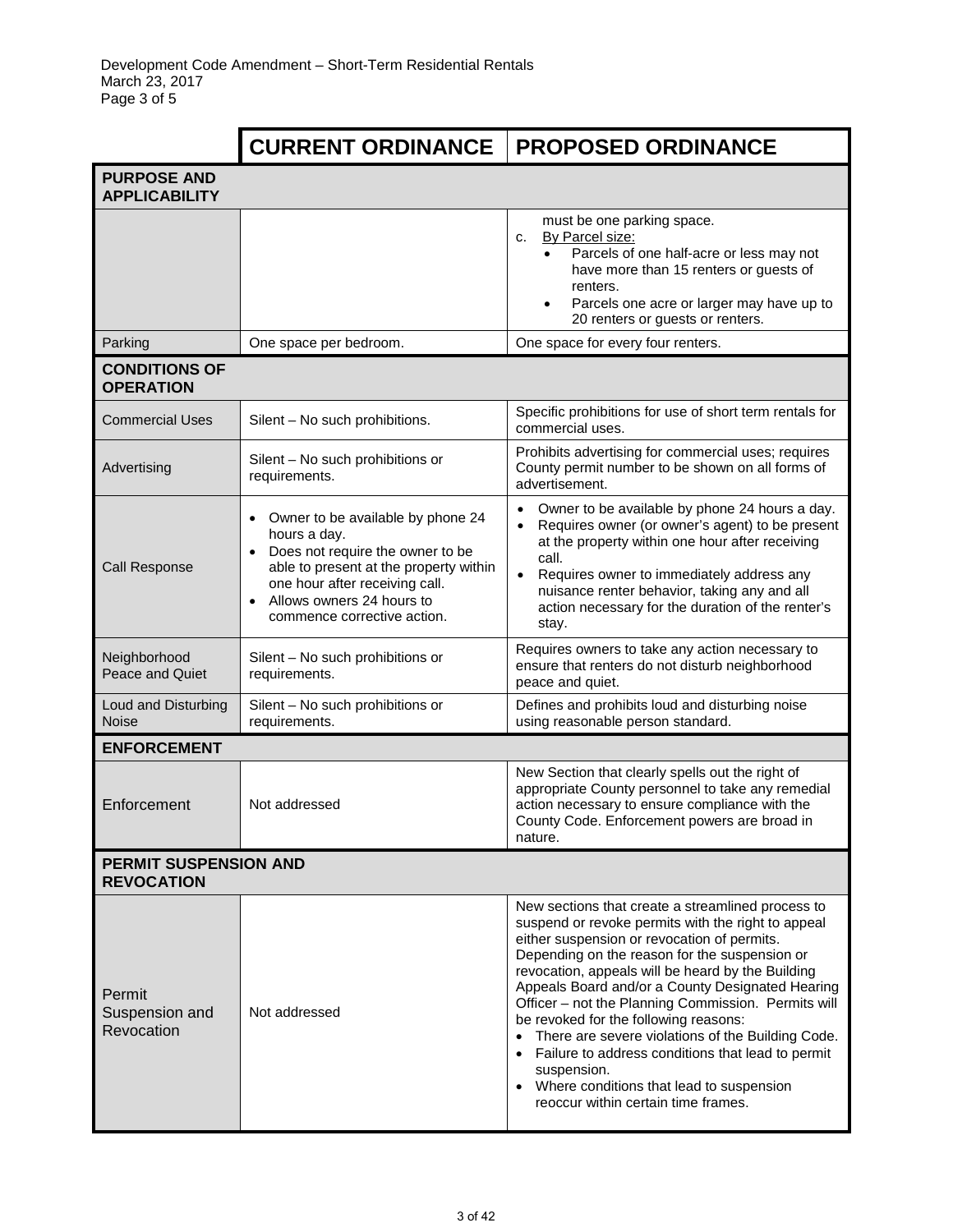#### **ENVIRONMENTAL DETERMINATION**

The Proposed Development Code Amendment Ordinance is exempt from the California Environmental Quality Act (CEQA) because the ordinance will only refine the existing permit and review process for Short Term Rentals. The proposed amendment would strengthen the permit and review process by adding specific conditions of operation and enforcement to the existing Short Term Rental ordinance. As such, there is no possibility that the activity in question may have a significant effect on the environment, as stated in Section 15061(b)(3) of the CEQA Guidelines.

#### **FINDINGS**

The following findings and the evidence to support such findings must be made by the Planning Commission in its recommendation to the Board of Supervisors to approve the proposed Development Code Amendment:

1. The proposed Ordinance amending the Development Code is consistent with the General Plan and any applicable community plan or specific plan because the Ordinance will enhance existing permit procedures and operational standards for the use of residential structures in the Mountain Regions as transient occupancies, thereby ensuring the health and safety of occupants, guests and surrounding residential neighborhoods and minimizing negative effects associated with such uses. The proposed Short-Term Private Home Rental Ordinance will encourage tourism in the Mountain Region and will continue to protect public health and safety, consistent with the following excerpts from the Countywide Vision and the General Plan:

*From our valleys, across our mountains, and into our deserts, we envision a county that is a destination for visitors and a home for anyone seeking a sense of community and the best life has to offer.*

- **GOAL LU 1:** The County will have a compatible and harmonious arrangement of land uses by providing a type and mix of functionally well-integrated land uses that are fiscally viable and meet general social and economic needs of the residents.
- **GOAL ED 9:** The County will promote increased capacity to serve tourists within the County's established tourist attractions to bring more destination spending into San Bernardino County.
- **POLICY ED 9.2:** Build on the *Gateway to the Mountains and Deserts* theme to attract overnight visitors.
- **POLICY M/ED 1.4:** Establish development and design standards for tourism operations that address potential impacts such as noise, hours of operation, signage and traffic.
- 2. The proposed Ordinance amending the Development Code would not be detrimental to the public interest, health, safety, convenience, or welfare of the residents of the County. The Ordinance is proposed with the express purpose of preserving public health and safety, by establishing new operational standards, enforcement actions and criteria for suspension and revocation of Short-Term Residential Rentals in the Mountain Region.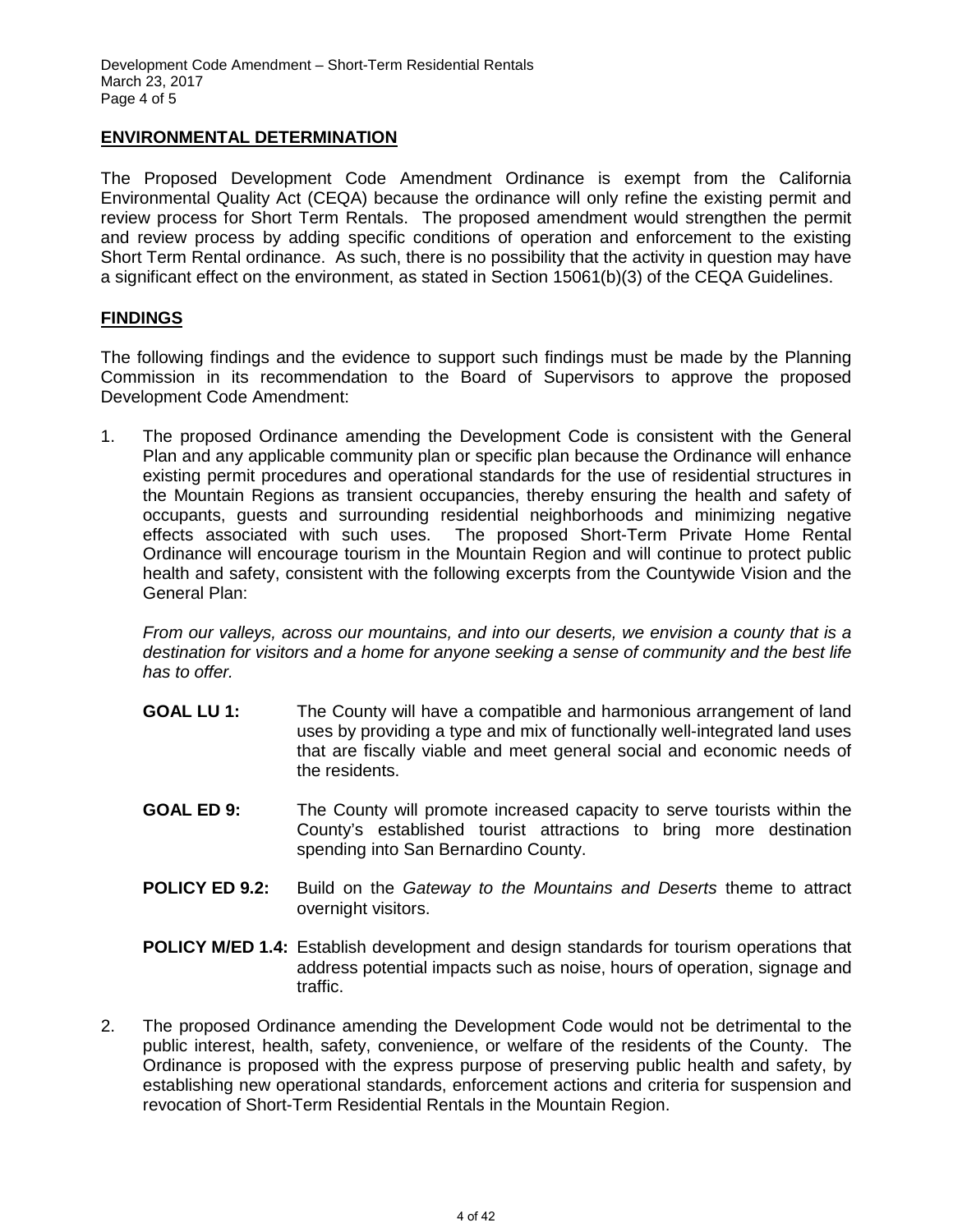- 3. The proposed Ordinance amending the Development Code is internally consistent with other applicable provisions of the Development Code. The proposed amendment adds new sections to the current Ordinance and new definitions, which have been reviewed to ensure consistency with other chapters of the Development Code.
- 4. The proposed amendment is exempt from the requirements of CEQA pursuant to state CEQA Guidelines §15061(b)(3) because it can be seen with certainty that implementation of the proposed Ordinance would not have a significant effect on the environment.

#### **RECOMMENDATION**

Staff recommends that the Planning Commission recommend the following actions to the Board of Supervisors:

- A. **ADOPT** the proposed Ordinance amending Title 8 of the County Code (Development Code) modifying certain provisions relating to Short Term Private Home Rentals in Chapter 84.28 and specific definitions related to Short Term Private Home Rentals in Chapter 810.01.
- B. **ADOPT** the findings as contained in the staff report.
- C. **FILE** the Notice of Exemption.

# **ATTACHMENTS**

Exhibit A: **Proposed County Code Section Changes (Red-lined Version)**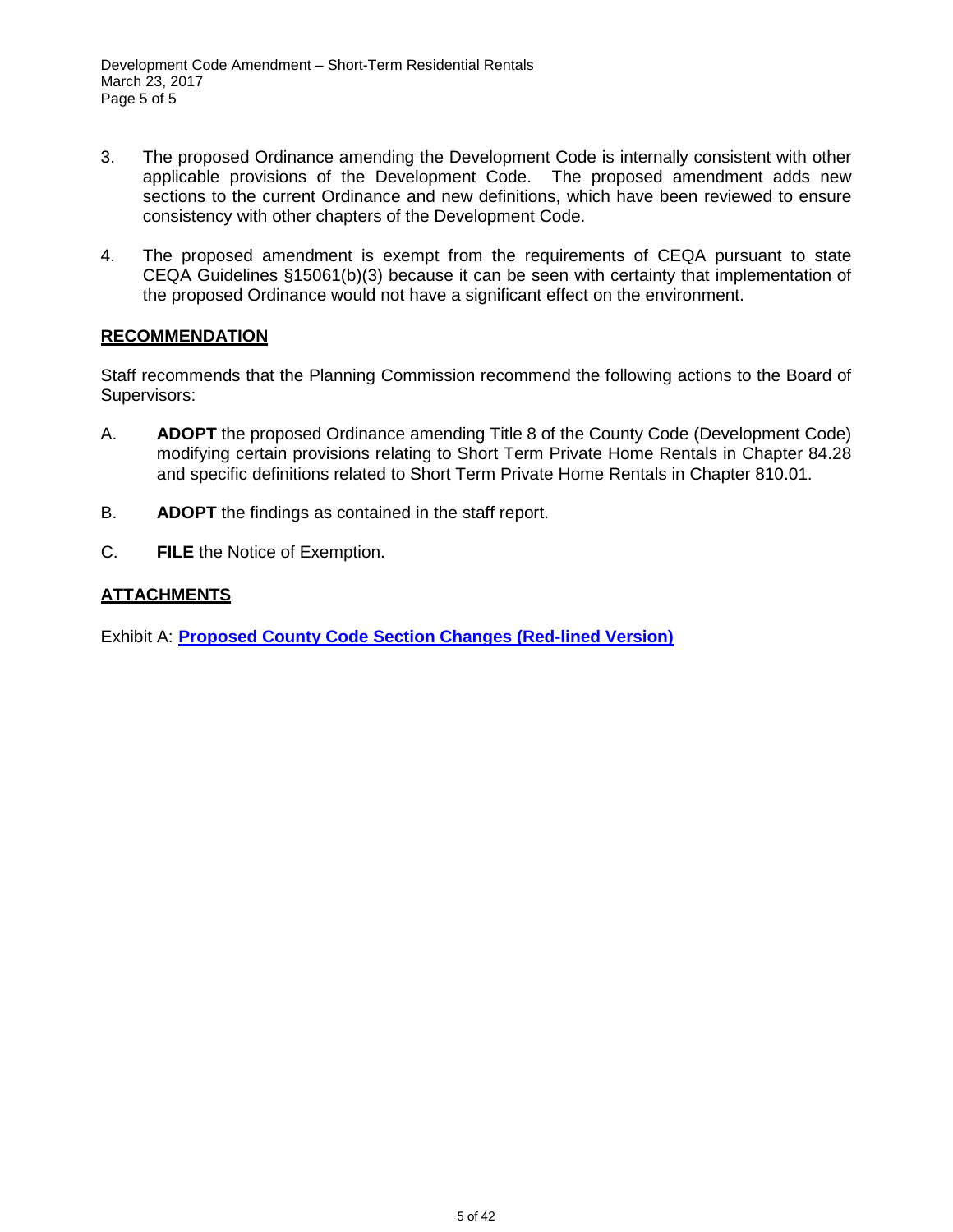# **EXHIBIT A**

Proposed County Code Section Changes (Red-lined Version)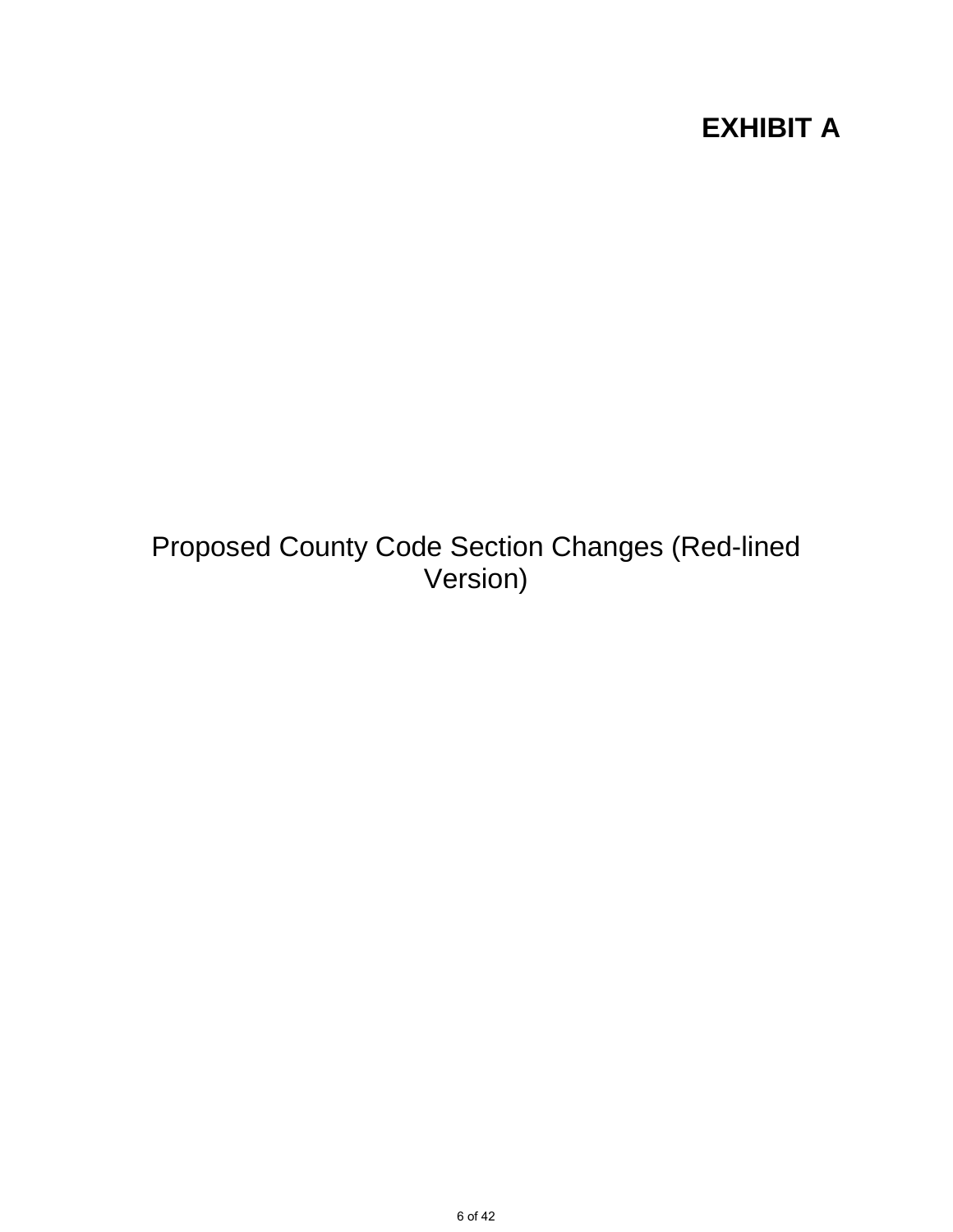# **CHAPTER 84.28 SHORT-TERM PRIVATE HOMERESIDENTIAL RENTALS**

#### **Sections:**

| Purpose                                                           |
|-------------------------------------------------------------------|
| Applicability                                                     |
| <b>Definitions</b>                                                |
| <b>Special Use Permit Requirements</b>                            |
| Permit Required Development Standards and Conditions of Operation |
| <b>Application Process</b>                                        |
| <b>Occupancy Standards</b>                                        |
| <b>Conditions of Operation</b>                                    |
| Enforcement                                                       |
| <b>Suspension of Permit</b>                                       |
| <b>Revocation of Permit</b>                                       |
|                                                                   |

#### **84.28.010 Purpose**

The purpose of this chapter is to establish a permit procedure, and maintenance and operational standards, for the use of single-family-residential dwelling units or portions thereofstructures located in the Mountain Region as transient occupancies, to ensure the health and safety of occupants, guests, and the surrounding residential neighborhood, and to minimize negative secondary effects associated with such use.

Adopted Ordinance 4011 (2007); Amended Ordinance 4067 (2009); Amended Ordinance xxxx (2017)

#### **84.28.020 Applicability**

The standards and permit procedures of this Chapter apply to all persons involved in the shortterm rental of <u>residential dwelling units private homes</u> tor portions thereof-individuals acting as a single housekeeping unit where allowed in the Mountain Region in compliance with Division 2 (Land Use Zoning Districts and Allowed Land Uses). "Short-term" means less than 30 days.

Adopted Ordinance 4011 (2007); Amended Ordinance 4067 (2009); Amended Ordinance 4230 (2014)

#### **84.28.030 Definitions**

The definitions in this section are intended to apply to this chapter only. Any term which is not specifically defined herein shall have the definition as provided by Division 10 of the Development Code or elsewhere within the County Code.

**(a)** *Inspections – initial***.** Any inspection incident to the review of an application for an initial short-term residential rental unit permit. The responsible department shall inspect the interior and the exterior of the subject property, including any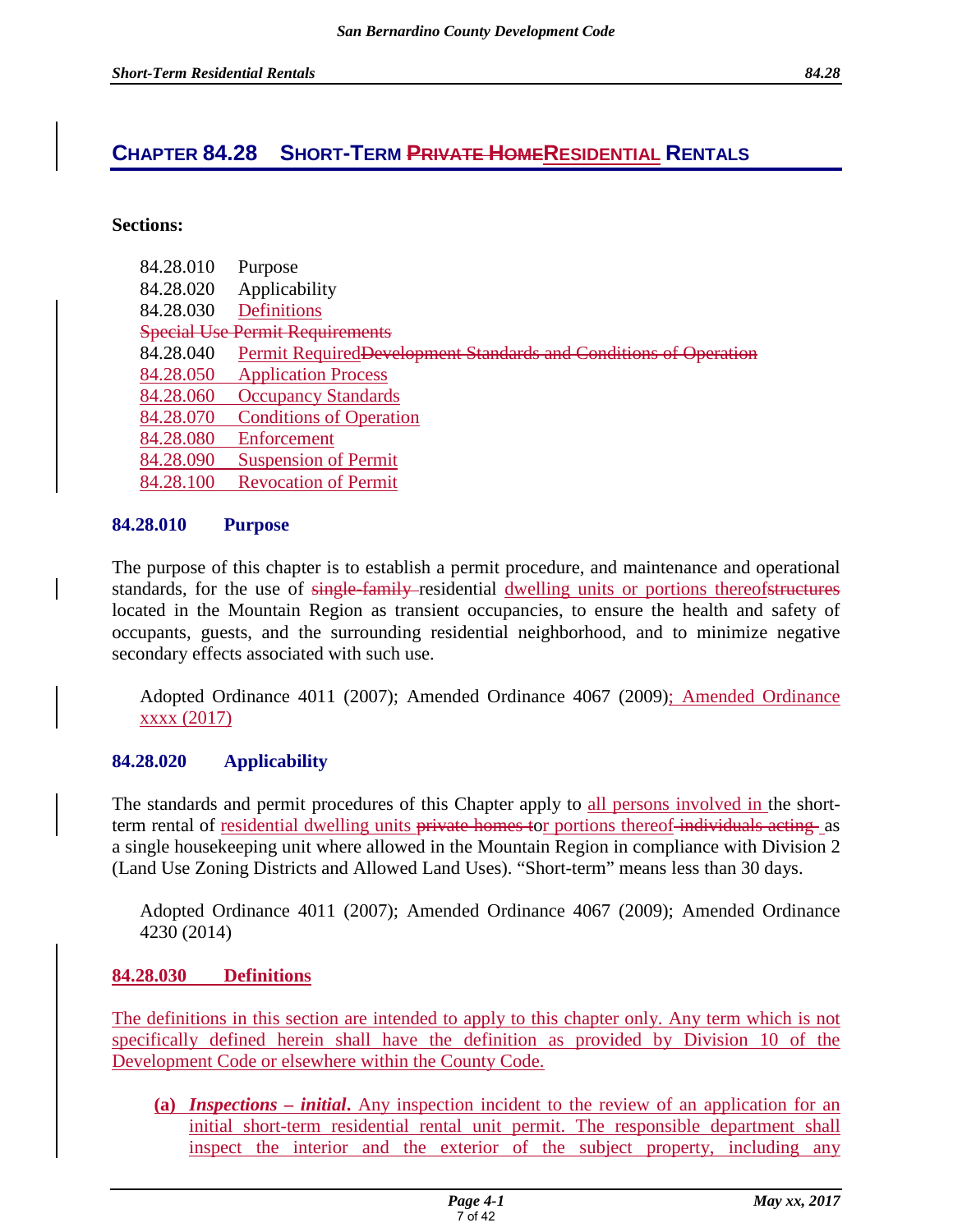improvements therein, to determine maximum occupancy and parking capacity for the property, and to verify compliance with the standards of this chapter and of other applicable County Code provisions.

- **(b)** *Inspections renewal***.** Upon the application for renewal of a short-term residential unit permit, the subject property may be re-inspected, based on standards established by the responsible department, to ensure continued compliance with the standards of this chapter and of other applicable County Code provisions.
- **(c)** *Potentially affected property owner***.** The owner of property that is located within the applicable distance from the short-term residential rental unit as set forth in Table 85-2 (Distance Requirements for Noticing Purposes) of Chapter 85.03 of Title 8 of the County Code, and as amended.
- **(d)** *Short-term residential rental owner.* The owner of a property, as defined in Section 810.01.170 of the County Code, with a single-family dwelling unit that is being used as a short-term residential rental unit; any individual or organization working on behalf of such property owner; or any individual or organization that has the legal right to rent to others a single-family residential dwelling unit as a short-term residential rental unit.
- **(e)** *Short-term residential renter***.** An individual who enters into an agreement with a short-term residential rental owner for the use of property as a short-term residential rental unit. Such renter is not considered a tenant or a person who hires a dwelling unit under California Civil Code section 1940.
- **(f)** *Short-term residential rental unit***.** A residential dwelling unit or portion thereof rented or otherwise used for transient occupancy, as defined in County Code section 14.0203. A short-term residential unit may not be used for a wedding, wedding reception, business meeting or conference, a fraternity party, or any other similar gathering. Transient occupancy generally means occupancy for 30 consecutive calendar days or less.

Amended Ordinance xxxx (2017)

# **84.28.0430 Permit Required Special Use Permit Requirements**

**(a)** A short-term residential rental owner may use a single-family dwelling unit as a shortterm residential rental unit only if such owner has a current valid short-term residential unit permit and complies with the requirements of this chapter and other applicable provisions of the County Code and other law. If there is more than one dwelling unit on a parcel, a separate permit shall be required for each dwelling unit used as a shortterm residential rental unit.**When required.** A short-term private home rental, within the Mountain Region, shall be allowed, provided that a Special Use Permit is first obtained and all of the standards and conditions contained in this Chapter are fulfilled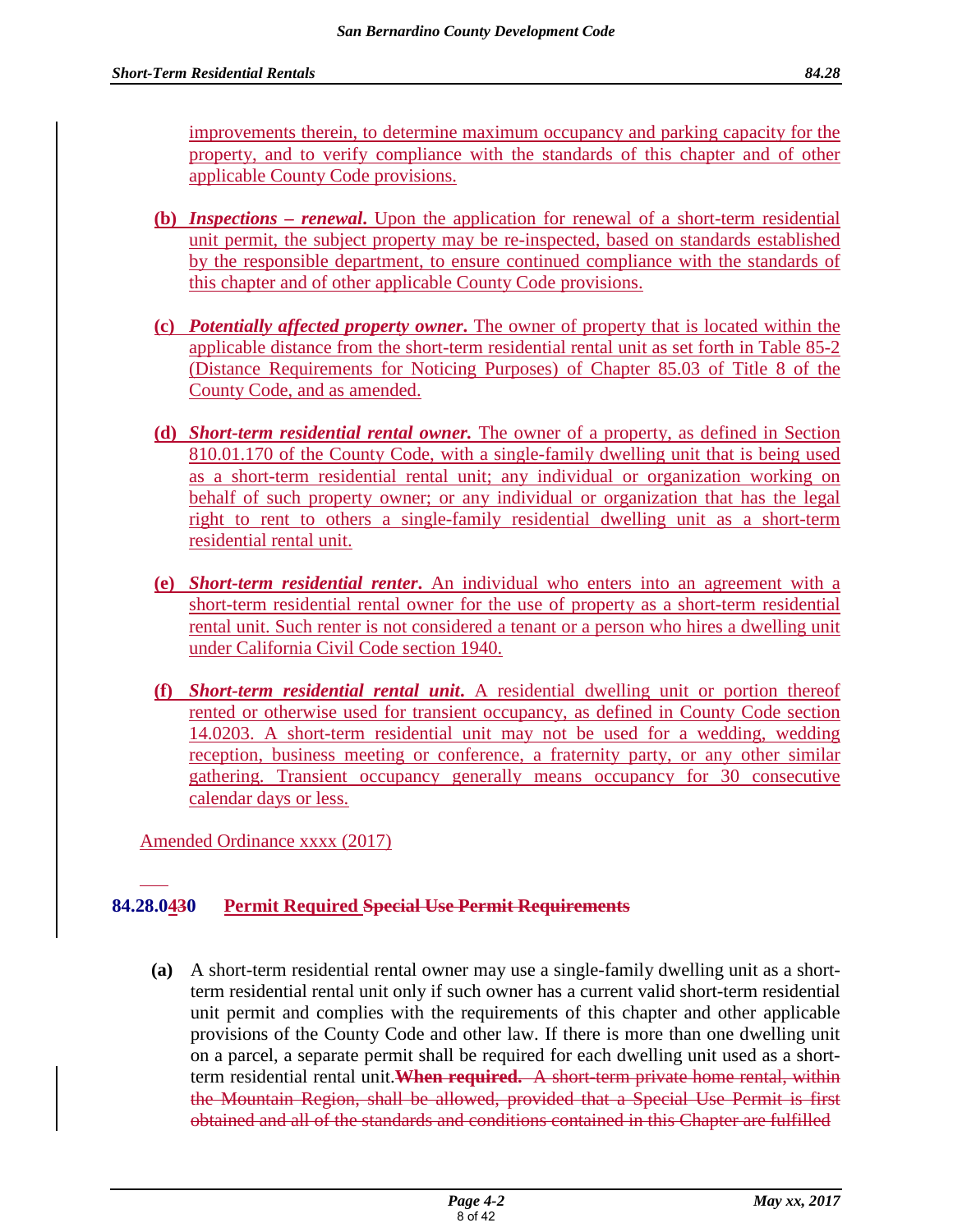- **(b)** Short-term residential renters are subject to the uniform transient occupancy tax of County Code section 14.0203.**Biennial renewal.** The Special Use Permit shall be renewed on a biennial basis.
- **(c)** Short-term residential rental unit permits are transferrable to new owners of already permitted residential rental units. New owners are responsible to provide the County with the information necessary to satisfy the requirements of County Code section  $84.28.040(a)(1)-(7)$ . The County may also charge a fee for changing the permit record.**Exempt units.** Multi-family condominium units in fee-simple ownership, or owned on a time-share basis, that are located in a multi-family land use zoning district, within the Mountain Region and that have received a previous land use approval from the County, shall be exempt from the requirements of this Chapter and shall not be required to obtain a Special Use Permit in order to rent a unit
- **(d) Inspections.** In evaluating an initial application to issue a Special Use Permit, the Department shall inspect the subject property to determine maximum parking capacity for the property and to verify compliance with provisions of this Chapter affecting the exterior of the unit. Upon the renewal of the permit, the unit shall be re-inspected to ensure continued compliance with exterior requirements, conditions and standards of this Chapter and with other applicable County codes and ordinances.
- **(e) Notification requirements.** The Department shall notify all contiguous property owners in writing that the specific unit is available as a short-term rental. This notification shall clearly state the following information:
- (1) The name of the managing agency, agent, property manager, or owner of the unit, and a telephone number at which that party may be reached on a 24-hour basis;
- (2) The maximum number of occupants allowed to stay in the unit;
- The maximum number of vehicles allowed to be parked on the property; and
- (4) Whether or not the unit has been approved to allow on-street parking.

Adopted Ordinance 4011 (2007); Amended Ordinance 4067 (2009); Amended Ordinance xxxx (2017)

# **84.28.0540 Application Process Development Standards**

- **(a) Application.** An application for a short-term residential rental unit permit shall be submitted to the responsible department on a pre-approved form. The required content of the form may be revised from time to time, but at a minimum shall include the following in order to be considered complete:**Compliance with fire, building, and health codes.** The short-term private rental home unit shall be in compliance with the California Fire Code, California Building Code, California Health and Safety Code, the National Fire Protection Association Standards or regulations, and other relevant laws and codes.
	- (1) Property owner name and contact information.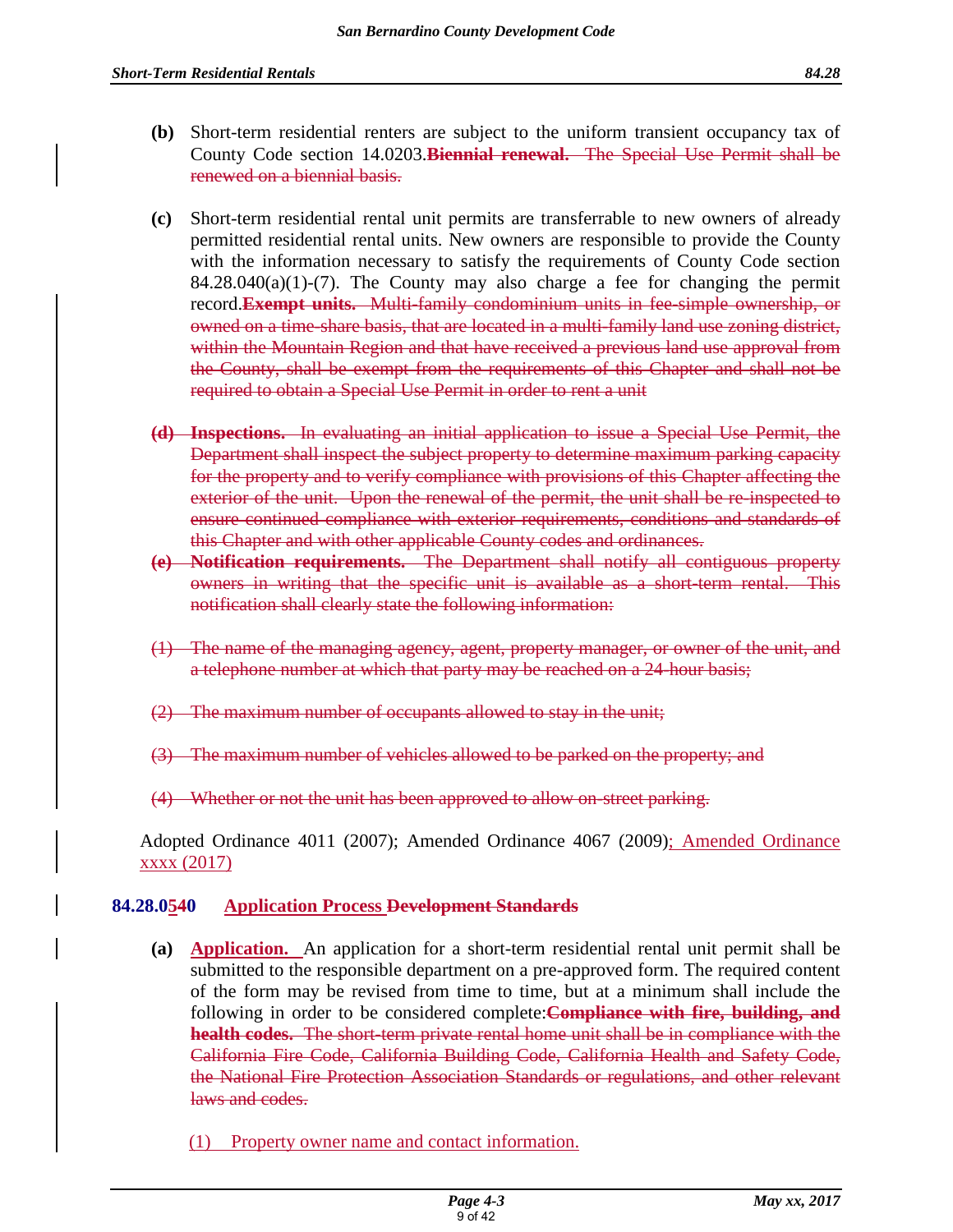- (2) Applicant name and contact information, if different from the property owner.
- (3) Address and Assessor's parcel number for the property containing the singlefamily dwelling unit to be used as a residential rental unit.
- (4) Total square footage of habitable space of the single-family dwelling unit.
- (5) Number and square footage of rooms to be used for overnight sleeping purposes.
- (6) The name of the managing agency, agent, or property manager, if different from the property owner, and a telephone number at which that party may be immediately reached on a 24-hour basis.
- (7) Acknowledgment that the property owner and applicant have read and understand this chapter.
- (8) A fee amount to cover an initial inspection and one additional inspection. If further additional inspections are required, then the owner or applicant shall be required to pay additional inspection fees.
- **(b) (b) Notification Requirements.** Applications for a short-term residential rental unit permit shall require providing notice of the application to all potentially affected property owners in the following circumstances:

**Maximum occupancy.** The maximum occupancy of a short-term private home rental unit shall be one person for each 100 square feet of building area, excluding garages or other accessory structures; provided, that in no case shall the occupancy of a short-term private home rental unit exceed the number of raised sleeping beds, as defined in Division 10 (Definitions), provided for each guest that is two years of age and older. The occupants shall be acting as a single housekeeping unit while staying onsite.

- (1) The application is submitted as a result of the issuance of a notice of violation for the renting or use of a property as a short-term residential rental unit without a short-term residential rental unit permit.
- (2) During the processing of the application, the responsible department is made aware of circumstances that would lead it to reasonably believe that the property has been used in violation of this chapter, including but not limited to that the property was used as a short-term residential rental unit without a short-term residential rental unit permit.
- (3) If either (1) or (2) above is true, notice shall be given to all potentially affected property owners of said application. If there are additional costs to the County in providing notice to all potentially affected property owners, the cost of the permit application shall be changed to allow the County to recover those costs. The notice shall provide that comments may be submitted to the responsible department up to 20 calendar days after the date of said notice.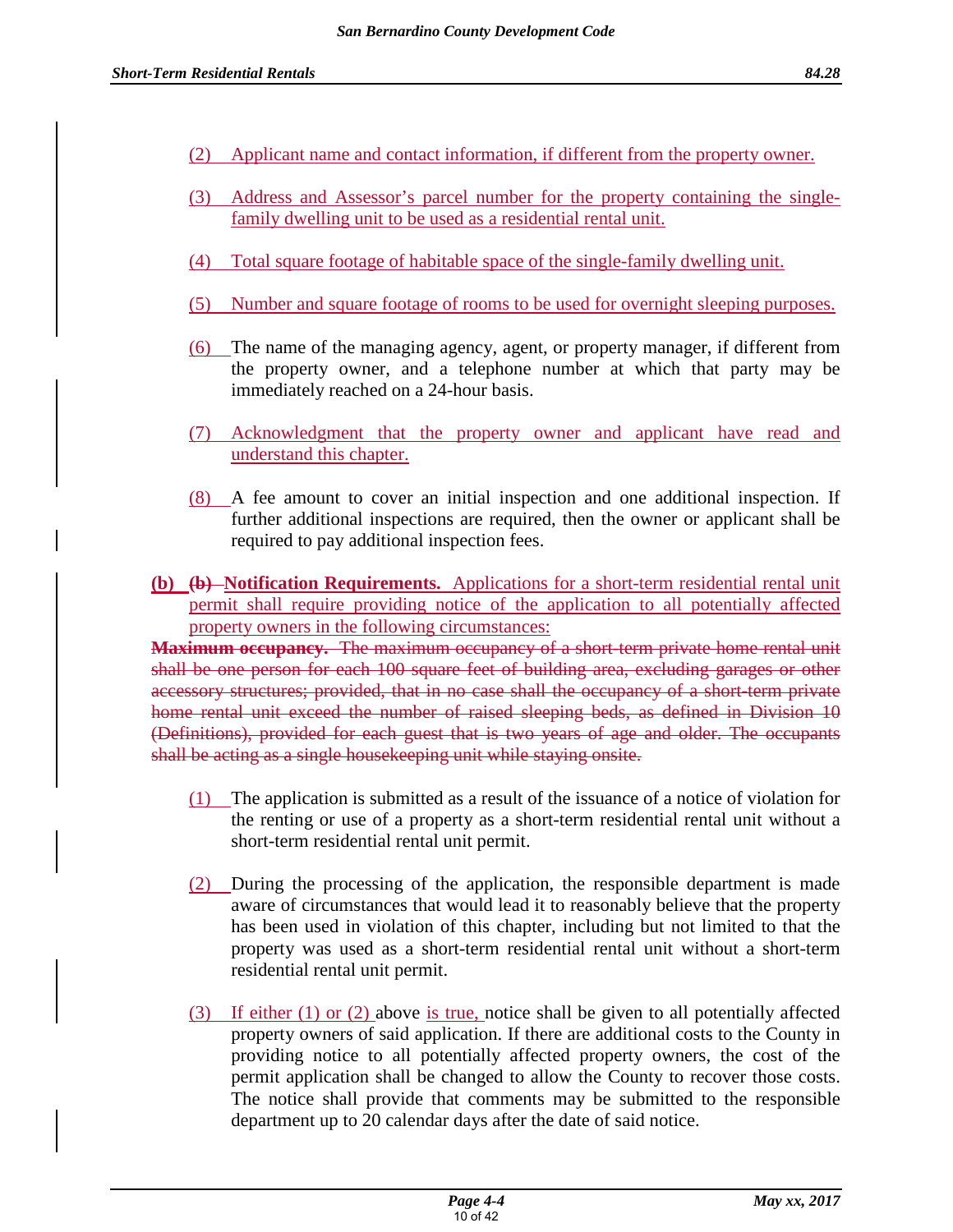- (4) The responsible department shall notify the applicant if the application is approved or denied at the applicant's mailing address as shown on the most recent application or otherwise filed with the responsible department.
- (5) Within seven calendar days of the issuance of a short-term residential rental permit, the responsible department shall send notice to all potentially affected property owners that a permit was issued. This notice shall contain, at a minimum, the following information:
	- (A) The name of the managing agency, agent, property manager, or owner of the unit, and a telephone number at which that party may be immediately reached on a 24-hour basis;
	- (B) The maximum number of occupants, including day-use guests, allowed in the unit;
	- (C) The maximum number of vehicles allowed to be parked on the property.
- **(c) Operation During Application Process.Parking.** Notwithstanding Section 84.28.030, while an application for a short-term residential rental unit permit is pending, a dwelling may be used as a short-term residential rental unit provided that the unit has passed a physical inspection by the County and otherwise complies with the requirements of Sections 84.28.050 and 84.28.060 and any applicable requirements set forth in Chapter 6 of Division 3 of Title 6 of the County Code and other law.
	- **(1) Number and type of spaces.** Parking shall be provided on-site to meet the occupancy of each short-term private home rental at a ratio of not less than one parking space for each bedroom in compliance with Section 83.11.040 (Number of Parking Spaces Required). Parking spaces may include garage, carport, and driveway spaces, and may allow for tandem parking.
	- **(2) Paving.** Where the rental property parcel abuts a paved street or road, parking areas shall be surfaced with a minimum of two inches of road-mixed surfacing in compliance with County Public Works Department Specification No. 38.
- **(d) Applicant AppealsSignage.** An applicant may appeal the denial of an application for a short-term residential rental permit. Such appeal must be in writing and submitted to the responsible department within 15 calendar days of the date of the notice provided pursuant to Section  $8.28.040(b)(3)$ . The address of the unit shall be legible from the street and shall comply with the requirements of Chapter 83.13 (Sign Regulations).
- **(e) Affected Property Owner Appeals.** Potentially affected property owners may appeal the granting of a short-term residential rental permit. All such appeals must be submitted to the responsible department within 15 calendar days of the date of the notice provided pursuant to Section 84.28.040(b)(4). The ground for such appeal is limited to the claim that past use of the property as a short-term residential rental unit has not complied with one or more requirements of Section 84.28.050 (b) through (e),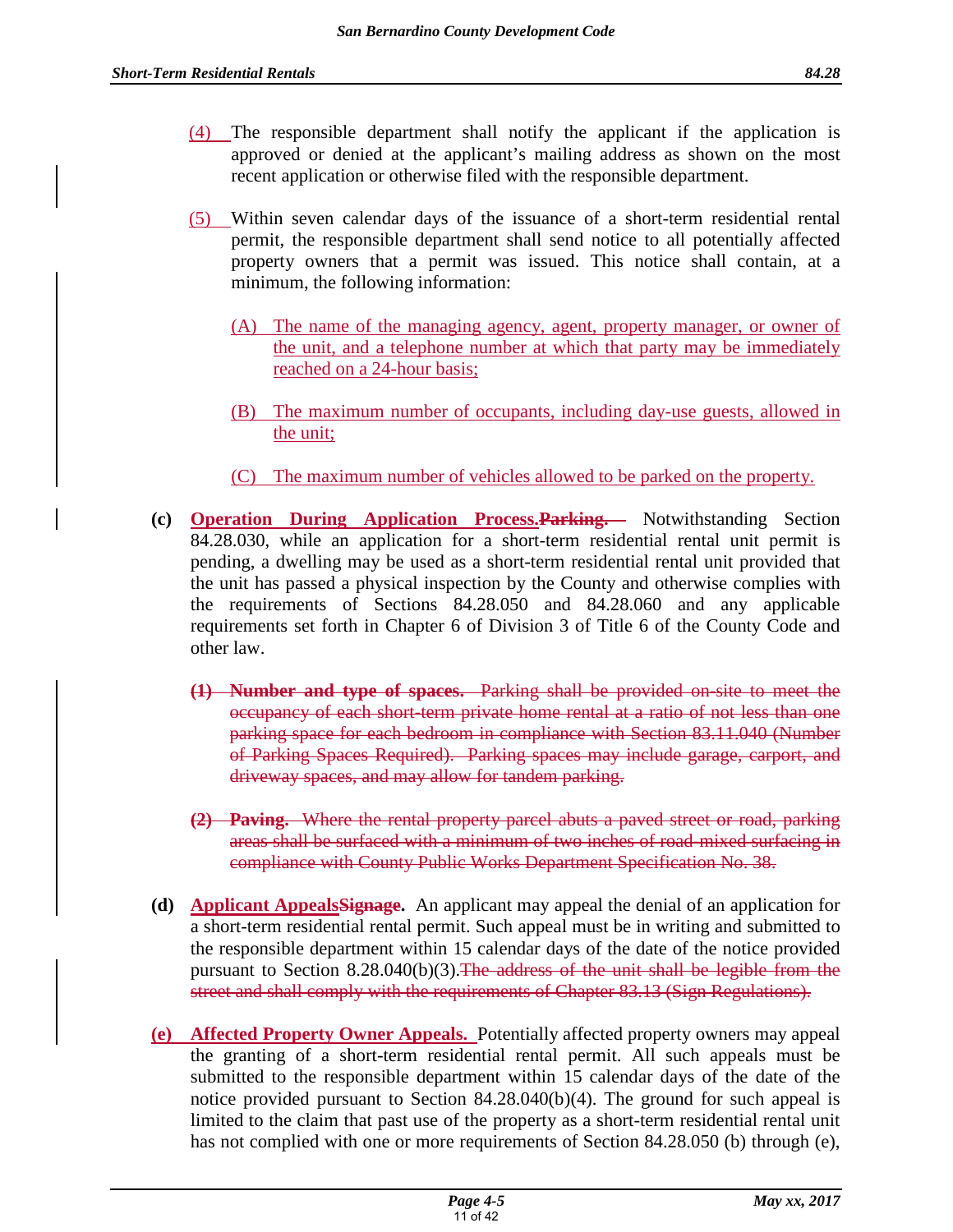or Section 84.28.060, or that, based on competent evidence, any prospective use for such purpose will likely not comply with one or more of such requirements. Such appeal shall be heard in the same manner as specified in Section 84.28.090(b)(3). The applicant shall be provided notice of the hearing. If the potentially affected property owner prevails in the appeal, then the applicant's application shall be deemed to be denied and such decision shall be the final decision of the County. No further appeal shall be available at the administrative level.

Adopted Ordinance 4011 (2007); Amended Ordinance 4067 (2009); Amended Ordinance 4230 (2014); Amended Ordinance xxxx (2017)

# **84.28.060 Occupancy Standards**

- **(a) Compliance with Uniform Codes and Other Laws.** At the time of issuance of a short-term residential rental permit and thereafter, the short-term residential rental unit shall be in compliance with the California Fire Code, California Building Code, California Health and Safety Code, the National Fire Protection Association Standards or regulations, and any other applicable uniform codes, as adopted by the County of San Bernardino, and other applicable laws and codes.
- **(b) Occupancy Limits.** Occupancy limits per room for all short-term residential rental units shall be determined as follows:
	- (1) In order for a room to be considered habitable space for overnight sleeping purposes, it must be a minimum of 70 square feet. A 70 square foot room may sleep one person. Each sleeping room occupied by more than one person shall contain not less than 50 square feet of floor area for each additional person.
	- (2) Kitchens, bathrooms, toilet rooms, halls, closets, storage or utility spaces, and similar areas are not considered habitable rooms for sleeping purposes, thus the square footage represented by these rooms shall not be used in the calculation for determining the maximum number of occupants.

# **(c) Maximum Occupancy Limits.** Maximum occupancy limits per short term residential unit shall be determined as follows:

- (1) Notwithstanding the allowances per subdivision (b) above, on parcels of less than one- half acre, the maximum occupancy of a short-term residential rental unit, including day-use guests, may not exceed 16 persons.
- (2) Notwithstanding the allowances per subdivision (b) above, on parcels of more than one-half acre, the maximum occupancy of a short-term residential rental unit, including day-use guests, shall not exceed 20 persons.
- (3) Notwithstanding the allowances per subdivisions (b) and  $(c)(1)$  and  $(2)$  above, the maximum occupancy of a short-term residential rental unit shall not exceed the occupancies supported by the on-site parking spaces of subdivision (e)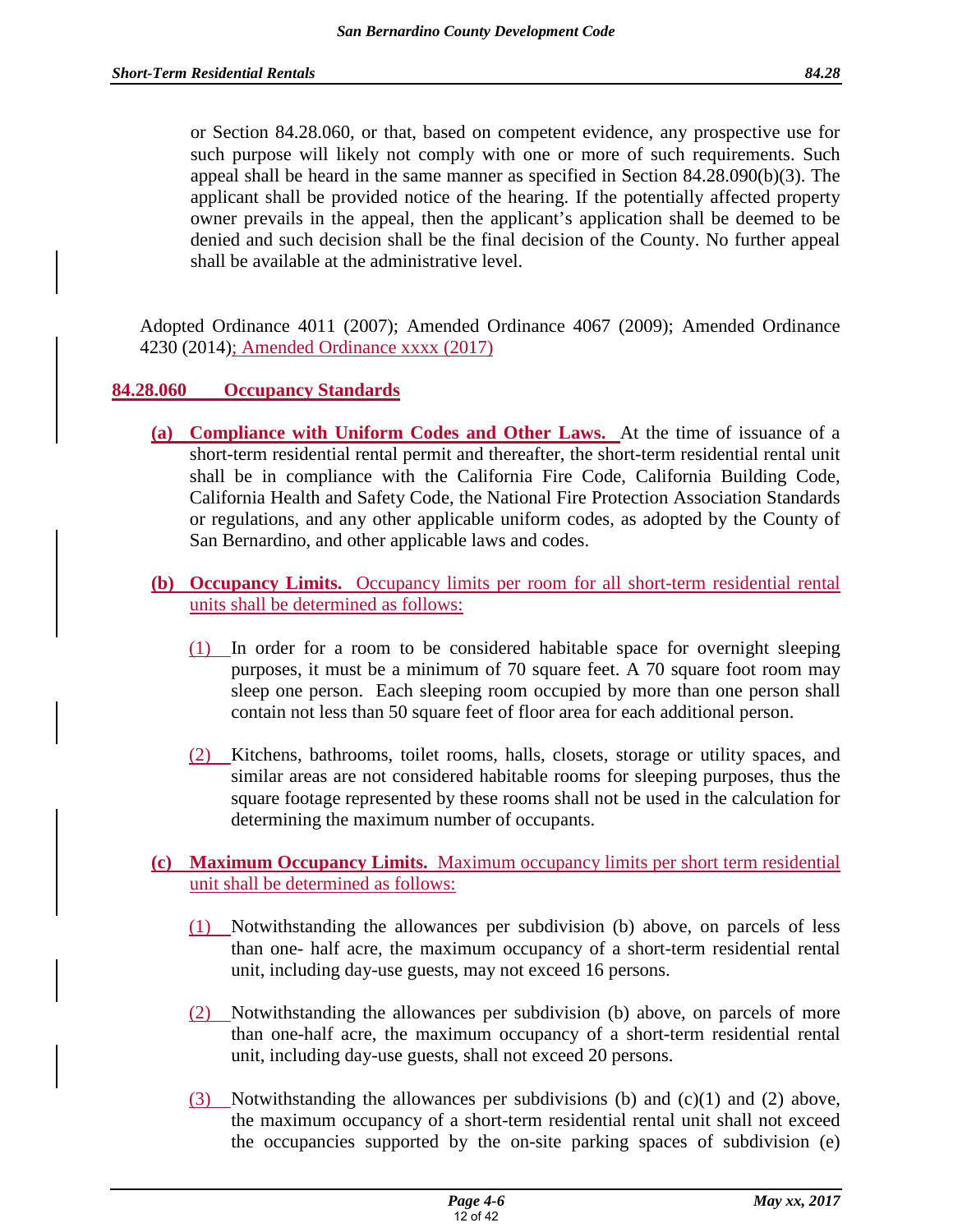below. For example, if only one on-site parking space is available, the maximum

occupancy for that short-term residential rental unit shall be no more than 4 persons.

- **(d) Day-Use Guests.** Day-use guests at short-term residential rental units shall comply with the following:
	- (1) Guests of the primary renter or of the user of the short-term residential rental unit may only be on the property from 10 a.m. to 8 p.m.
	- (2) Parking restrictions for the short-term rental property unit may not be exceeded to accommodate day-use guests.
	- (3) No more than six (6) day-use guests may be at the short-term residential rental unit at any one time.
- **(e) Parking.** Parking shall be provided on-site at a ratio of not less than one parking space for every four occupants or guests. Parking spaces may include garage, carport, and driveway spaces, and may allow for tandem parking. On-site parking areas shall be kept free from any obstructions that would prevent use for parking vehicles. Pursuant to Section  $84.28.070(a)(2)$ , violations of the parking requirements of this chapter may result in vehicles being towed without notice.

Adopted Ordinance xxxx (2017)

# **84.28.0750 Conditions of Operation**

The following are minimal requirements for short-term residential rental units. These are in addition to any other applicable requirements of this chapter, other applicable provisions of the County Code, or other law.requirements for short-term private home rentals shall constitute minimum requirements. The unit shall be brought into compliance with these requirements and any other applicable County codes and ordinances in order for the use to be allowed

**(a) Prohibited Uses of Property.** A short-term residential rental unit may not be used for any transient occupancy other than the purposes described in the definition of shortterm residential rental unit set forth in Section 84.28.020(f), and in conformity with the requirements of this chapter.**Contents of rental agreement.** Information on the allowed occupancy and parking capacity for each unit and trash disposal requirements shall be stated in the rental information and agreement provided to prospective renters before their occupancy of the unit

# **(a) Advertising.**

(1) **Advertising of unpermitted uses.** Advertising that promotes a short-term residential rental unit for a use that is not permitted by this chapter or other law, including, but not limited to, the use of such unit for a wedding, wedding reception, business conference or meeting, fraternity party, or any other similar gathering, is prohibited.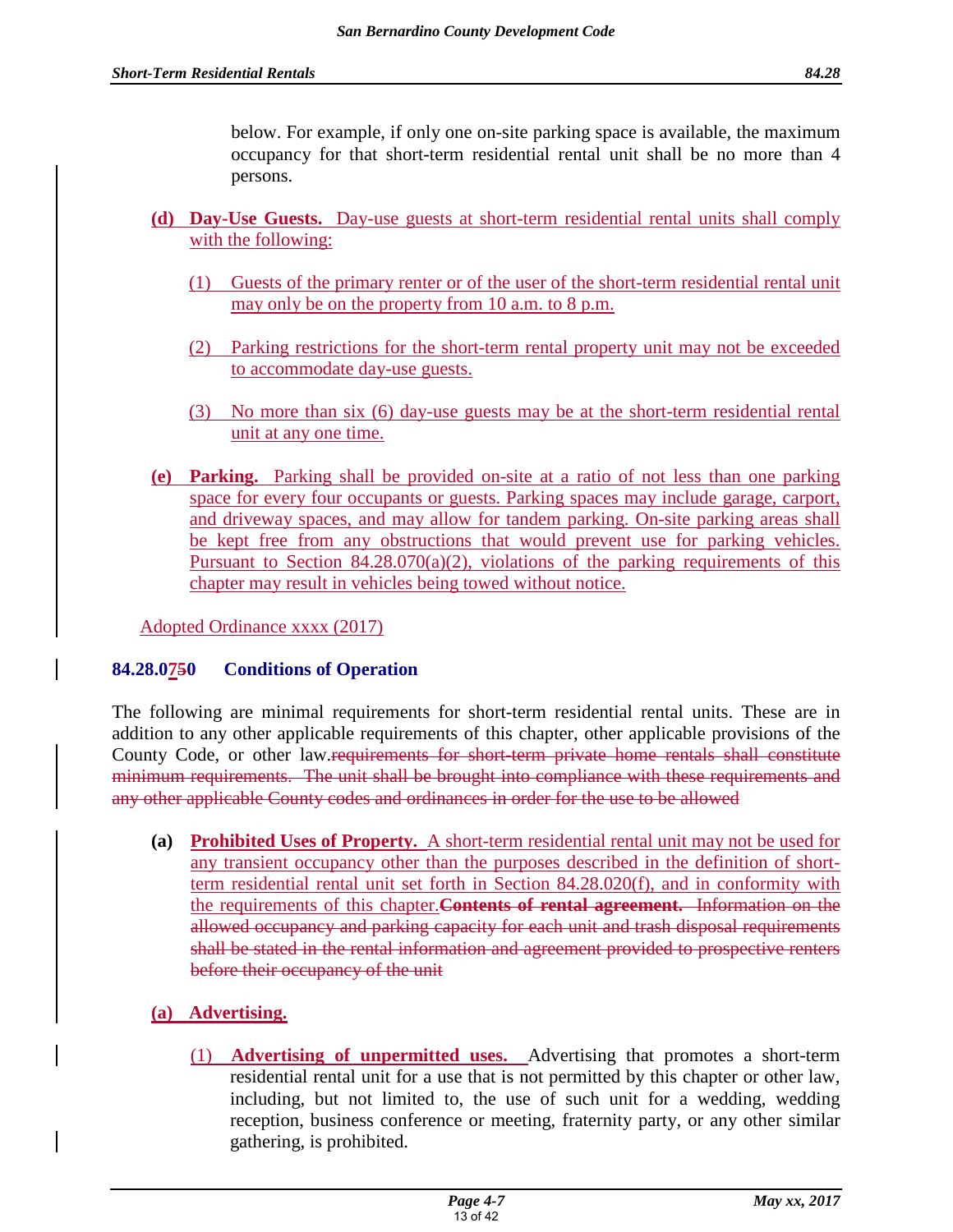- (2) **Signage.** Advertisement signs on property being used as short term residential rental unit to promote short-term residential rental units are prohibited.
- (3) **Media.** All forms of print and non-print advertisement, including real-estate magazines, fliers, newspapers, television or radio commercials, internet pages, or coupons, featuring property used as a short-term residential rental unit, shall include the valid County issued permit number and specify the maximum permitted number of occupants for each property or properties.
- **(cb) Posted notice within unit.** Each short-term residential rental unit shall have a clearly visible and legible notice posted within the unit, on or adjacent to the front door, containing the following information:
	- (1) The name of the managing agency, agent, property manager, or owner of the unit, and a telephone number at which that party may be immediately reached on a 24-hour basis.
	- (2) The maximum number of day-use occupants, including day-use guests, permitted.
	- (3) The maximum number of occupants allowed to stay overnight in the unit.
	- (4) The maximum number of vehicles allowed to be parked on the property.
	- (5) The contact person or agency for snow removal to allow vehicle access to the property.conform to the parking and occupancy requirements of the structure is a violation of the County Code; and
	- (6) Notification of the arrangements that the owner has made to allow the renter to properly store and dispose of trash or refuse in accordance with the terms of the County Code.Whether or not the unit has been approved to allow on-street parking.
	- (7) Notification that failure to comply with the requirements of this chapter, including parking and occupancy standards, as well as public and private nuisance standards, is a violation of the County Code, and that such violation may result in enforcement actions to address the violation. These may include actions to abate the nonconformity, the institution of criminal, civil, or administrative actions, or, under certain circumstances, the calling of law enforcement for the removal of guests and their vehicles from the property to the extent authorized by law. The notification shall state in a prominent format that users of the unit are prohibited from disturbing the peace of the surrounding neighborhood and that doing so is a violation of this chapter.
	- (8) Location of utility service connections, including how to access service connections and instructions and any tools necessary to disconnect the residential rental unit from utility services in the event of an emergency.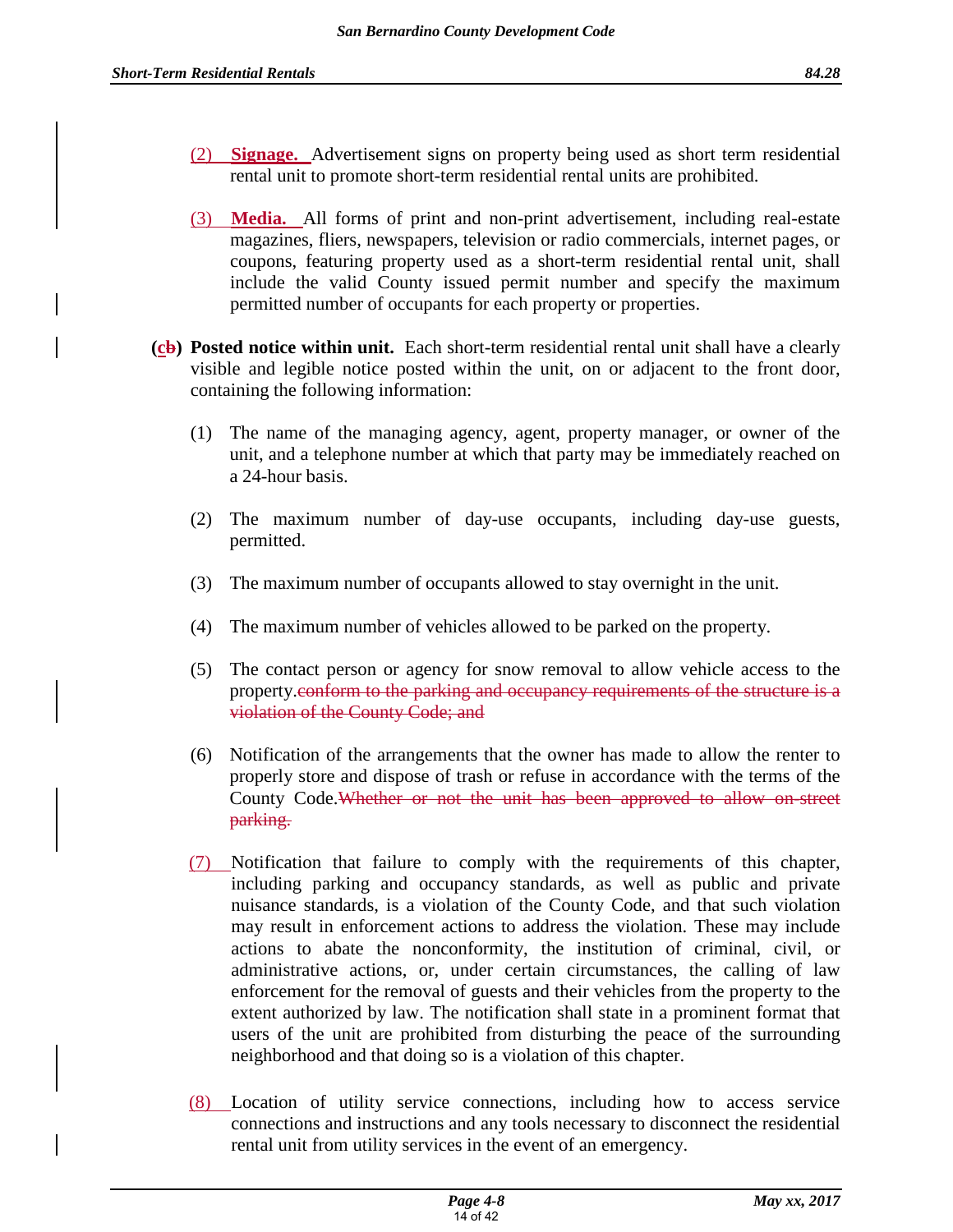- (9) Phone numbers of local emergency medical and law enforcement services.
- (10) Property boundary map for the purpose of exterior property recreational activities and parking to deter trespassing on other privately owned properties.
- **(c) Property maintenance.** Short-term private home rental units shall be maintained in a clean and sanitary condition and free from hazards, which shall include meeting the following requirements:
	- (1) Permanent use of extension cords for appliances, heaters, lamps, or other fixtures shall be prohibited.
	- (2) Bedroom windows shall be operable to allow for emergency egress.
	- (3) Accumulation of trash and/or debris on the site or within the unit shall be prohibited.
	- (4) Trash collection receptacles shall be "animal-proofed" as defined in Division 10 (Definitions). Trash cans shall be secured in an upright condition to prevent falling over on their side. Trash can lids shall be secured with self-contained locking handles, bungee cords or other suitable methods.
	- (5) Trash shall be removed from the premises after each occupancy. Trash storage on site shall not be allowed, unless commercial trash collection is provided.
	- (6) The main entrance to the unit shall be illuminated when the unit is occupied, provided that the exterior lighting shall be designed and located in compliance with Chapter 83.07 (Glare and Outdoor Lighting). An operational motionactivated light fixture may satisfy this requirement.
	- (7) Snow removal from driveways and off-street parking areas shall be performed before each occupancy period.
- **(d) Call Rresponse availability.** The owner, managing agency, property manager, or agent shall be personally available by telephone on a 24-hour basis to respond to calls regarding the condition and/or operation of the unit. Failure to respond to calls in a timely and appropriate manner may result in revocation of the Special Use Permit in compliance with Section 86.09.070 (Revocation or Modification) For purposes of this section, responding in a timely and appropriate manner shall mean that a response to an initial call shall be made within two hours of the time the call was made, and within 24 hours of the initial call corrective action shall be commenced to address any violation of this Chapter.
	- (1) The short-term residential rental unit owner shall be personally available by telephone on a 24-hour basis and maintain the ability to be physically present at the property within one (1) hour in order to respond and remedy calls or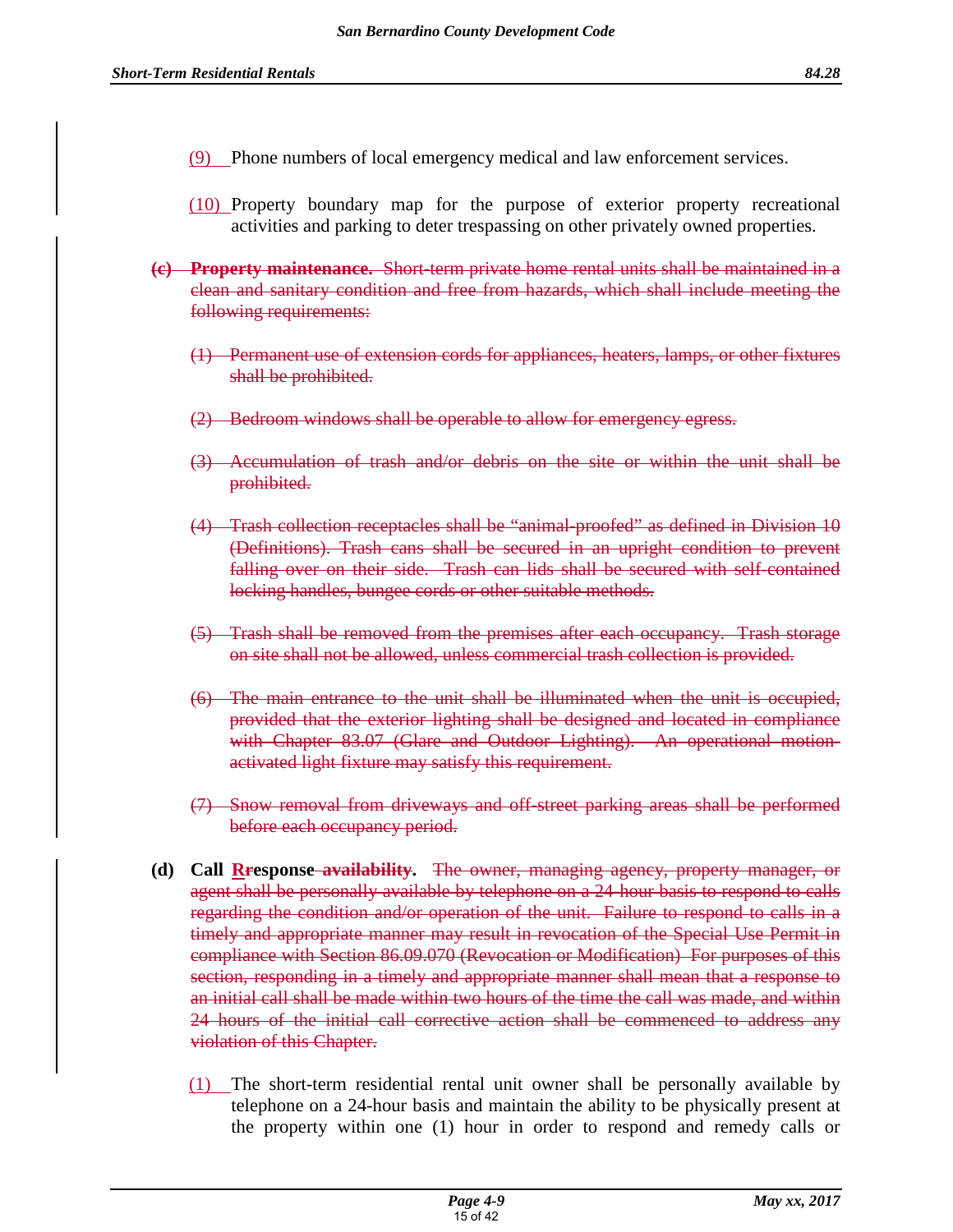complaints regarding the condition or operation of the unit or the behavior of persons on the property in violation of this chapter or other law.

- (2) Responses to such calls or complaints must result in the short-term residential rental unit owner confirming whether or not the complaint is valid. If the complaint is valid the short-term residential rental unit owner shall take any and all corrective action within the lawful authority of the owner to abate the violation, or to cause the nuisance behavior that disturbs the peace of the neighboring properties to stop, for the entire duration of the occupancy of the person causing or allowing such violation or nuisance behavior. Such corrective action may necessarily include, under certain circumstances, the contacting of law enforcement, County officials, or other appropriate officials for the removal of guests and their vehicles from the property to the extent authorized by law.
- (3) Calls or complaints about physical conditions or circumstances that constitute an immediate threat to the public health and safety shall obligate the owner to immediately contact the appropriate law enforcement, fire, or other authority.
- (4) Each owner shall keep a written record of the times and type of complaints received, what response was undertaken by the owner, and when such complaints were resolved. This written record shall be made available to the County upon request, and shall be retained by the owner for twenty-four months.
- **(e) Responsibilities of Owner to Prevent Nuisance Behavior and Maintain Neighborhood Peace and Quiet.** The owner shall take any action necessary to ensure that renters and occupants abide by the terms of this chapter and other applicable provisions of the County Code. The owner must inform renters and occupants that they are not to violate any noise standards, parking standards, or otherwise create a public or private nuisance.
- **(a)(f) Loud and Disturbing Noise.On-street parking. No overnight on street parking shall be allowed, except where the street is paved to the full width of the ultimate right-of-way. This provision shall not exempt renters and their guests from compliance with Title 5 (Highways, Traffic), Division 3 (Miscellaneous Regulations), Chapter 3 (Parking Regulations in Mountain Areas), Section 53.033 (Parking in Snow Areas) (i.e., parking, or leaving a vehicle unattended within a snow area, so as to interfere with snow removal operations, shall be unlawful.)**
	- (1) It is unlawful for any owner, renter, occupant, or guest located at a short-term residential rental unit to make, cause to be made, or allow to be made any loud, excessive, impulsive, or intrusive noise that disturbs the peace or quiet or that causes discomfort or annoyance to any reasonable person of normal sensitivities in the area. Such types of noises or actions causing noises include, but are not limited to, yelling, shouting, hooting, whistling, singing, playing a musical instrument, emitting or transmitting any loud music or noise from any mechanical or electrical sound making or sound amplifying device, and the habitual barking, howling, or crowing of animals.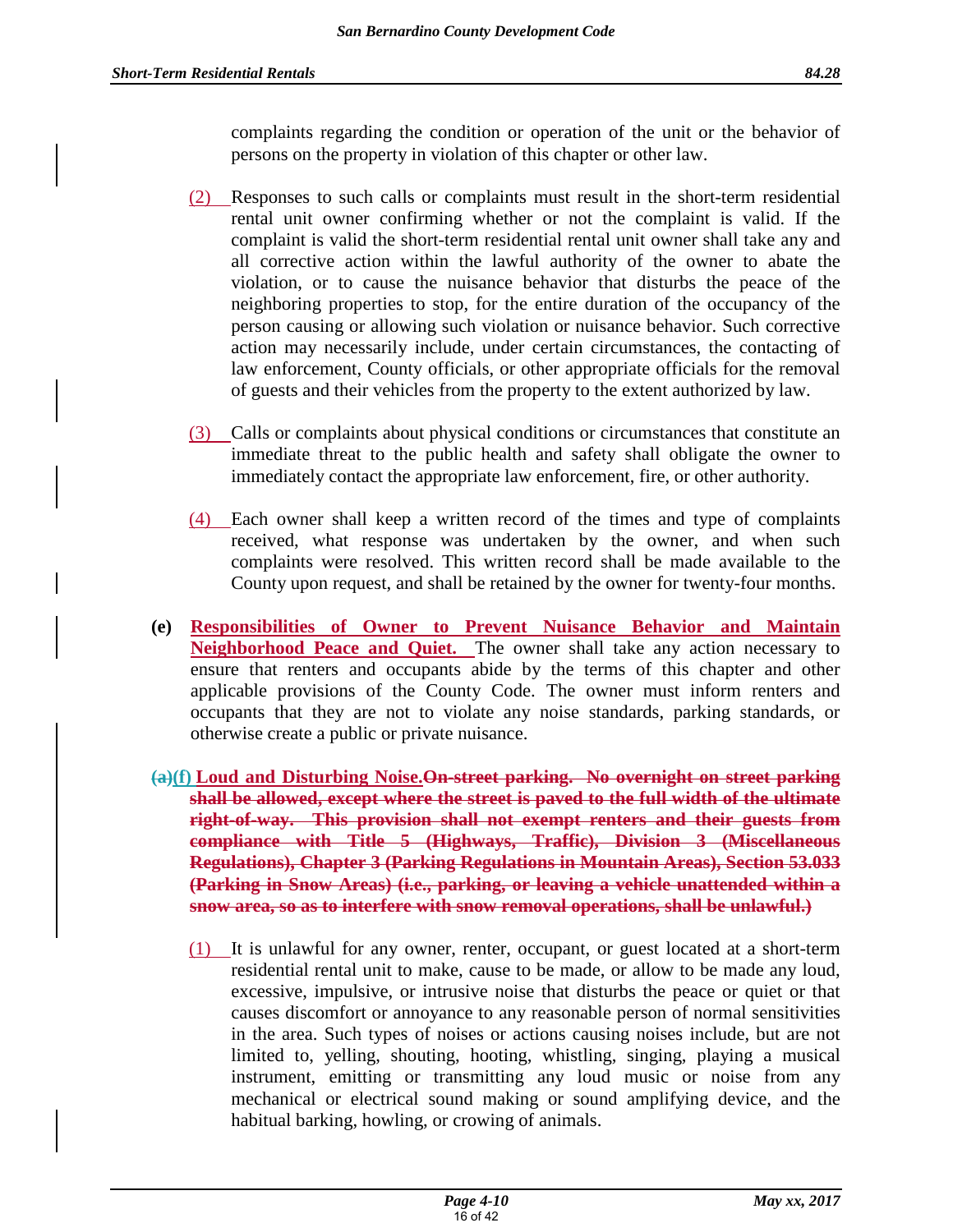- (2) The standard for enforcement of this subsection is the "reasonable person" standard. The inquiry is whether the noise would disturb the peace or quiet or cause discomfort or annoyance to a reasonable person under the same or similar circumstances.
- (3) Factors that may be considered in determining whether a violation of this subsection has been committed include, but are not limited to, the following:

(A) The level of noise;

- (B) The level and intensity of the background (ambient) noise, if any;
- (C) The proximity of the noise to the residential unit in question;
- (D) The time of day or night the noise occurs;
- (E) The duration of the noise;
- (F) Whether the noise is constant, recurrent, or intermittent; and
- (G) Whether the noise is produced by a mechanical or electronic device.
- **(g) Sanitation.** Every short-term residential rental unit shall be cleaned after each occupancy change in order to make the unit sanitary. If linens are provided for use by renters, said linens will be exchanged for clean linens after each occupancy change.

# **(h) Trash.**

- (1) With the exception of trash properly deposited in trash collection receptacles, accumulation of trash and debris on the site or within the unit is prohibited.
- (2) Each exterior trash collection receptacle shall be "animal-proofed" as defined in County Code section 810.01.030(pp), shall be secured in an upright condition to prevent the receptacle from falling over, and shall include a lid that can be secured with self-contained locking handles, bungee cords, or other suitable methods designed to keep the contents from being accessed by animals.
- (3) Trash shall be removed from the premises after each occupancy unless routine commercial trash collection is provided to the premises.

Adopted Ordinance 4011 (2007); Amended Ordinance 4067 (2009); Amended Ordinance xxxx (2017)

# **84.28.080 Enforcement**

**(a) General.**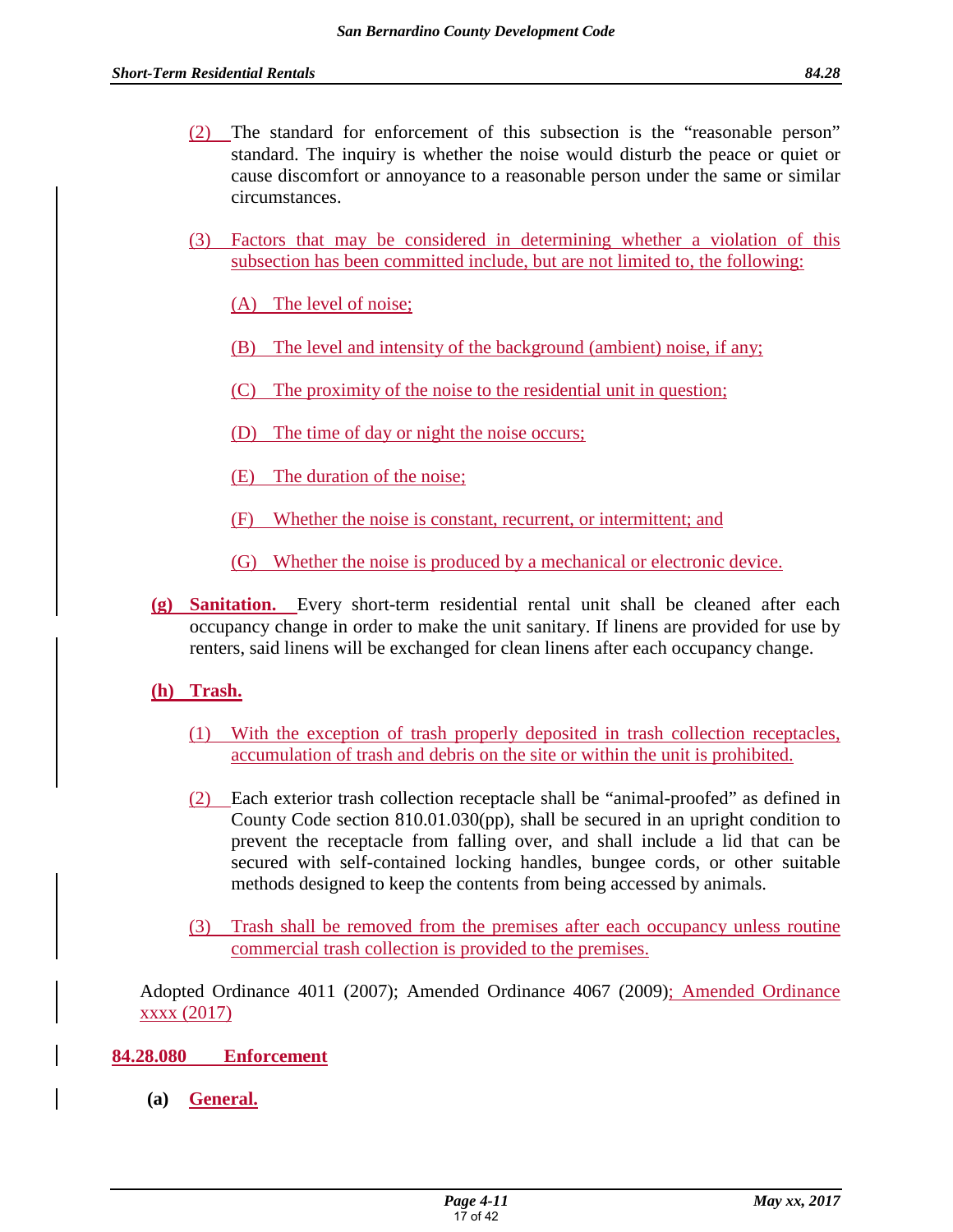- (1) Owners and renters of short-term residential rental units shall comply with the requirements of this chapter and all other applicable sections of the County Code and other law.
- (2) In addition to any enforcement action and remedy authorized by this chapter, a violation of any requirement of this chapter may result in remedial action by appropriate members of County staff or any Enforcement Officer as defined in Chapter 2 of Division 1 of Title 1 of the County Code without notice if providing notice is not reasonable considering the need for immediate remedial action, and/or if prior notice to the property owner or the renters, either verbal or written, has not resulted in appropriate remedial action by the property owner.. If the violation consists of a violation of any of the parking requirements of this chapter, then the remedy may include the towing of the vehicle or vehicles causing the violation of the parking requirement. Remedial Actions taken per this section, other than any criminal citations, are subject to appeal pursuant to Chapter 2 of Division 1 of Title 1 of the County Code or other applicable provision, but no request for appeal shall stay the remedial actions taken pursuant to this section.
- $(1)(3)$  In addition to any enforcement action and remedy authorized by this chapter, a violation of any requirement of this chapter may be subject to the enforcement and remedy provisions of Chapter 2 of Division 1 of Title 1 of the County Code and any other applicable enforcement and remedy provisions of the County Code or provided under the law.
- **(b) Uniform Transient Occupancy Tax Failure to Pay.** Failure by the owner to collect and remit to the Tax Collector the Uniform Transient Occupancy Tax may result in the Tax Collector pursuing any remedy against the owner, including imposing and collecting said tax from the owner, authorized under Chapter 2 of Division 4 of Title 1 of the County Code or other applicable law.

Adopted Ordinance xxxx (2107)

# **84.28.090 Suspension of Permit**

- **(a) Suspension of Permit.** A short-term residential unit rental permit may be suspended for the following reasons:
	- (1) Substandard building or property or unsafe building or structure. Any violation of the requirements of Chapter 6 of Division 3 of Title 6 of the County Code that results in the issuance of a Notice of Defect or Notice and Order to Repair. Notice of such suspension shall be provided pursuant to the requirements of Chapter 6 of Division 3 of Title 6 of the County Code.
	- (2) General violations. Any failure to comply with, or respond to, any notice of violation or other notice from the County requiring compliance with one or more requirements of this chapter or other applicable provision of the County Code or other law. Property owners shall be informed of such suspension in a written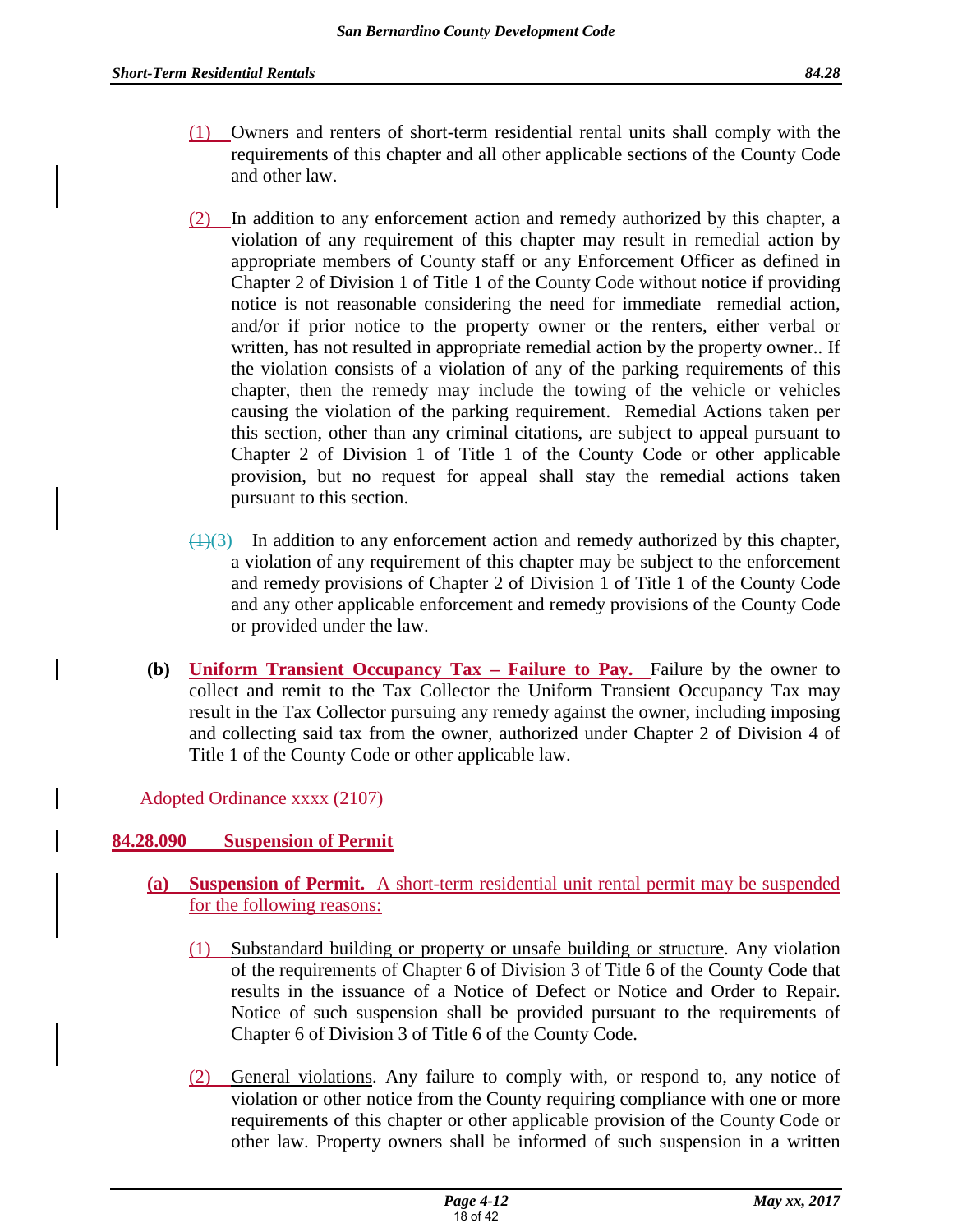notice mailed using both certified mail with return receipt and First Class service. In addition, although not required, the notice may also be posted on the property and/or mailed to any additional individuals or companies listed on the permit application.

# **(b) Use of Property During Suspension and Stays.**

- (1) When a short-term residential unit rental permit is suspended, the property or properties affected by the suspension shall not be used as a short-term residential rental until such time as the suspension is stayed or lifted.
- (2) Permits suspended pursuant to Section  $84.28.080(a)(1)$  will remain suspended until such time as the Building Official or his or her designee confirms that all violations have been corrected or the Building Appeals Board has ruled in favor of the appellant.
- (3) Permits suspended for general violations, i.e., those under Section  $84.28.080(a)(2)$ , will remain suspended until such time as the violations are abated, or the property owner can reasonably demonstrate substantive changes in the property management practices that would mitigate or correct these violations, or a hearing officer has ruled in favor of the appellant. If an appeal hearing for a general violation cannot be scheduled within 14 calendar days after an appeal was filed or if the hearing is scheduled but, through no fault of the appellant, not held within 30 days after the appeal was filed, the suspension must be stayed through the date a ruling on the appeal is issued.
- **(c) Appeals of Suspensions.** An appeal must be filed no later than 20 calendar days of the date the notice of suspension is issued.
	- (1) The suspension of a permit pursuant to Section  $84.28.080(a)(1)$  may be appealed for a hearing before the Building Appeals Board. The format and process of the appeal shall be as required by Section 63.0107 of the County Code. A decision by the Building Appeals Board shall be final and no further appeal within the County shall be available.
	- (2) The suspension of a permit for a general violation may be appealed to a Countydesignated hearing officer. The decision by the hearing officer shall be final and no further appeal within the County shall be available.
	- $(1)(3)$  The failure to appeal a suspension in a timely manner shall render the action to suspend final and no further appeal within the County shall be available.

# Adopted Ordinance xxxx (2107)

**84.28.100 Revocation of Permit**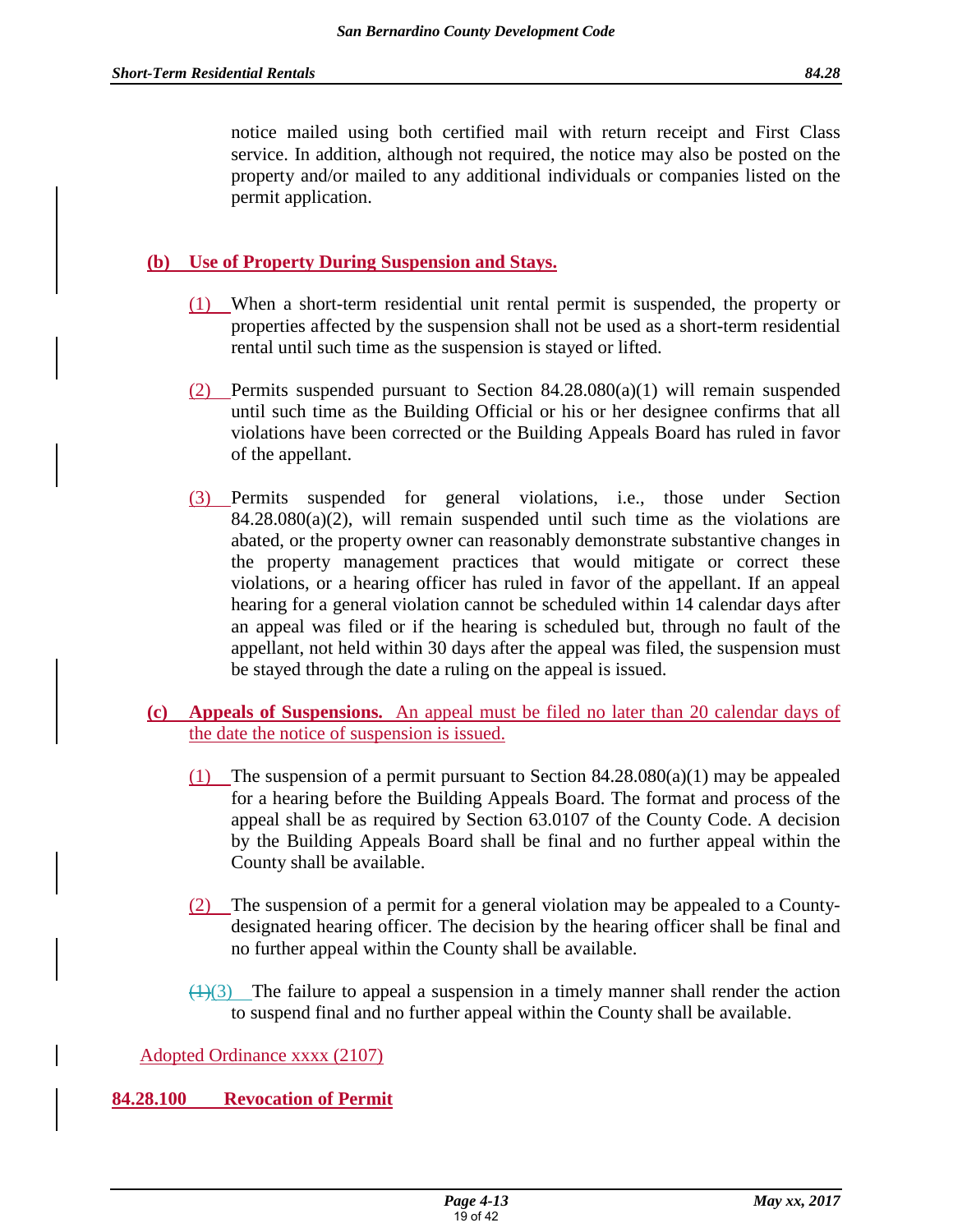# **(a) Revocation of Permit.** A short-term residential rental unit permit may be revoked for the following reasons:

- (1) The severity of a violation of a requirement of Chapter 6 of Division 3 of Title 6 of the County Code necessitated the immediate vacation of the property.
- (2) The conditions or actions that resulted in the suspension of the permit have not been abated, or addressed by a demonstrable change in the business practices associated with the short-term residential rental unit, within 60 days of the suspension being upheld on appeal or otherwise deemed final.
- (3) The condition or the business practice that resulted in the suspension of the permit re-occurs with 12 months of the date the suspension was upheld on appeal or otherwise deemed final.
- (4) A permit is suspended two times in a consecutive twenty-four (24) month period, where said suspensions are either upheld on appeal or otherwise deemed final.
- (5) The permit was obtained through fraud or deceit.
- (6) The permit was issued in error.

# **(b) Appeals of Revocation of Permit.**

- (1) The revocation of a permit pursuant to Section  $84.28.090(a)(1)$  may be appealed for a hearing before the Building Appeals Board. The format and process of the appeal shall be as required by Section 63.0107 of the County Code. A decision by the Building Appeals Board shall be final and no further appeal within the County shall be available.
- (2) The revocation of a permit pursuant to Section 84.28.090(a)(2), (a)(3), or (a)(4), where the underlying violation or violations are based on a failure to comply with the requirements of Chapter 6 of Division 3 of Title 6 of the County Code, may be appealed for a hearing before the Building Appeals Board. The format and process of the appeal shall be as required by Section 63.0107 of the County Code. A decision by the Building Appeals Board shall be final and no further appeal within the County shall be available.
- (3) The revocation of a permit pursuant to Section 84.28.090(a)(2), (a)(3), or (a)(4), where the underlying violation or violations are general violations, or pursuant to Sections  $84.28.090(a)(5)$  or  $(a)(6)$ , may be appealed for a hearing before a County appointed hearing officer as defined by Sections 12.2701, 12.2702, 12.2703, and 12.2705 of the County Code. A decision by the hearing officer shall be final and no further appeal within the County shall be available.
- (4) The revocation of a permit pursuant to Section  $84.28.090(a)(2)$ ,  $(a)(3)$ , or  $(a)(4)$ , where the underlying violations include a general violation or violations and a violation or violations based on a failure to comply with the requirements of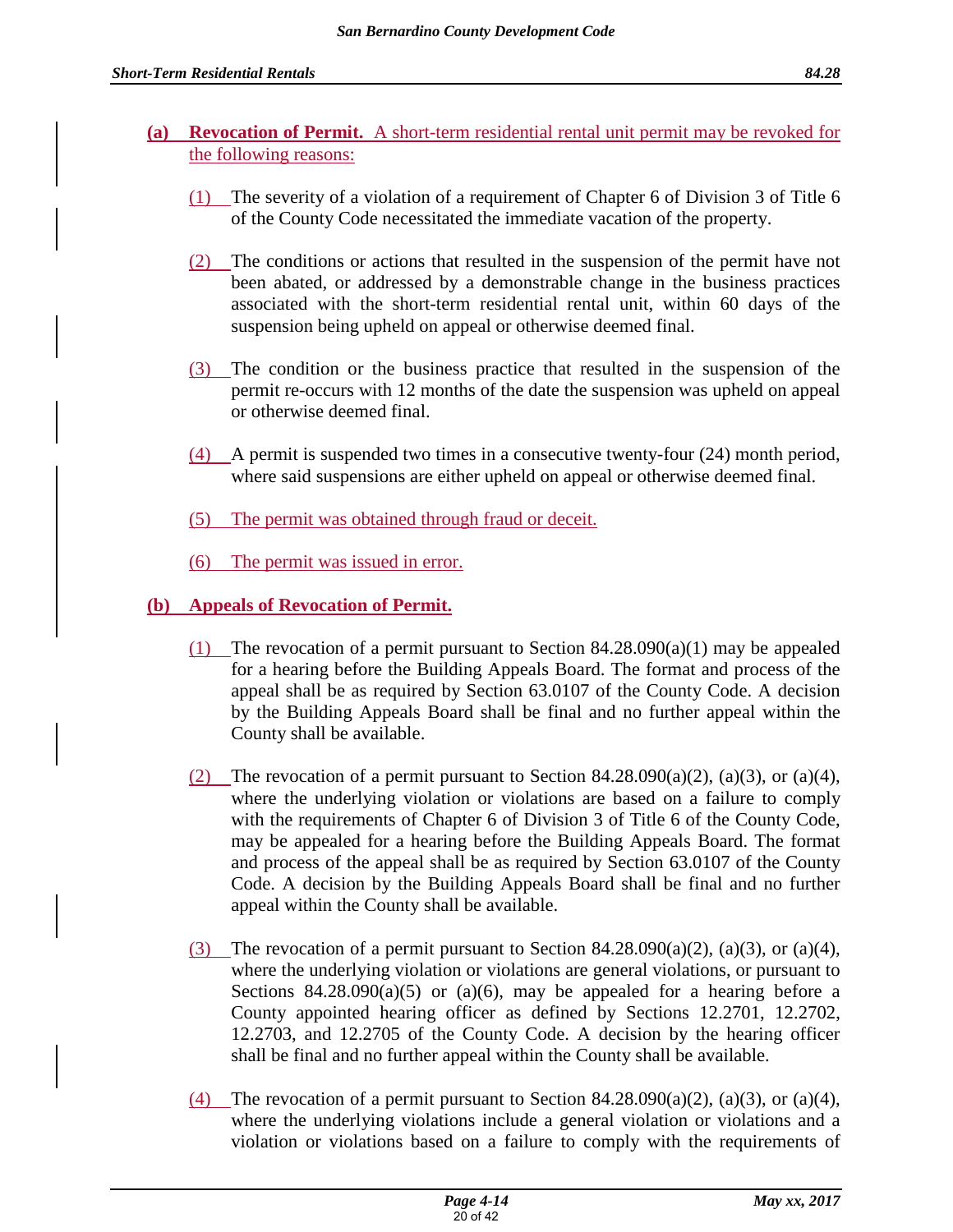Chapter 6 of Division 3 of Title 6 of the County Code, shall be heard by the Building Appeals Board in the form and manner defined by Section 63.0107 of the County Code. A decision by such body shall be final and no further appeal within the County shall be available.

- **(c) New Application After Revocation of Permit.** No application for a permit shall be permitted within twelve (12) months after a revocation is made final.
- **(d) Suspensions or Revocations of Permits for Multiple Properties.** If is determined that the conditions or the business or management practices causes violations of this chapter to occur on multiple properties of the same owner, the short-term residential unit permits for all of those properties may be suspended and/or revoked at the same time. In such circumstance all affected parties must be provided notice and the opportunity to appeal the suspension and/or revocation of the permit for every affected property.

Adopted Ordinance xxxx (2107)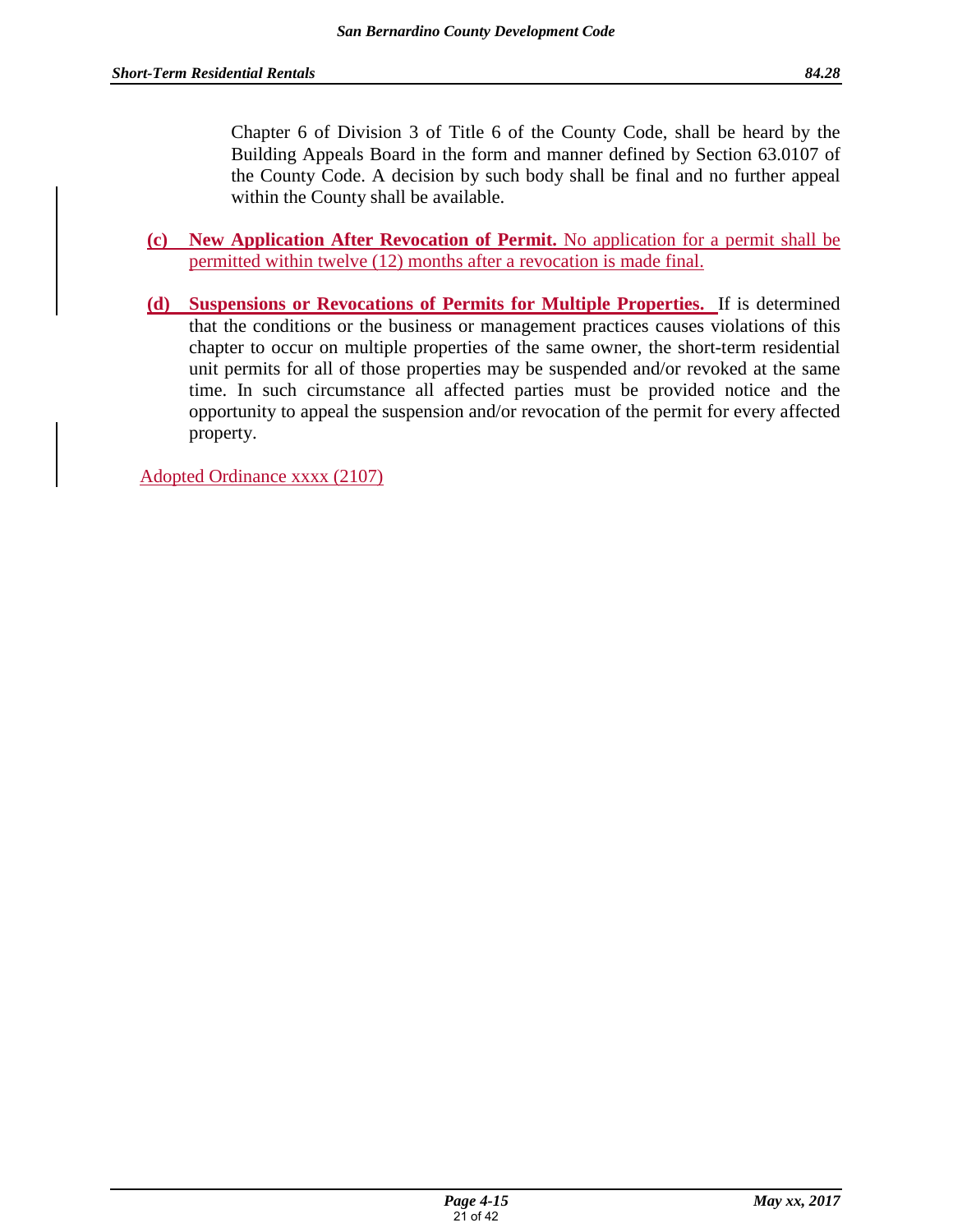# **810.01.180 Definitions, "P."**

- **(a) Paper and Related Products Manufacturing.** See "Manufacturing Operations I and  $II.$ <sup>"</sup>
- **(b) Parcel.** Any real property described or created by map or deed. "Parcel" shall also refer to a legally defined lot, or contiguous group of lots in single ownership or under single control, and considered a unit for purposes of development. See also "Lot."
- **(c) Parcel Map.** Means parcel map as defined in California Government Code, Title 7, Division 2, Chapter 2, Article 3.
- **(d) Parcel, Original.** Any improved or unimproved land shown on the latest County equalized assessment roll as a unit or contiguous units.
- **(e) Parcel, Remainder.** That portion of an original lot or parcel that is not a part of the subdivision but, after recordation of the final or parcel map may be sold subject to the recordation of a certificate of compliance or a conditional certificate of compliance. The designated remainder shall not be counted as a parcel for the purposes of determining whether a parcel map or final map is required.
- **(f) Parcel, Reserve.** A strip of land not less than one foot wide reserved for the purpose of regulating access to part width and dead-end streets until the time that the streets may be completed or extended.
- **(g) Park.** An outdoor recreation facility that may provide a variety of recreational opportunities including playground equipment, open space areas for passive recreation and picnicking, and sport and active recreation facilities.
- **(h) Park and Ride.** A voluntary system where participants drive to a centrally located public parking area or transportation facility in order to carpool or gain access to public transportation to another location.
- **(i) Parking Lots and Structures, Accessory (see Land Use Tables).** Off street parking spaces within parking lots and/or parking structures on the site of a primary land use that are intended for use by patrons, employees, and/or residents of the primary land use.
- **(j) Parking Area, Public (see Land Use Tables).** An open area, other than a street, used for the temporary parking of automobiles and available for public use, whether free, for compensation or as an accommodation for clients, customers or employees.
- **(k) Parking Space, Automobile.** Space within a public or private parking area or a building for the temporary parking or storage of one automobile.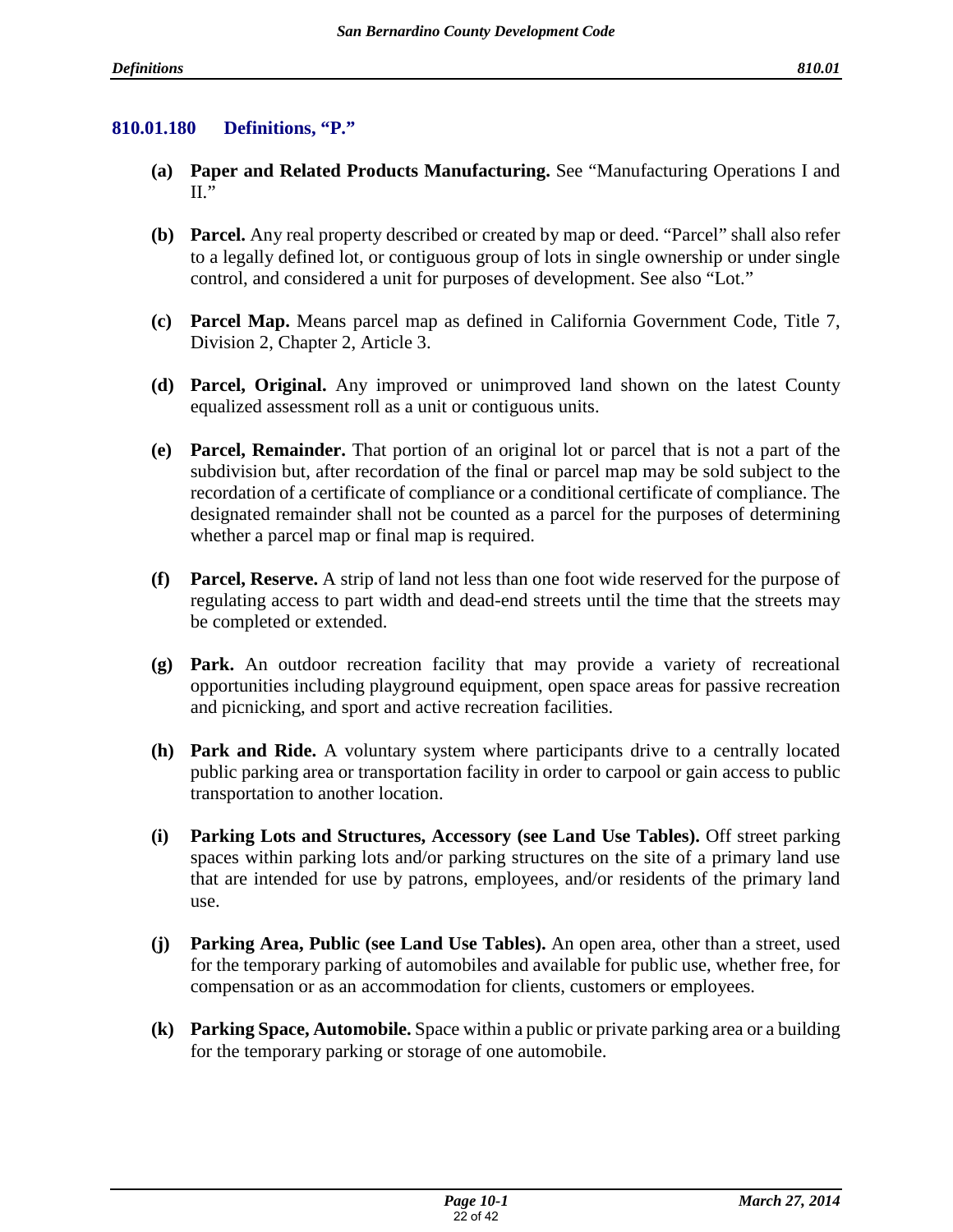- **(l) Parolee.** An individual who has been convicted of a federal or state crime, sentenced to a federal or state prison or to a term in the California Youth Authority and has received conditional and revocable release in the community and is under the supervision of a federal, state, youth authority or County probation or parole officer.
- **(m) Parolee and/or Probationer Home.** Any residential structure or dwelling unit, whether owned and/or operated by an individual or a for-profit or nonprofit entity, which houses more than two parolees and/or probationers unrelated by blood, marriage, or legal adoption, in exchange for monetary or nonmonetary consideration given and/or paid by the parolee and/or probationer and/or any public or private entity or person on behalf of the parolee and/or probationer.Partially-Shielded Fixture. See "Lighting, Outdoor."
- **(n) Partially-Shielded Fixture.** See "Lighting, Outdoor."
- **(o) Passive Thermal System.** See "Thermal System, Passive."
- **(p) Pawnshops.** See "Second-Hand Stores."
- **(q) Pedestrian Lighting.** See "Lighting, Outdoor."
- **(r) Pedestrian Walkway Sign.** See "Sign."
- **(s) Perch Tree.** A dominant conifer, having open areas (dead limbs) in the upper portion of the tree located:
	- (1) Within one-quarter mile of the shoreline of Lake Arrowhead, Erwin Lake, Baldwin Lake or Big Bear Lake; or
	- (2) In an identified area [i.e. Known Day Use Area or Potential Day Use Area] as shown on the U.S. Forest Service Bald Eagle Habitat Map.
- **(t) Permittee.** Any person undertaking development activities upon a site in compliance with a permit granted by the County.
- **(u) Person.** Any individual, firm, co partnership, joint venture, association, social club, fraternal organization, company, joint stock association, corporation, estate, trust, organization, business, business trust, public agency, school district, the State of California and its political subdivisions or instrumentalities, receiver, syndicate or any group or combination thereof, acting as a unit, including any trustee, receiver or assignee.
- **(v) Personal Communication Services (PCS).** See "Wireless Telecommunication Facilities."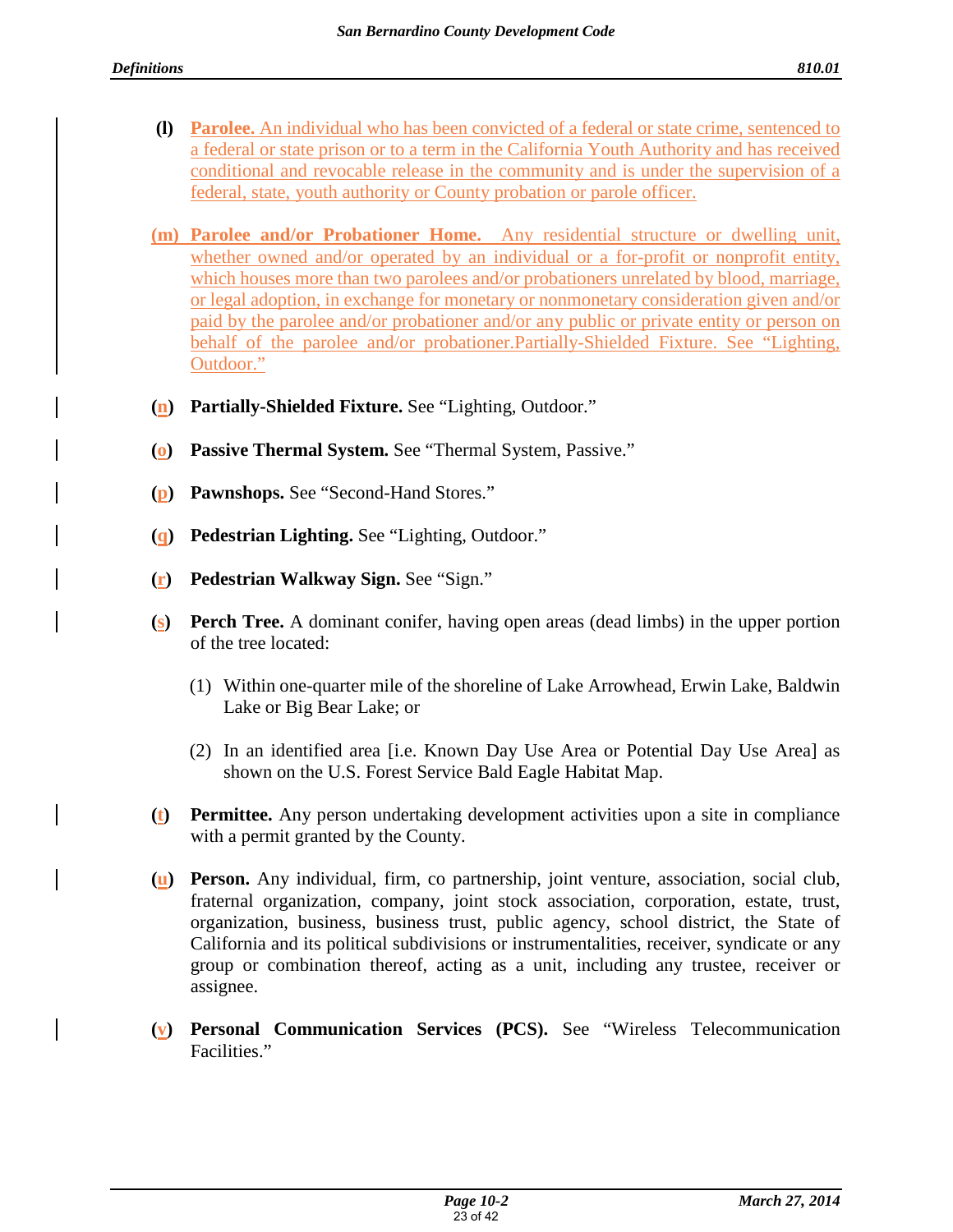- **(w) Personal Services (see Land Use Tables).** Establishments providing nonmedical services to individuals as a primary use. Examples of these uses include:
	- barber and beauty shops
	- clothing rental
	- dry cleaning pick up stores with limited equipment
	- home electronics and small appliance repair
	- laundromats (self service laundries)
	- $\blacksquare$  locksmiths
- massage (licensed, therapeutic, non-sexual)
- pet grooming with no boarding
- **p**sychics, palm readers
- shoe repair
- **tailors**
- tanning salons
- tattoo and body piercing services

These uses may also include accessory retail sales of products related to the services provided.

- **(x) Personal Storage.** See "Storage Personal Storage, Mini-Storage."
- **(y) Pervious Surface.** A surface or material that allows water to pass through the material into the underlying surface.
- **(z) Pet Cemetery.** See "Cemetery."
- **(aa) Pet Farm.** A facility in which livestock, farm animals, and other animals are kept for public exhibition, viewing and contact, regardless of compensation, and which may include related accessory uses and activities (e.g., picnic areas, recreational activities, etc.). A pet farm shall not include retail pet stores and kennels, horse races, and activities such as State and County fairs, livestock shows, rodeos, field trials, and horsing events.
- **(bb) Petroleum Refining and Related Industries.** See "Manufacturing Operations II."
- **(cc) Phase**. Any contiguous part or portion of a single unified development project that is developed as a unit in the same time period.
- **(dd) Pipelines, Transmission Lines (see Land Use Tables).** Facilities primarily engaged in the pipeline transportation of crude petroleum; refined products of petroleum including gasoline and fuel oils; natural gas; mixed, manufactured or liquified petroleum gas; or the pipeline transmission of other commodities. Also includes pipeline surface and terminal facilities, including pump stations, bulk stations, surge and storage tanks. Power transmission includes facilities for the transmission of electrical energy for sale, including transmission lines for a public utility company. Also includes telephone, telegraph, cable television and other communications transmission facilities utilizing direct physical conduits. Does not include offices or service centers (classified in "Offices"), equipment and material storage yards (classified under "Storage Yards and Sales Lots"), distribution substations (classified under "Public Utility Facilities"), or power plants (classified under "Electrical Power Generation"). See also "Utility Facility."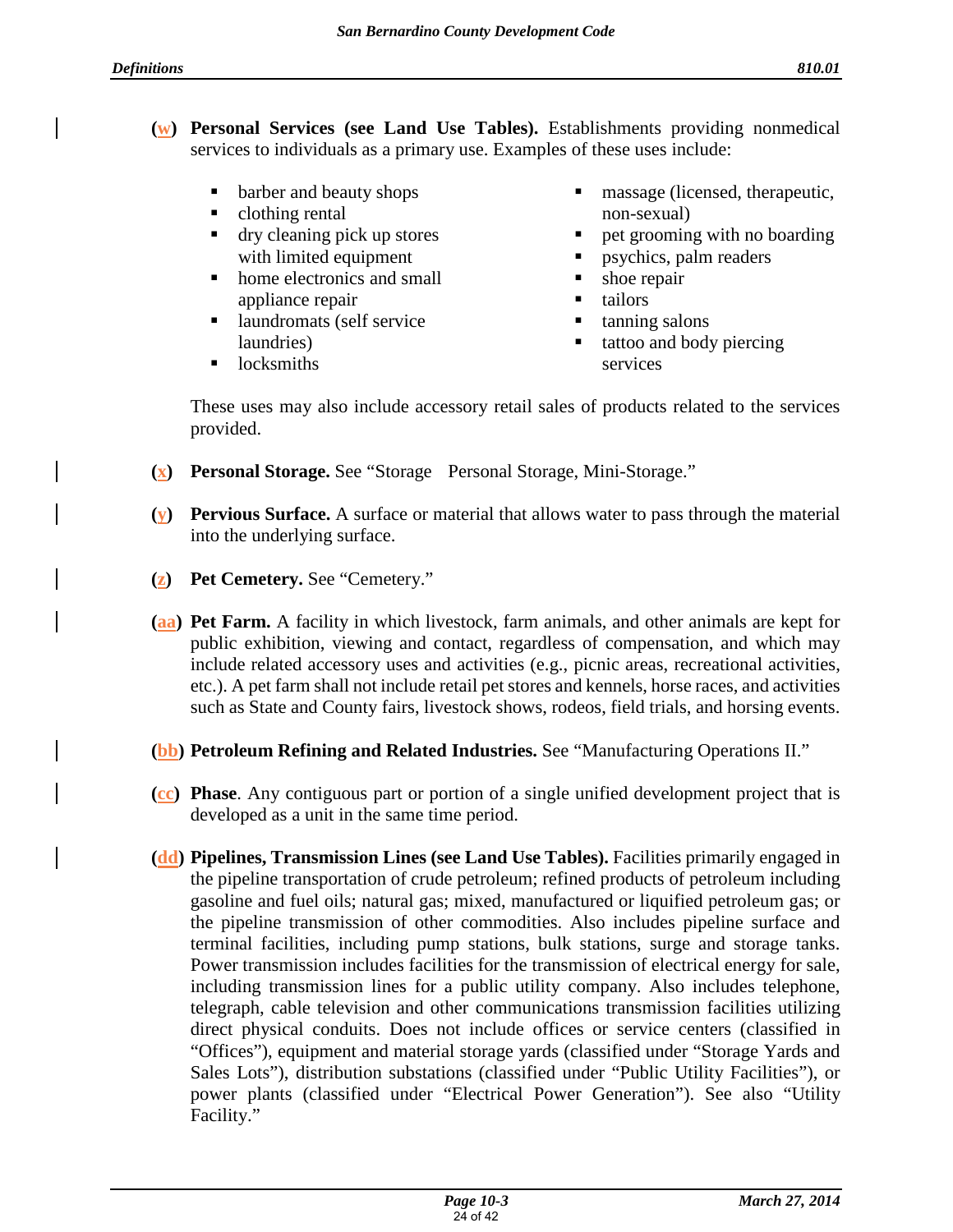- **(ee) Places of Worship.** (see Land Use Tables). Facilities operated by religious organizations for worship, or the promotion of religious activities and instruction; together with accessory buildings and uses on the same site. Includes churches, synagogues, mosques, temples, etc. Related on-site facilities including day care centers and schools are separately defined.
- **(ff) Planned Development.** A large, integrated development consisting of residential, commercial or industrial uses, or a mixture of these uses and associated ancillary uses and structures; that is situated on one or more contiguous parcels or noncontiguous parcels separated solely by a road or other right of way or easement; and that is planned and developed as a unified project within a single development operation or series of development operations in compliance with a detailed comprehensive development plan.
- **(gg) Planning Agency.** The Planning Agency is a reviewing authority with the powers and charged with the duty of making investigations and reports on land use application and to approve, conditionally approve or disapprove land use applications. The Planning Agency of San Bernardino County is described in Chapter 86.01 (Planning Agency).
- **(hh) Planning Fee Schedule.** See "Fee Schedule."
- **(ii) Planning Permit.** Issued as a result of an approval of a land use application.
- **(jj) Plant Factor.** The factor, when multiplied by the reference evapotranspiration rate ETo, estimates the amount of water that is needed by plant material. The plant factor range for low water use plant material shall be 0 to 0.3, the plant factor for medium water use plant material shall be 0.4 to 0.6, and the plant factor for high water use plant material shall be 0.7 to 1.0. These plant factors have been derived from the Department of Water Resources publication, Water Use Classification of Landscape Species, third edition (WUCOLS III).
- **(kk) Plant, Desert Native.** Any tree, shrub, bulb or plant or part thereof, except its fruit, named in the California Desert Native Plants Act, as amended, (Food and Agricultural Code Section 8000 et seq.), which is growing wild. Also "Desert Native Plant" includes any of the species listed in Subsection 88.01.060(c) (Desert Native Plant Protection-Regulated desert native plants).

These plants do not include commercial nursery stock or planted landscaping, including those trees planted and/or growing outside their normal habitat, except where the plants have been transplanted in compliance with Chapter 88.01 (Plant Protection and Management).

**(ll) Plant Expert, Desert Native.** A County Agricultural Commissioner Biologist, an arborist certified by the Western Chapter of the International Society of Arborists, or a person certified by the County Agricultural Commissioner for the desert area.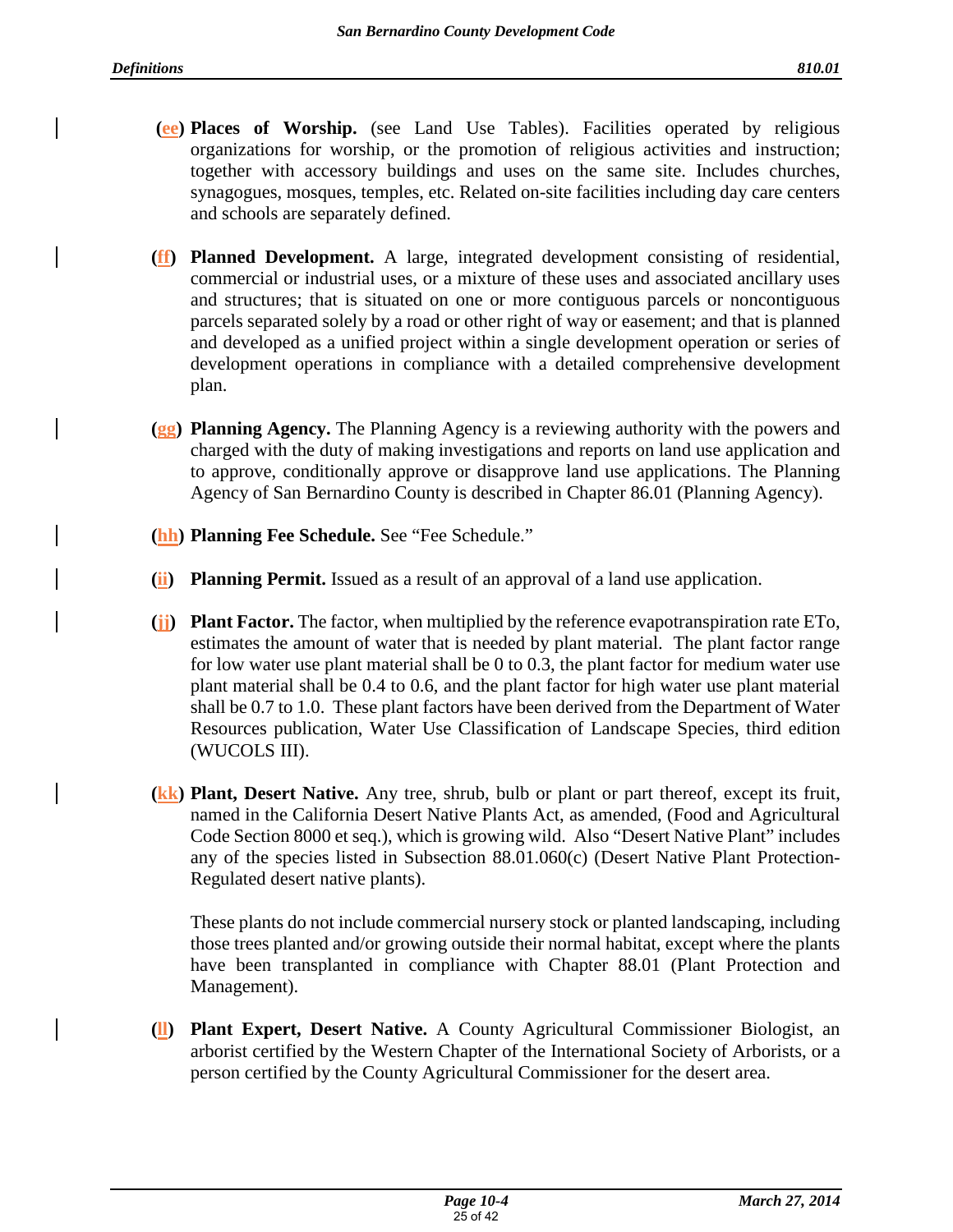- **(mm) Plant Material.** A living organism such as a tree, shrub, groundcover, succulent, grass (native and turf variety), annual, perennial, vines, herbs, ferns, and/or conifer used within a landscaped area, and needs permanent and/or supplemental irrigation.
- **(nn) Plastic Manufacturing.** See "Manufacturing Operations I and II."
- **(oo) Playground.** An area occupied by children's play equipment, including climbing equipment, sandboxes, slides, swings, and/or similar equipment.
- **(pp) Policies.** Statements, more specific than goals, that are guides for decision-making, imply commitments to goals and define directions for action toward fulfillment of these goals.
- **(qq) Pond.** A naturally occurring or artificially created body or water (impounded above or below surface level) with a designated holding capacity of less than one acre-foot of water. Does not include "Lake or Reservoir."
- **(rr) Potable Water.** Water that is meant for human consumption and has been treated to legal standards.
- **(ss) Precipitation Rate.** The application rate of water measured in inches per hour.
- **(tt) Preserve.** See "Nature Preserve."
- **(uu) Prezone.** The process by which a city or County determines the actual future land use zoning districts for specified parcels of land before these parcels are annexed to the city.
- **(vv) Premature Development.** The building or construction of new projects in areas usually outside city limit boundaries or in areas where necessary public facilities cannot economically be provided by city or county jurisdictions.
- **(ww) Pressure Regulator.** A device used within an irrigation system to regulate pressure and maintain irrigation head radius control.
- **(xx) Primary Metal Industries.** See "Manufacturing Operations II."
- **(yy) Primary Use.** A primary, principal or main use of a subject property that is allowed by the applicable land use zoning district independent of any other use of the property. A property may have more than one primary use of the property (e.g., a warehouse and an off-site sign could be both primary uses of a property. See also "Use."
- **(zz) Private Garage.** See "Garage, Private."
- **(aaa) Private Home Rental, Short-Term.** A dwelling unit, including either a single-family detached or multi-family attached unit, owned, leased or rented on a less than 30-day basis to individuals acting as a single housekeeping unit. This definition includes a second dwelling unit on-site. This does not include the ongoing month-to-month tenancy granted to the same renter for the same unit. .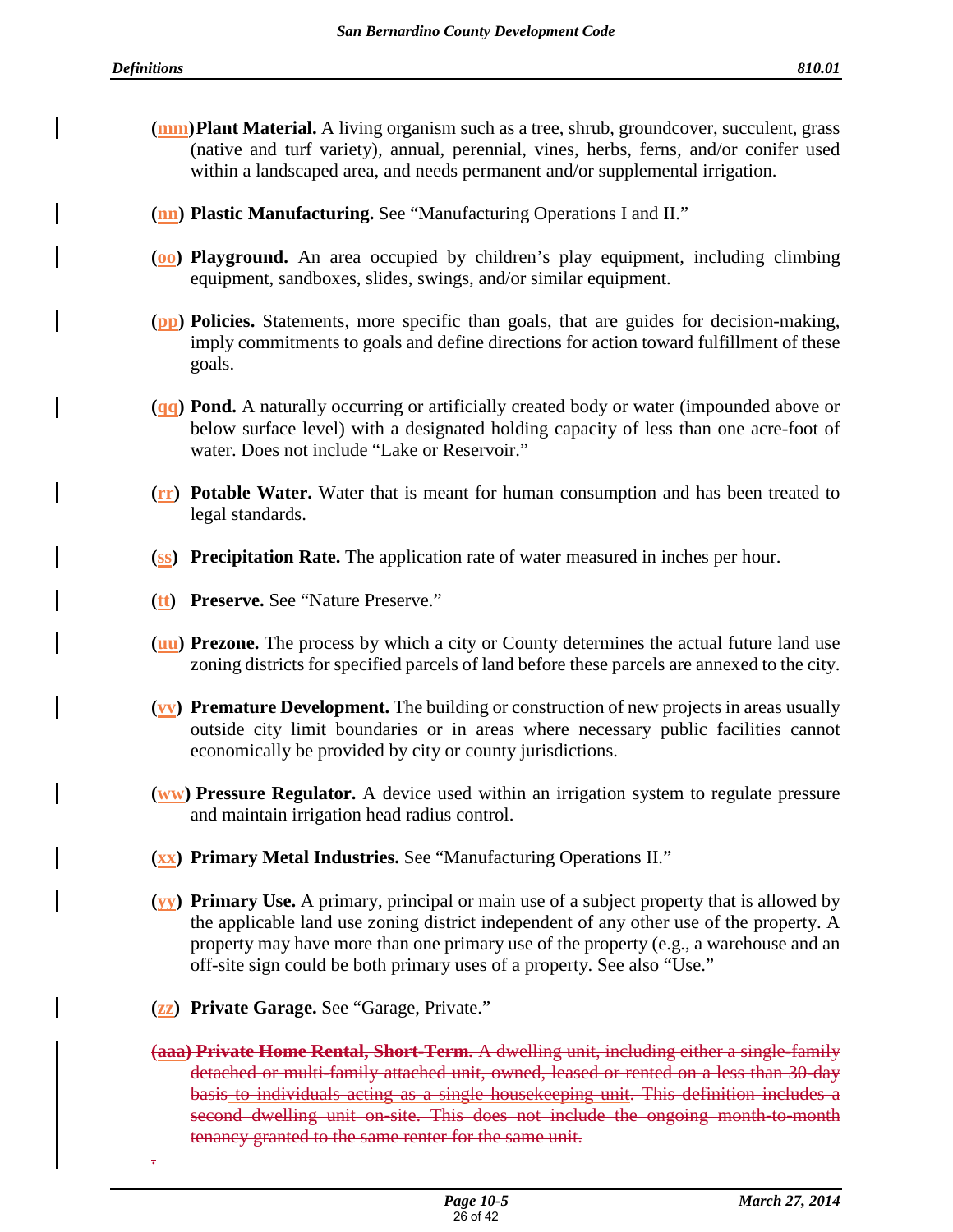**(bbb) Private Meeting Facility.** See "Meeting Facility."

**(ccc) Private Open Space.** See "Open Space, Private."

**(ddd) Private Stable.** See "Stable, Private."

- **(eee) Probationer.** A person who has been convicted of a crime and who has received a suspension in the imposition or execution of their sentence and has received conditional and revocable release in the community under the supervision of a probation officer, as provided under California Penal Code Section 1203 or its successor.
- **(fff) Processing Facility.** See "Recycling Facility."
- **(ggg) Produce Stand.** A temporary business established and operated for a specific time, selling raw, unprocessed fruits, vegetables, nuts, and other produce in its raw or natural state, and that is accessory to an on-site or adjacent agricultural operation.
- **(hhh) Professional and Scientific Goods Manufacturing.** See "Manufacturing Operations  $\mathbf{I}$ ."
- **(iii) Professional Services (see Land Use Tables).** Establishments that provide advice, designs, information, medical treatment, commercial education, consultation, travel, job placement, advertising, finance, insurance and real estate services, generally from an office with no on-site storage of goods. This category includes all types of business offices and service-type businesses where service is basically on an individual-toindividual or firm-to-firm basis as opposed to services that are performed on objects or personal property.
- **(jjj) Projecting Sign.** See "Sign."

**(kkk) Property Line.** See "Lot."

- **(lll) Property Owners Association.** A private organization composed of property owners of a single unified project that may own common property and shall be responsible for the maintenance and management of commonly owned property.
- **(mmm) Public Building.** A structure used for public assembly purposes in conjunction with an institutional use.
- **(nnn) Public Directional Sign.** See "Sign."
- **(ooo) Public Facilities.** Any civic or service oriented facility available to the general public such as schools, fire protection, water and sewering, rapid or mass transit routes, public golf courses, libraries, public health centers, etc.

**(ppp)Public Garage.** See "Garage, Public."

**(qqq)Public Improvements.** Includes traffic controls, streets, roads, highways, freeways, bridges, overcrossings, street interchanges, flood control or storm drain facilities, sewer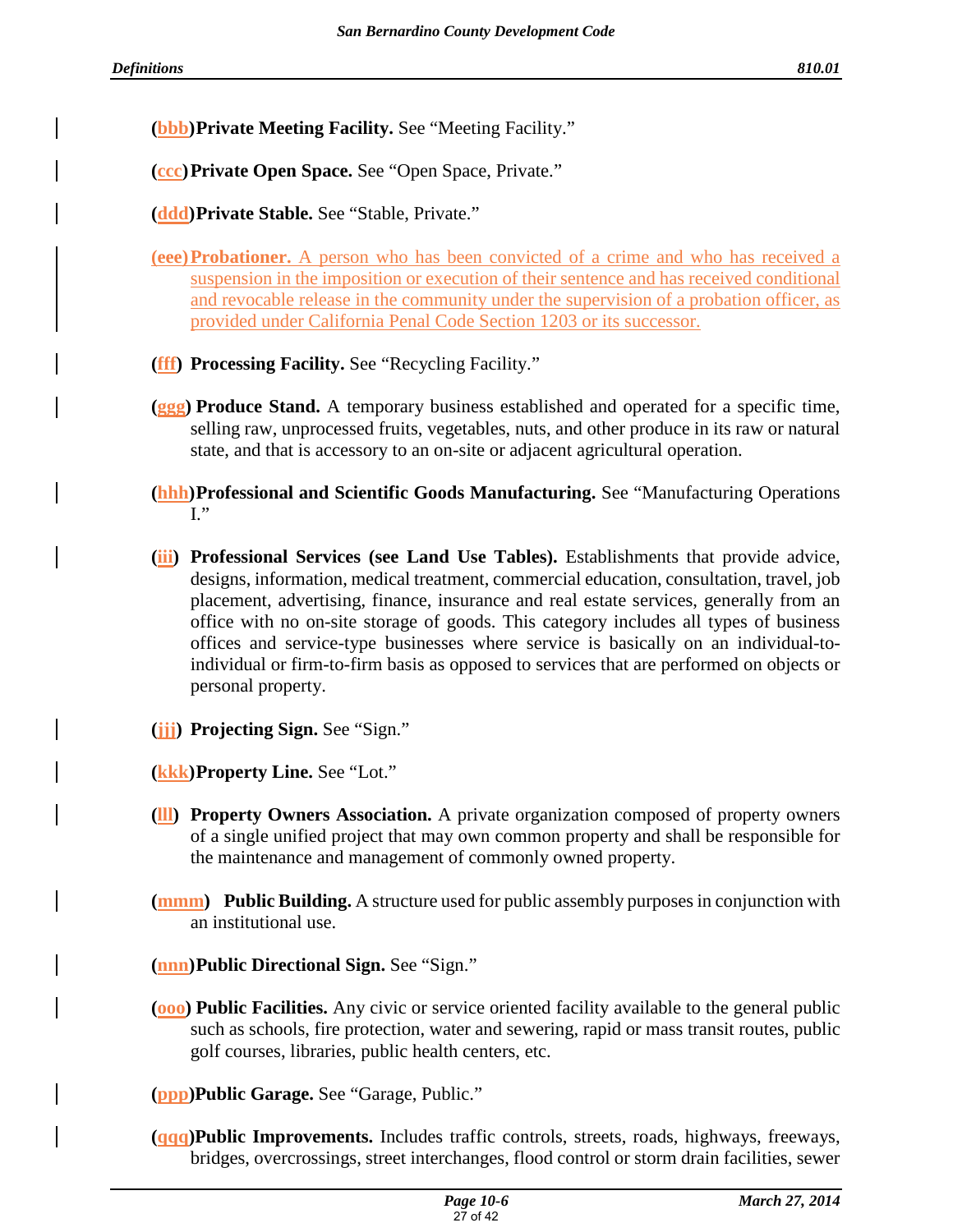facilities, water facilities, lighting facilities, and any other service and/or infrastructure improvement that is publicly maintained and operated by a public agency and/or quasi public agency, excepting utilities and common carriers.

**(rrr)Public Meeting Facility.** See "Meeting Facility."

- **(sss) Public Parking Area.** See "Parking Area, Public."
- **(ttt) Public Stable.** See "Stable, Public."
- **(uuu)Public Safety Facility (see Land Use Tables).** A facility operated by a public agency including fire stations, other fire prevention and fire fighting facilities, police and sheriff substations and headquarters, including interim incarceration facilities. May include ambulance dispatch facilities on the same site.
- **(vvv) Public Way.** Includes street, highway, avenue, boulevard, parkway, road, lane, walk, alley, channel, viaduct, subway, tunnel, bridge, public easement, public right of way, and other ways in which a public agency has a proprietary right.

Adopted Ordinance 4011 (2007); Amended Ordinance 4067 (2009); Amended Ordinance 4085 (2009), Amended Ordinance 4136 (2011); Amended Ordinance 4230 (2014); Amended Ordinance 4230 (2014)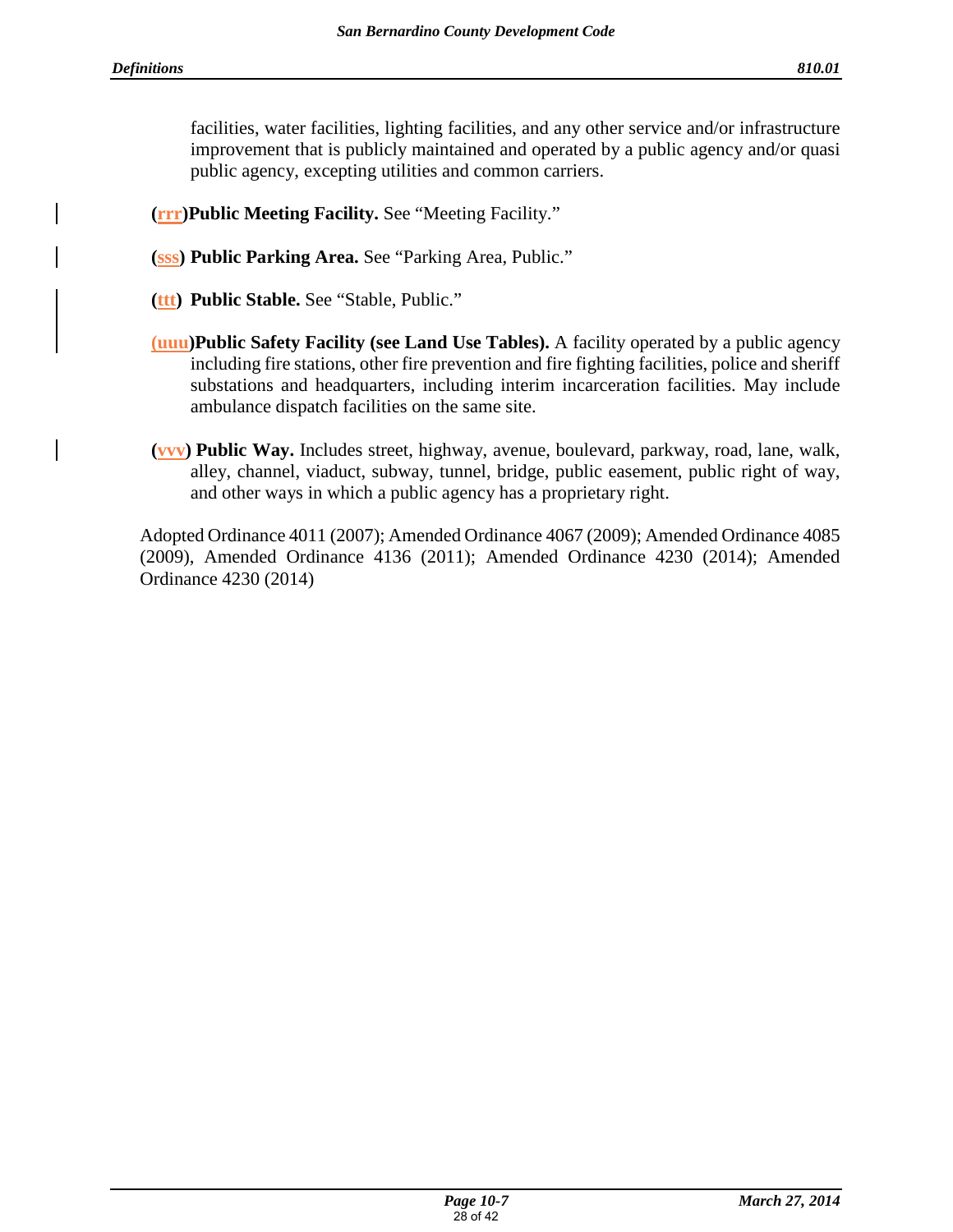#### **810.01.210 Definitions, "S."**

- **(a) Salvage Operations (see Land Use Tables).** Establishments involved in the storage, sale, wholesale and processing of salvage materials. This land use classification does not include any of the sub-classifications of recycling collection facilities ("Recycling Collection Facilities) except "Scrap and Dismantling Yard." See also "Junk and Salvage Facility."
	- **(1) Contained.** These uses are conducted entirely within enclosed structures and provide environmentally sound practices in collecting and recycling oils and other toxic materials. No outside storage of parts occurs, and establishments are monitored annually to ensure they are maintained appropriately.
	- **(2) General.** These uses create major environmental disruption even when carefully regulated. Dust, dirt, noise and unsightly conditions often prevail with these operations.
- **(b) Scenic Corridor.** The area outside a highway or an adopted trail right-of-way that is generally visible to persons traveling on the highway or trail.
- **(c) School (see Land Use Tables).** A public or private academic educational institution that offers instruction in the several branches of learning and study required to be taught in the public schools by the Education Code of the State of California. Schools types include:
	- boarding school
	- community college, college, or university
- **e** elementary, middle, and junior high schools
- high school
- military academy

Also includes schools providing specialized education/training. Examples include the following:

- $\blacksquare$  art school
- ballet and other dance school
- business, secretarial, and vocational school
- **computers and electronics** school
- drama school
- driver education school
- establishments providing courses by mail
- language school
- martial arts
- music school
- professional school (law, medicine, etc.)
- **seminaries/religious ministry** training facility

Also includes facilities, institutions and conference centers that offer specialized programs in personal growth and development, such as fitness, environmental awareness, arts, communications, and management. Does not include pre-school and child day care facilities (see also "Day Care Facility").

**(d) Scientific Goods Manufacturing.** See "Manufacturing Operations I."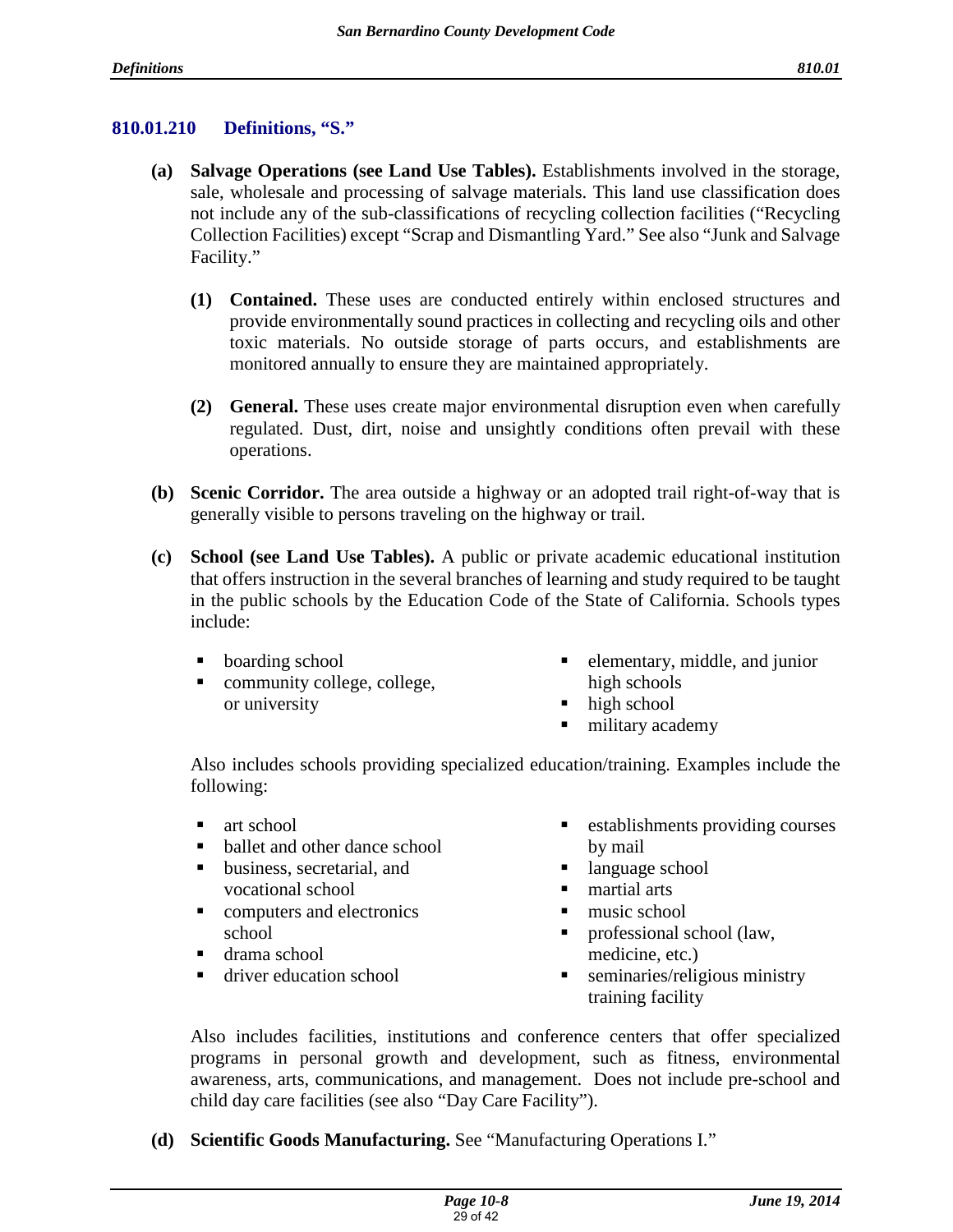- **(e) Screening.** The use of landscaping, earth, fences, walls, trees, shrubs, or other materials for visual, background, noise or sun exposure control.
- **(f) Scrap Metal Processing Facility (see Land Use Tables).** Any establishment or place of business that is maintained, used, or operated solely for the processing and preparing of scrap metals for remelting by steel mills and foundries.
- **(g) Seal.** A metal, tamperproof clamp issued in compliance with the California Desert Native Plants Act (Food and Agricultural Code Section 80001 et seq.) by the Agricultural Commissioner used to permanently affix a tag to a native plant.
- **(h) Searchlight.** See "Sign."
- **(i) Second Hand Stores, Pawnshops (see Land Use Tables).** Retail establishments that buy and sell used products, including clothing, furniture and household goods, jewelry, appliances, musical instruments, business machines and office equipment, tools, motors, machines, instruments, firearms, or any similar secondhand articles or objects; includes indoor flea markets. Does not include bookstores ("General Retail"); secondhand farm and construction equipment ("Construction, Farm, and Heavy Equipment Sales"); junk dealers, or scrap/dismantling yards ("Recycling Facilities - Scrap and Dismantling Yards"); the sale of antiques and collectibles ("General Retail"); the sale of cars and other used vehicles ("Auto and Vehicle Sales, Leasing, and Rental, Used").
- **(j) Secondary Highway.** See "Road System."
- **(k) Section.** A section of the this Development Code, unless in reference to some other specified statute, ordinance, chapter, division or title; or the survey term regarding the subdivision of a Township into normally 36 equal parts, each of which is approximately 640 acres.
- **(l) Security Quarters.** Temporary residential occupancy of a dwelling unit, commercial coach, or travel trailer utilized to provide temporary quarters to security personnel hired to guard part or all of the property on which the security quarters are located as an accessory use. Does not include caretaker housing ("Caretaker Housing").
- **(m) Sediment.** Eroded earth material that is carried by runoff and/or deposited in a stream, drainage course, natural watercourse, lake or other area.
- **(n) Seiche.** The high frequency fluctuation of an enclosed body of water, which can be initiated by earthquake shaking.
- **(o) Seismic Safety Hazard Areas.** Areas where a potential hazard exists due to ground rupture from earthquakes. Seismic safety hazard areas encompass active or potentially active faults within the County (includes Alquist-Priolo Special Studies Zones). Hazard area boundaries extend approximately 660 feet on each side of known active or potentially active faults.
- **(p) Selected Flood.** See "Flood Hazard."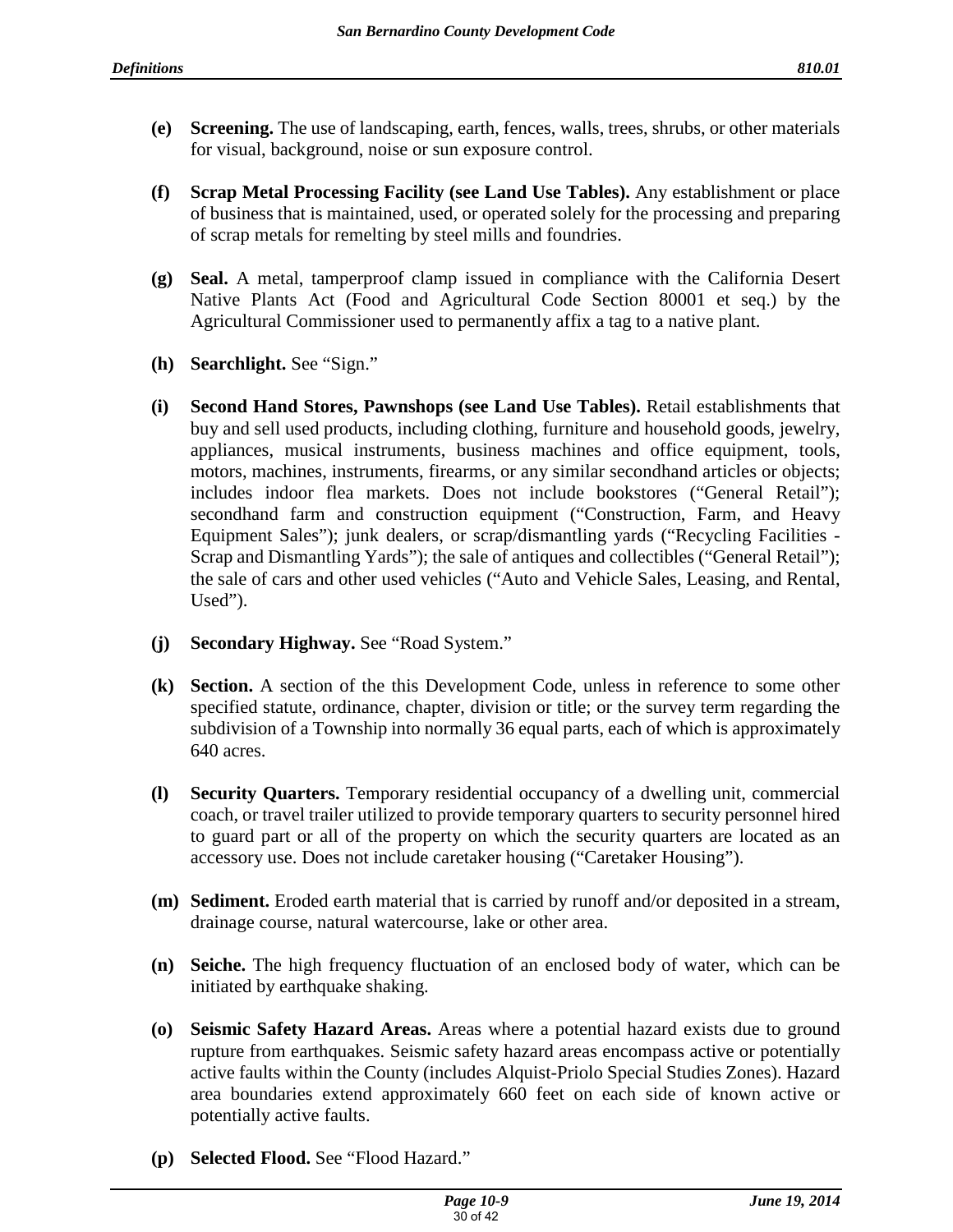- **(q) Self-Contained Mobile Home.** See "Mobile Home, Self-Contained."
- **(r) Semipassive Thermal System.** See "Thermal System, Semipassive."
- **(s) Sensitive Viewshed.** See "Wireless Telecommunication Facilities."
- **(t) Service Station (see Land Use Tables).** A site where the primary activity is the retail sale and dispensing of motor fuels or oils, the retail sale of lubricants, tires, batteries and other automobile accessories, and the installation and servicing of the lubricants, tires, batteries and other automobile accessories.
- **(u) Setback.** The distance by which a structure, parking area or other development feature must be separated from a lot line, other structure or development feature, or street centerline. See also "Yard," and Section 83.02.070 (Setback Regulations and Exceptions). See Figure 10-2 (Setbacks).



# **Figure 810-2 Setbacks**

- **(v) Setback, Street.** See "Yard, Front" and "Yard, Side Street".
- **(w) Setback Line, Street.** A line that defines the depth of the required street setback, front yard, or side yard or side street where the yard or yards abut a street. The street setback line shall be parallel or concentric with the street right of way line.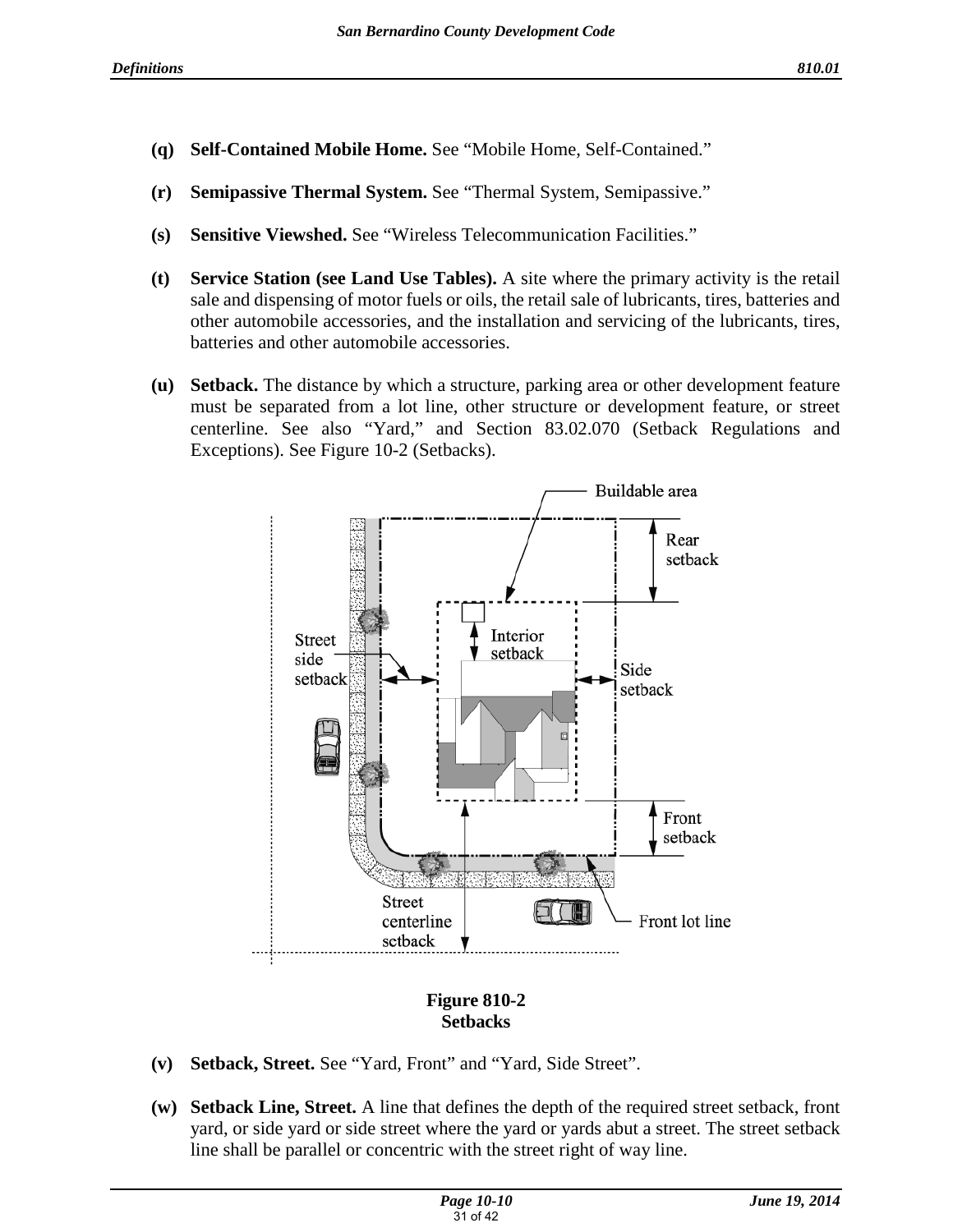- **(x) Sewage Disposal Area.** An area utilized for the holding, leaching and percolation of sewage wastes including an area that would provide a 100 percent expansion of the leaching and percolation field for future use.
- **(y) Sewage Treatment and Disposal Facility (see Land Use Tables).** A site with equipment and other facilities to treat sewage effluent transmitted to the site via underground sewer lines to the water quality standard required by the California Regional Water Quality Control Board.
- **(z) Shall.** A mandatory provision, regulation or specification.
- **(aa) Shopping Center (see Land Use Tables).** A shopping center is two or more business establishments under a single ownership, unified control or designated as a unit located on a single parcel or combination of contiguous parcels having a minimum frontage of 150 feet.
- **(bb) Short-Term Residential Private Home Rentals.** See Chapter 84.28 "Short-Term Residential Private Home Rentals.", Short-Term."
- **(cc) Shrub.** Any woody, perennial plant having multiple stems and bearing foliage from the ground up, commonly maintained at less than eight and more than two feet in height when fully grown, adaptable to trimming, shaping and pruning without injury to the plant itself.
- **(dd) Side Lot Line.** See "Lot."
- **(ee) Side Yard.** See "Yard."
- **(ff) Sign.** Words, letters, numerals, emblems, designs, or other marks shown on any flag, card, cloth, paper, metal, painted surface, glass, wood, plaster, stone or other device of any kind or character by which anything is made known and used to attract attention, including lighting devices the as searchlights. Signs include four basic categories, (i.e., off-site, on-site, directional and temporary) and may take many forms (e.g. freestanding, monument, wall, roof, projecting walkway, display, etc.) Also signs are located individually or in clusters (i.e., shopping center complex). The following definitions clarify the differences between these categories and types:
	- **(1) Off-Site Sign.** A sign that is allowed only in certain specified land use zoning districts as an independent use of the property not dependent upon the location of another structure or use. The signs often advertise or identify a business, function, establishment or product at a location other than the property on which a business is located or a product is manufactured or sold. The signs may advertise political viewpoints, political campaigns and other noncommercial messages.
	- **(2) On-Site Sign.** A sign that is allowed only in conjunction with another use as an accessory use. The signs often advertise or identify a commodity, service, business or profession that is sold, produced, conducted or offered as one of the major functions of the primary use on the same site. The signs may advertise political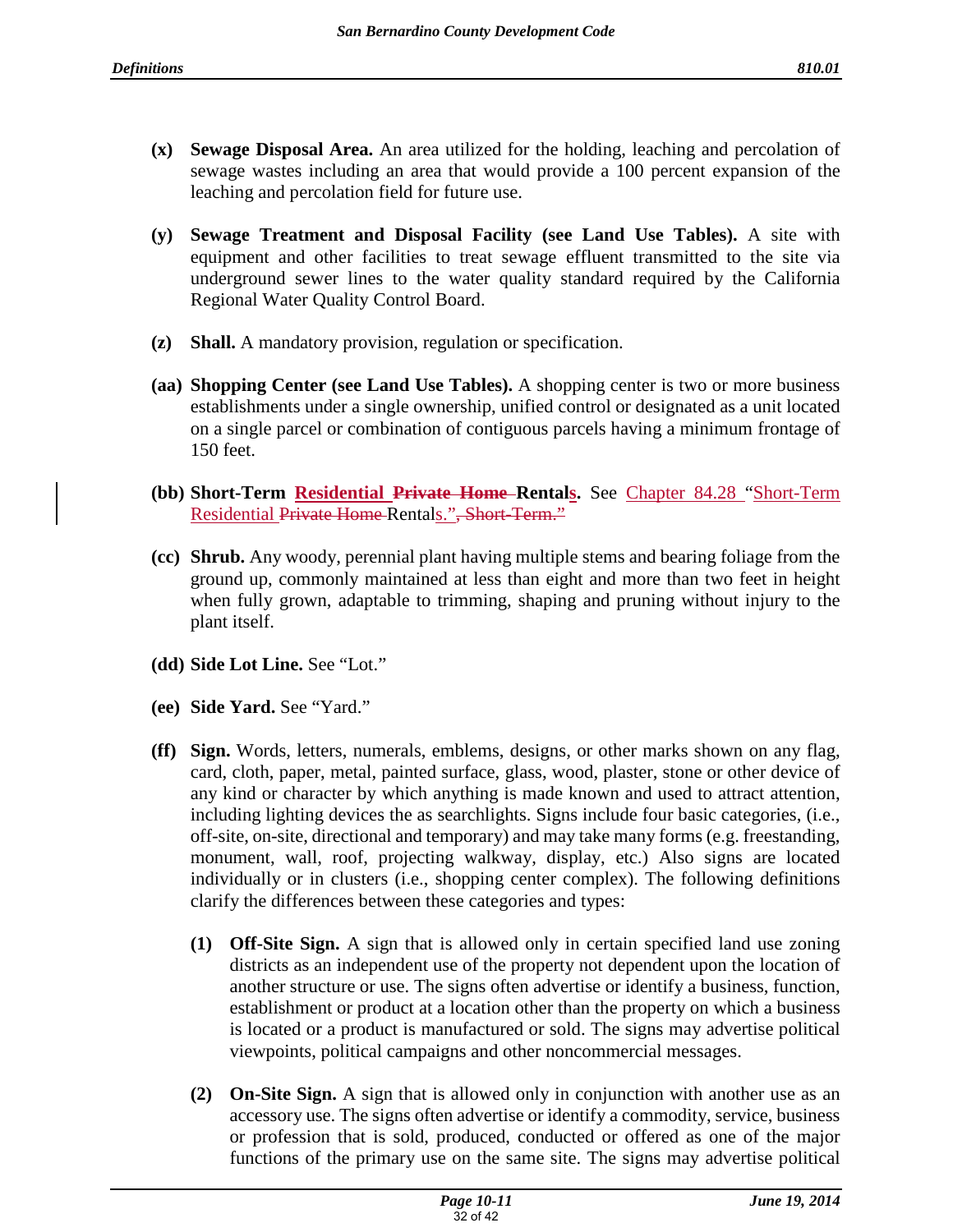viewpoints, political campaigns and other noncommercial messages. The signs may also advertise any commercial message.

- **(3) Complex Sign.** A sign that is allowed in conjunction with a shopping center, business, or other complex that is under a single ownership or unified control having two or more establishments located on a single parcel or combination of contiguous parcels.
- **(4) Complex Occupant Sign.** A sign that is allowed in conjunction with an individual occupant within a shopping center, business, or other complex.
- **(5) Directional Sign.** Signs that provide directional or traffic flow information.
	- **(A) Public Directional Sign.** Signs containing directional information about public places owned or operated by Federal, State or local governments or their agencies. Also included are historic, cultural, scientific and educational signs, signs relating to publicly owned natural phenomena, publicly owned or operated areas of natural scenic beauty, and areas naturally suited for outdoor recreation, deemed to be in the interest of the traveling public.
- **(6) Display Sign.** A single-faced sign that is affixed to any type of display window or is adjacent to a display window.
- **(7) Freestanding Sign.** A single or multi-faced sign that is not attached to any building or structure.
- **(8) Individual Signs or Accessory Business Sign.** Accessory signs that are allowed in conjunction with a nonresidential use that is not located within a complex (e.g., shopping center).
- **(9) Monument Sign.** A single- or double-faced sign that is designed and constructed as part of and placed on a monument base.
- **(10) Pedestrian Walkway Sign.** An accessory sign hung from or on a canopy and being oriented to pedestrian traffic.
- **(11) Projecting Sign.** A single- or double-faced sign attached to a structure that extends in a perpendicular plane from the wall to which it is attached.
- **(12) Roof Sign.** A single-faced sign that is affixed to a roof of a building or structure.
- **(13) Searchlight.** An apparatus containing a light source and a reflector for projecting a strong, far-reaching beam greater than 200 feet in any direction.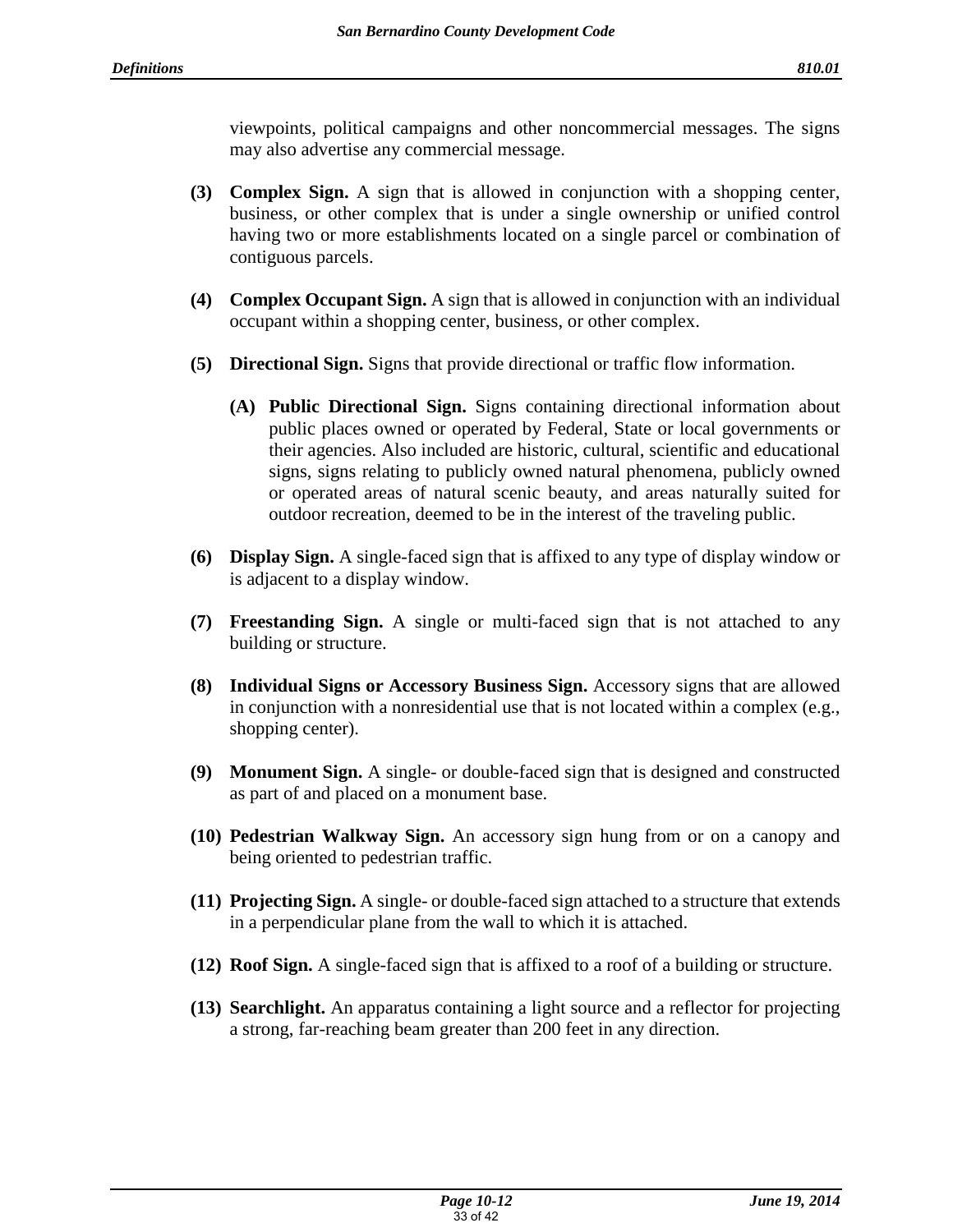- **(14) Temporary Sign.** A sign that provides temporary information and/or directions. The signs often are subject to the issuance of Temporary Use Permits and often provide information regarding residential developments, political candidates or issues, and real estate signs.
- **(15) Wall Sign.** A single-faced sign that is in any manner affixed to any exterior wall of a structure, the exposed face of which is in a plane parallel to the plane of the wall.
- **(gg) Single-Family Dwelling (see Land Use Tables).** See "Dwelling, Single Family."
- **(hh) Single-Family Dwelling, Attached (see Land Use Tables).** See "Dwelling, Single Family Attached."
- **(ii) Single Housekeeping Unit.** The functional equivalent of a traditional family or one household, whose members are an interactive group of persons jointly occupying a single dwelling unit, including the joint use of and responsibility for common areas, and sharing household activities and responsibilities (e.g., meals, chores, household maintenance, expenses, etc.) and where, if the unit is rented, all adult residents have chosen to jointly occupy the entire premises of the dwelling unit, under a single written lease or rental agreement with joint use and responsibility for the premises, and the makeup of the household occupying the unit is determined by the residents of the unit rather than the landlord or property manager.
- **(jj) Singular Plural.** Words used in the singular number include the plural and words used in the plural number include the singular.
- **(kk) Site.** A parcel of land or contiguous parcels where land alterations, including grading, clearing or construction are performed or proposed.
- **(ll) Site Plan, Detailed.** A drawing, to scale, on one sheet of paper of the entire land parcel showing buildings, improvements, other physical features and all dimensions.
- **(mm) Site Planning.** A process to develop a plan that shows how a parcel of land may be developed, taking into consideration the natural and man-made characteristics of the parcel.
- **(nn) Skilled Nursing Facility.** A health facility that provides skilled nursing care and supportive care to patients whose primary need is for availability of skilled nursing care on an extended basis.
- **(oo) Small Family Day Care Home.** See "Day Care, Child."
- **(pp) Small Collection Facility.** See "Recycling Facility."
- **(qq) "Smart" Irrigation Controller.** An irrigation controller that is weather and soil moisture-based, and monitors and uses historical environmental conditions for the specific location in which a landscape is located, by automatically adjusting irrigation watering times based on the information collected.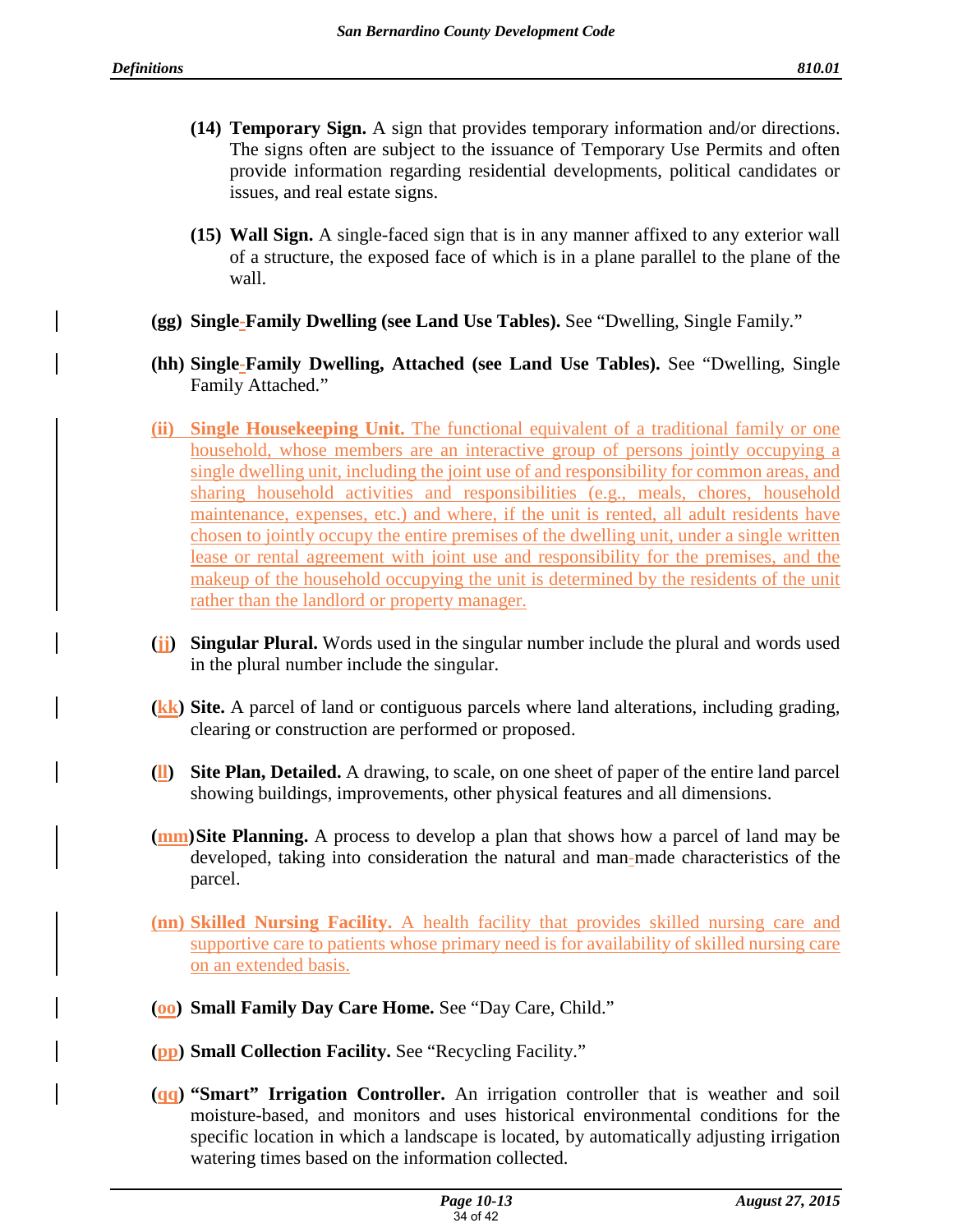- **(rr) Sober Living Facility.** An unlicensed Residential Care Facility with more than two residents who are not living together as a single housekeeping unit (see "Single housekeeping unit"), which is not licensed by the state and is being used as a drug and alcohol recovery facility for persons who are recovering from drug and/or alcohol addiction and in which all residents, except for a house manager, are considered disabled under state or federal law and are actively enrolled and participating in an alcohol and/or drug recovery program.
- **(ss) Soil.** The unconsolidated mineral and organic material on the immediate surface of the earth.
	- **(1) Corrosive Soils.** Natural soils that, as a result of their chemical makeup, may aggressively deteriorate concrete, metal or other susceptible building material.
	- **(2) Expansive Soils.** Natural clays that swell when saturated and shrink when dry.
	- **(3) Hydrocollapsible Soils.** Natural soils that collapse or compact after a wetting event.
- **(tt) Soil Management Report.** A report that shall be submitted with the Landscape Documentation Package, as outlined by Chapter 83.10, Landscaping Standards, that outlines the result of the soil tests along with recommendation for soil amendments.
- **(uu) Solar Energy System.** Any solar collector solar device, or structural design feature of a building whose primary purpose is to provide for the collection, storage, and distribution of solar energy for space heating or cooling; for domestic, recreational, therapeutic, or service water heating; for the generation of electricity; for the production of process heat; and for the production of mechanical work. Solar energy systems include passive thermal systems, semipassive thermal systems, active thermal systems and photovoltaic systems. This category does not include parabolic mirror and devices of a similar nature.
- **(vv) Solid Waste Disposal Site.** A site used for the final disposal of solid waste, which may also include facilities for separating and differentiating waste products, and/or recycling the waste products. Includes landfills.
- **(ww) Solid Waste.** Any variety of waste, including household garbage, metal, glass, shattered concrete, bricks from demolished houses, radioactive wastes and mining talus.
- **(xx) Solidification and Stabilization.** See "Hazardous Waste."
- **(yy) Special District.** A governmental entity created in a given area to provide services within that area. Special Districts can provide services such as water, sewers, fire protection, and parks and recreation.
- **(zz) Special Events, Temporary (see Land Use Tables).** All carnivals, community celebrations, off-road vehicle races, outdoor festivals, music events, sporting events, parades, fairs, animal races, religious festivals, revival meetings, food truck events and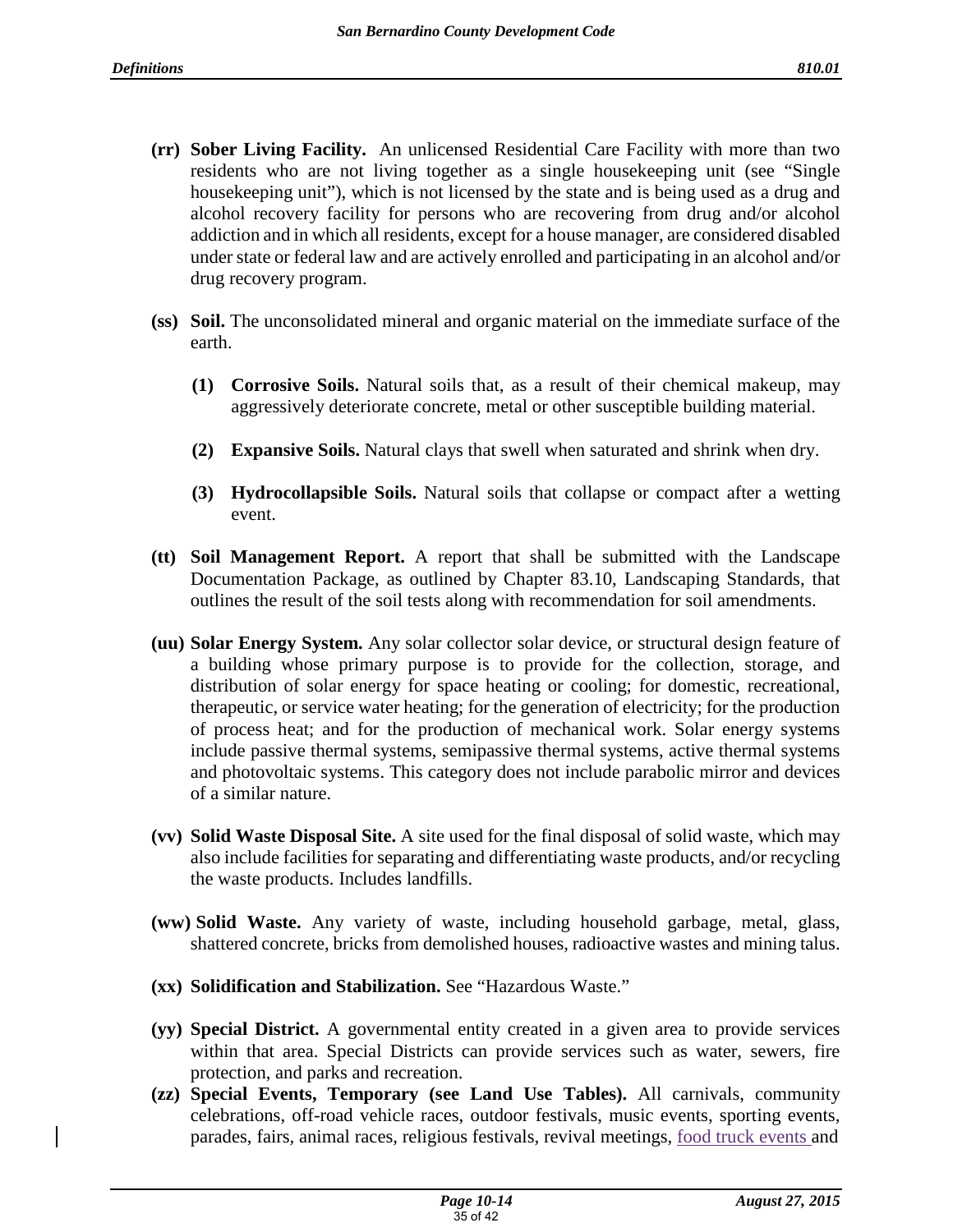similar public gatherings at locations and facilities without an approved Conditional Use Permit, Minor Use Permit, or Site Plan Permit. Special events shall be categorized based upon scope, longevity, magnitude and use, into one of the following event types.

# **(1) Minor Event.**

- **(A) Class I.** Class I. Anticipated attendance of 500 to 1,000 persons per day; or a community celebration, religious festivals, revival meetings, food truck events and similar public gatherings with anticipated attendance of 500 or more. Staging events of off-highway motor vehicles, as defined and regulated in Chapter 4 of Division 8 of Title 2, shall also be included as a Class I Minor Event.
- **(B) Class II.** Intensive sporting events, the as off-road vehicle races or rodeos, etc., and music events with an anticipated attendance of 200 to 500 persons per day. Included in this class are any events that are advertised by a means of mass media (i.e., radio, television, newspaper, Internet, phone trees, fliers, etc.) provided that a means of limiting attendees to 500 persons per day is available and is strictly enforced.
- **(2) Major Event.**
	- **(A) Class I.** Anticipated attendance of over 1,000 persons per day.
	- **(B) Class II.** Intensive sporting events, such as off-road vehicle races or rodeos, etc., or music events with an anticipated attendance of over 500 persons per day. Included in this class are any events that are advertised by a means of mass media (i.e., radio, television, newspaper, Internet, phone trees, fliers, etc.) where a means of limiting attendees is not available.
- **(aaa) Special Flood.** See "Flood Hazard."
- **(bbb) Special Flood Hazard Area.** See "Flood Hazard."
- **(ccc) Special Landscape Area.** Are those areas of landscape that are dedicated to edible plant material, those areas that are irrigated with non-potable/recycled water, and those areas that are dedicated to active play such as parks, sports fields, golf courses, or where turf provides a playing surface.
- **(ddd) Specified Anatomical Areas.** See "Adult-Oriented Business."
- **(eee) Specified Hazardous Waste Facilities.** See "Hazardous Waste."
- **(fff) Specified Sexual Activities.** See "Adult-Oriented Business."
- **(ggg) Specimen Tree.** See "Tree, Specimen."
- **(hhh) Sphere of Influence.** A sphere of influence is the probable ultimate physical boundary of a city as established by the San Bernardino Local Agency Formation Commission (LAFCO) in compliance with the Cortese-Knox-Hertzberg Local Government Reorganization Act of 2000 (Government Code Section 56000 et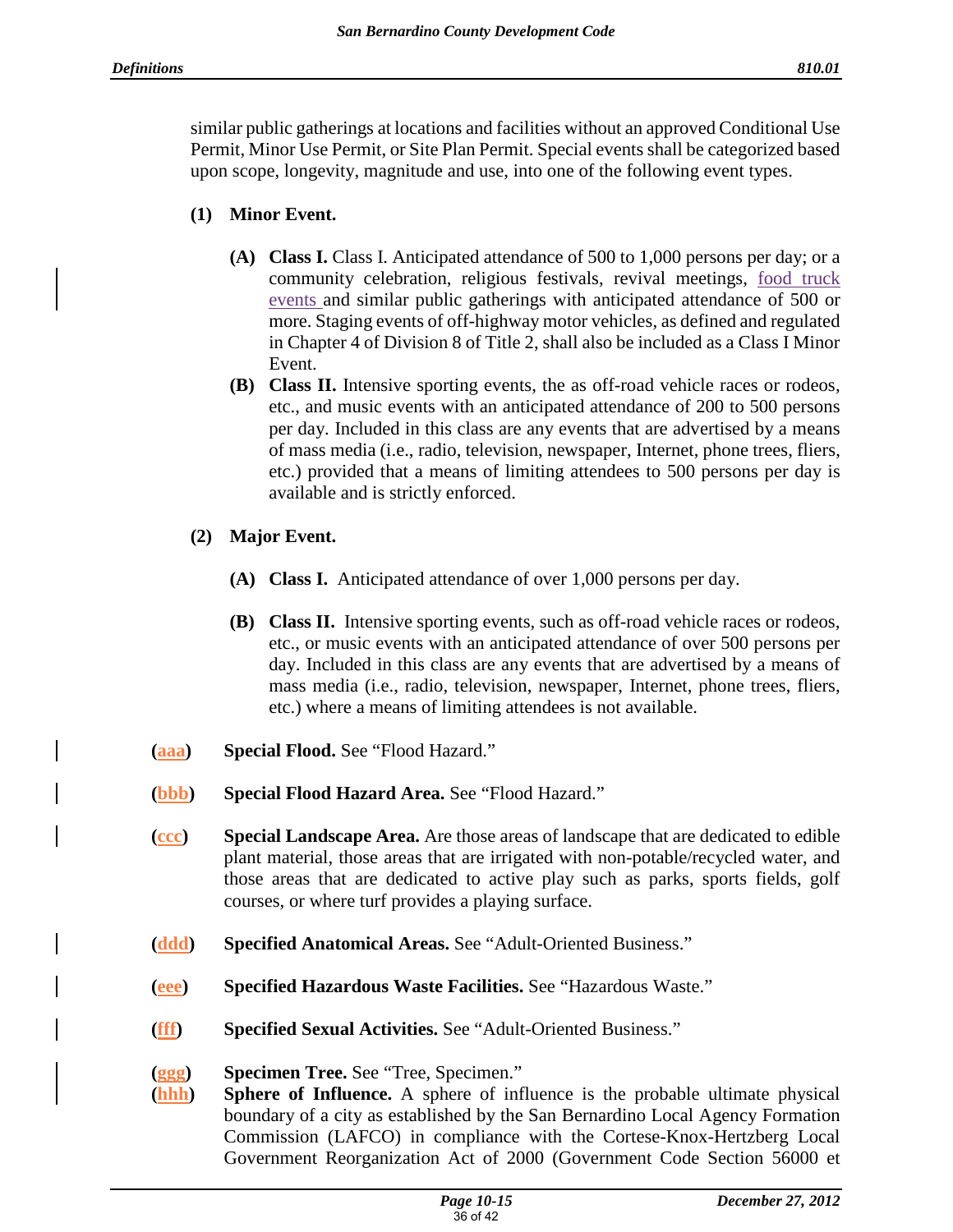seq.). A sphere of influence contains unincorporated County land that is outside a city's boundaries and that relates to the city's planning.

- **(iii) Sports or Entertainment Assembly (see Land Use Tables).** A large-scale indoor or outdoor facility accommodating spectator-oriented sports, concerts, and other entertainment activities. Examples of this land use include amphitheaters, race tracks, rodeo arenas, stadiums and coliseums. May also include commercial facilities customarily associated with the above uses, including bars and restaurants, gift shops, video game arcades, etc.
- **(jjj) Stable, Private.** A detached accessory building for the keeping of horses, burros or mules owned by the occupants of the premises and not for remuneration, hire or sale.
- **(kkk) Stable, Public.** A stable other than a private stable for keeping of horses, burros or mules.
- **(lll) Standard Project Flood.** See "Flood Hazard."
- **(mmm) Start of Construction.** See "Flood Hazard."
- **(nnn) State.** State of California.
- **(ooo) State Geologist.** Individual holding office as provided in the California Public Resources Code, Section 677, Article 3, Chapter 2, Division 1.
- **(ppp) Static Water Pressure.** The pressure of the pipeline or municipal water supply when the water is not flowing.
- **(qqq) Station.** An area that is served by an automatic irrigation valve that has been programmed into the "smart" irrigation controller as a specific number, which is to be recognized and controlled.
- **(rrr) Stealth Facility.** See "Wireless Telecommunication Facilities."
- **(sss) Stock Cooperative.** A common interest development in which a corporation is formed or availed of primarily for the purpose of holding title to, either in fee simple or for a term of years, improved real property, and all or substantially all of the shareholders of the corporation receive a right of exclusive occupancy in a portion of the real property, title to which is held by the corporation. The owner's interest in the corporation, whether evidenced by a share of stock, a certificate of membership, or otherwise, shall be deemed to be an interest in a common interest development and a real estate development for purposes of the California Corporations Code Subsection 25100(f). In a stock cooperative, both the separate interest, as defined in California Civil Code Subsection 4190 and the correlative interest in the stock cooperative corporation, however designated, are interests in real property. Includes a limited equity housing cooperative, which is a stock cooperative that meets the criteria of the California Health and Safety Code Section 33007.5.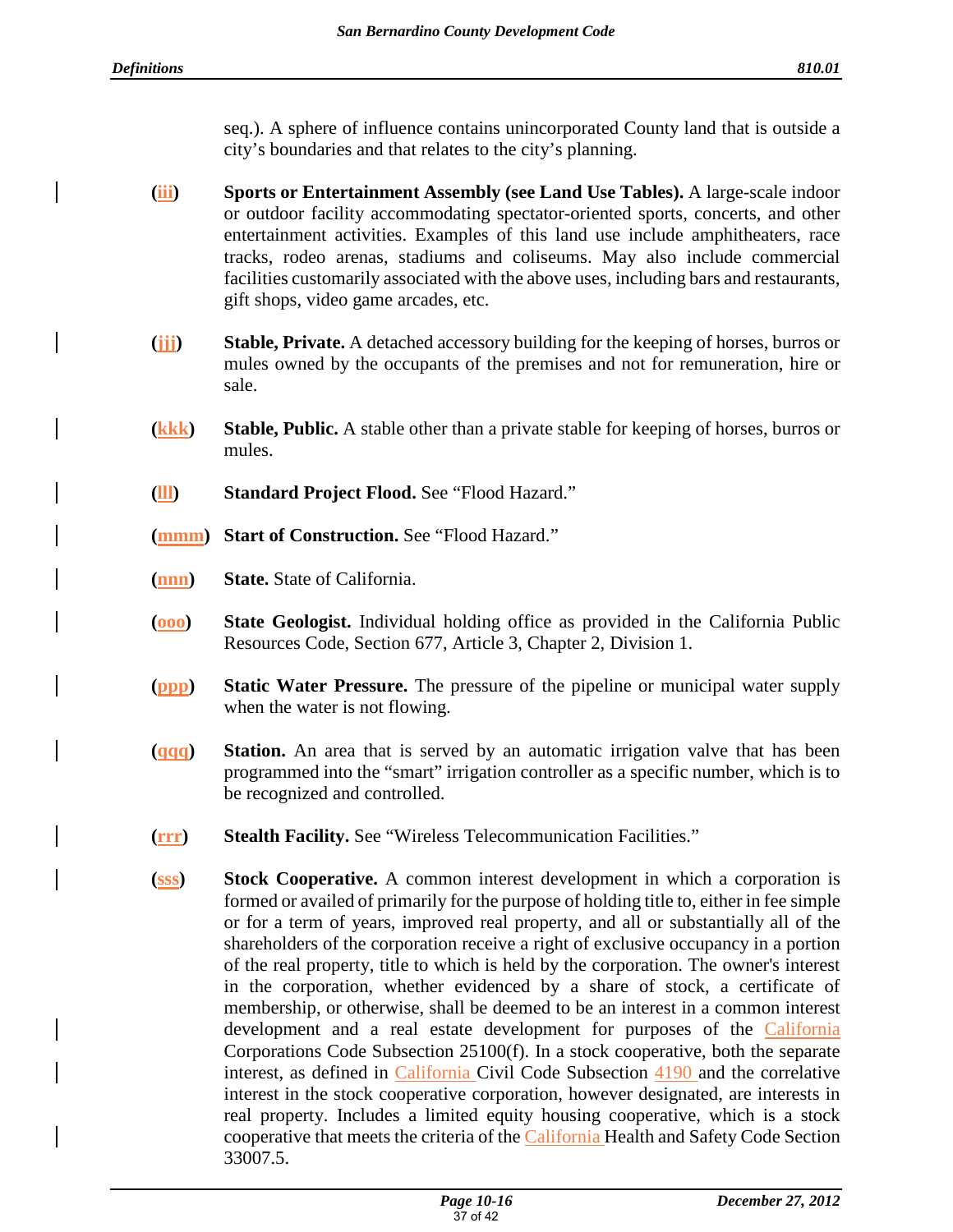- **(ttt) Stone Products Manufacturing.** See "Manufacturing Operations I and II."
- **(uuu) Storage, Garage.** See "Garage, Storage."
- **(vvv) Storage/Impound Facility.** See "Motor Vehicle Storage/Impound Facility."
- **(www) Storage Personal Storage, Mini-Storage (see Land Use Tables).** Structures containing generally small, individual compartmentalized or lockers rented as individual storage spaces and characterized by low parking demand.
- **(xxx) Storage Vehicles Storage (see Land Use Tables).** A facility for the storage of operative cars and other fleet vehicles, trucks, buses, recreational vehicles, and other motor vehicles. Includes facilities for the storage and/or servicing of fleet vehicles. Also includes the parking of a vehicle on private property for more than 72 hours without operation. Does not include commercial parking lots, or dismantling yards (classified in "Recycling - Scrap and Dismantling Yards").
- **(yyy) Storage Warehouse, Indoor Storage (see Land Use Tables).** Facilities for the storage of furniture, household goods, or other commercial goods of any nature. Includes cold storage. Does not include: warehouse, storage or mini storage facilities offered for rent or lease to the general public ("Storage - Personal Storage, Mini-Storage"); warehouse facilities primarily used for wholesaling and distribution (see "Wholesaling and Distribution"); or terminal facilities for handling freight (see "Truck Terminal").
- **(zzz) Storm, Ten Year.** See "Ten Year Storm."
- **(aaaa) Story.** That portion of a building included between the surface of any floor and the surface of the floor immediately above it, or, if there is no floor above it, then the space between the floor and ceiling immediately above it.
- **(bbbb) Story, Half.** A story with at least two of its opposite sides meeting a sloping roof, nor more than two feet above the floor of the story.
- **(cccc) Stream.** Any watercourse designated by a solid line or dash and three dots symbol on the largest scale of the United States Geological Survey map most recently published, or as indicated in the development permit when it has been field determined that a watercourse either:
	- (1) Supports fish at any time of the year;
	- (2) Has a significant water flow after any rainstorm; or
	- (3) Has a well-defined channel.
- **(dddd) Stream Bed Skimming.** See "Surface Mining Operations."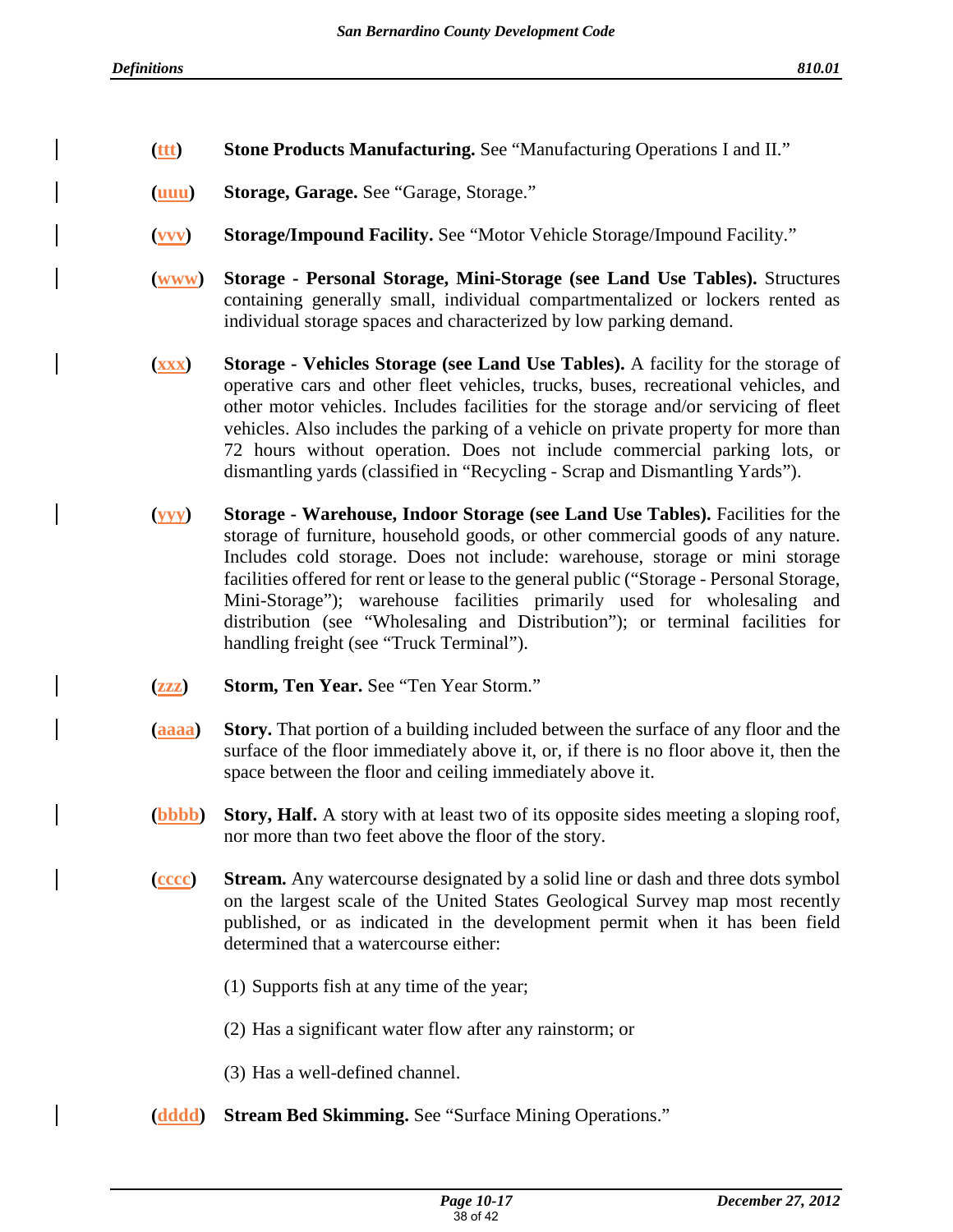- **(eeee) Street.** Any public or private thoroughfare, with a width of 20 feet or more, that affords a primary means of access to abutting property. See "Road System."
- **(ffff) Street Line.** The boundary line between a street and abutting property.
- **(gggg) Structural Alterations.** Any change in the supporting members of a structure, such as the bearing walls or partitions, columns, beams or girders.
- **(hhhh) Structure.** Anything constructed, built, or installed by man, an edifice or building of any kind, or any piece of work artificially built up or composed of parts joined together in some definite manner, including, but without limitation; buildings, towers, smokestack, and overhead lines.
- **(iiii)** Structure, Approved. A structure, paved area of impervious substance or sewage disposal area that has been approved by the Building Official or the Chief of the Environmental Health Services Division as an improvement of the site, and that complies with all codes, ordinances and regulations of San Bernardino County.
- **(jjjj) Structure, Business or Industrial.** An occupied, permanent building, attached to a permanent foundation, approved for the use under the California Building Code, where one or more persons are employed on an eight hour shift, at least five days per week.
- **(kkkk) Structure Envelope.** The interior of a parcel outside of the building setback lines.
- **(llll) Structure Footprint.** The area of a parcel included within the surrounding exterior walls of a structure. In the absence of surrounding exterior walls, the structure footprint shall be the area under the horizontal projection of the roof.
- **(mmmm) Structure Height.** See Section 83.02.040 (Height Measurement and Height Limit Exceptions). For buildings see "Building Height".
- **(nnnn) Subdivider.** A person, firm, corporation, partnership or association who proposes to divide, divides or causes to be divided real property into a subdivision for himself or for others except that employees and consultants of these persons or entities, acting in such capacity, are not "subdividers."
- **(oooo) Subdivision.** The division, by any subdivider, of any unit or units of improved or unimproved land, or any portion of land thereof, shown on the latest equalized County assessment roll as a unit or as contiguous units, for the purpose of sale, lease or financing, whether immediate or future, except for leases of agricultural land for agricultural purposes (i.e., the cultivation of food or fiber or the grazing or pasturing of livestock). Property shall be considered as contiguous units even if it separated by roads, streets, utility easement or railroad rights of way. "Subdivision" includes a condominium project, as defined in Section 1350 of the Civil Code, or a community apartment project, as defined in Section 11004 of the California Business and Professions Code or the conversion of five or more existing dwelling units to a stock cooperative, as defined in Section 11003.2 of the California Business and Professions Code. A conveyance of land to or from a governmental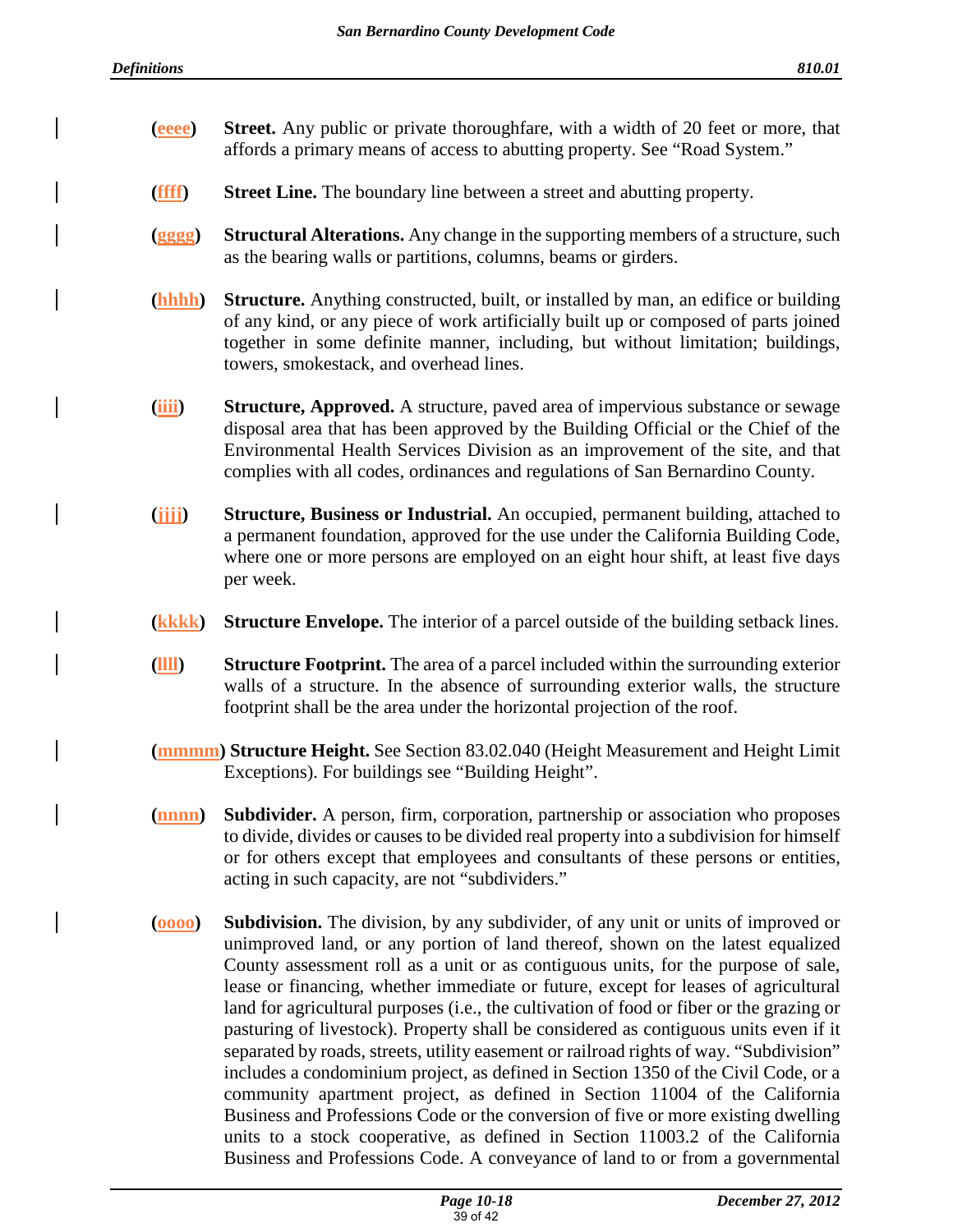agency, public entity, public utility, common carrier or subsidiary of a public utility for conveyance to the public utility for rights of way shall not be considered a division of land for the purpose of computing the number of parcels. See also "Minor Subdivision Plot Plan."

- **(pppp) Subsidence.** The sinking of the earth's surface, usually due to mining, groundwater extraction, oil and gas withdrawal, earthquakes or other physical forces.
- **(qqqq) Substandard Lot.** A unit of land, the area, width or other characteristic that fails to meet the requirements of the land use zoning district in which it is located.
- **(rrrr) Substandard Housing Unit.** A dwelling unit that is either dilapidated or unsafe, thus endangering the health or safety of the occupant, or does not have adequate plumbing or heating facilities.
- **(ssss) Substantial Damage.** See "Flood Hazard."
- **(tttt) Substantial Improvement.** See "Flood Hazard."
- **(uuuu) Supplemental Irrigation.** See "Temporary Irrigation."
- **(vvvv) Supportive Housing.** Housing with no limit on length of stay, that is occupied by the target population, as defined by Section 50675.14 of the California Health and Safety Code, and that is linked to on-site or off-site services that assist the resident to retain the housing, improve his or her health status, maximize their ability to live and, when possible, to work in the community. Supportive housing that is provided in single-, two-, or multi-family dwelling units, group residential, paroleeprobationer home, residential care facilities, or boarding house uses shall be permitted, conditionally permitted or prohibited in the same manner as the other single-, two- or multi-family dwelling units, group residential, parolee-probationer home, residential care facilities, or boarding house uses under this Code.
- **(wwww) Surface Mining Operations (see Land Use Tables).** All, or any part of, the process involved in the mining of minerals on mined lands by removing overburden and mining directly from the mineral deposits, open pit mining of minerals naturally exposed, mining by the auger method, dredging and quarrying, or surface work incident to an underground mine. Surface mining operations include, but are not limited to, in place distillation or retorting or leaching, the production and disposal of mining waste, prospecting and exploratory activities, borrow pitting, streambed skimming, and segregation and stockpiling of mined materials (and recovery of same). The following definitions shall further clarify mining issues:
	- **(1) Area of Regional Significance.** An area designated by the State Mining and Geology Board that is known to contain a deposit of minerals, the extraction of which is judged to be of prime importance in meeting future needs for minerals in a particular region of the State within which the minerals are located, and which, if prematurely developed for alternate incompatible land uses, could result in the permanent loss of minerals that are of more than local significance.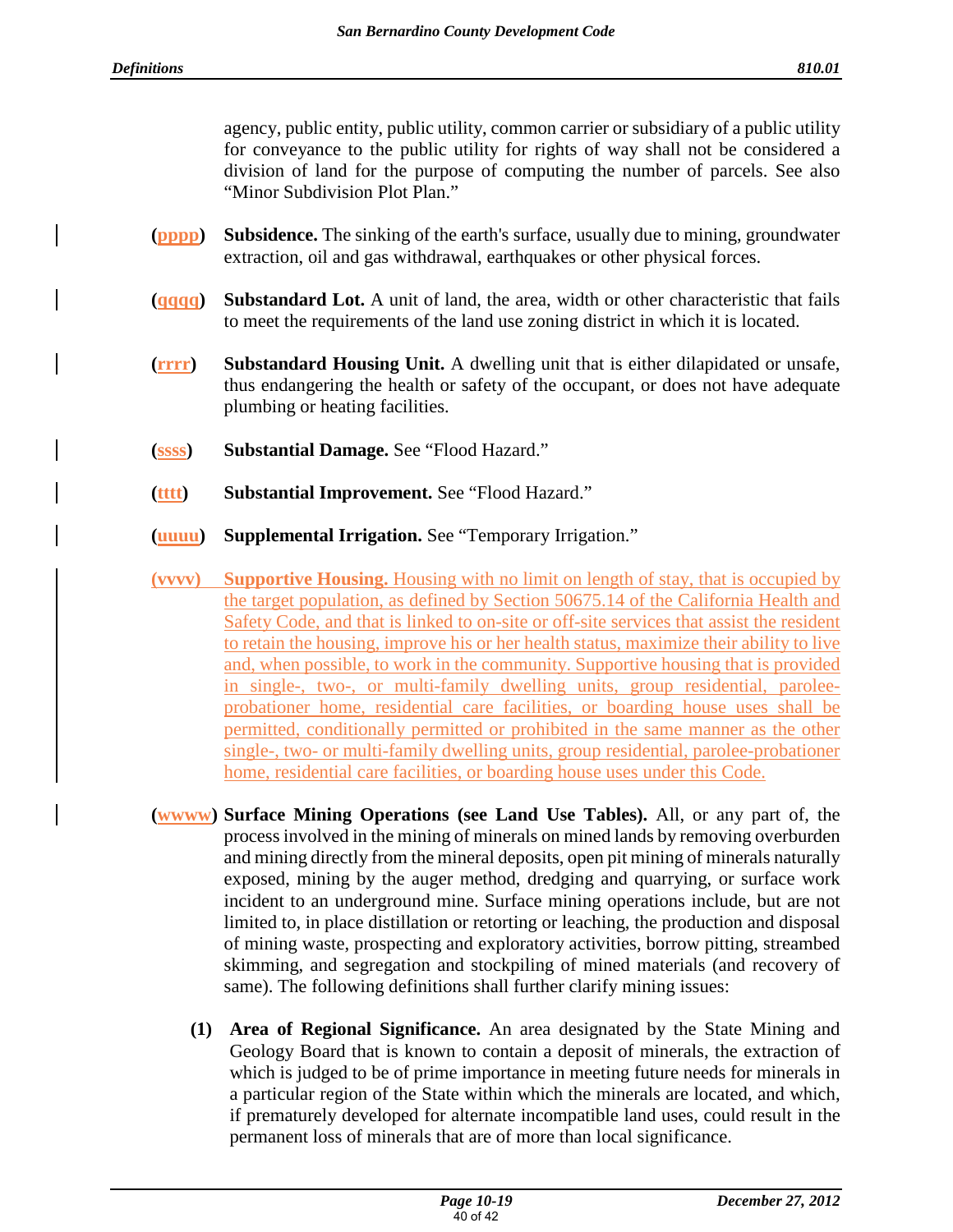- **(2) Area of Statewide Significance.** An area designated by the Board that is known to contain a deposit of minerals, the extraction of which is judged to be of prime importance in meeting future needs for minerals in the State and which, if prematurely developed for alternate incompatible land uses, could result in the permanent loss of minerals that are of more than local or regional significance.
- **(3) Borrow Pits.** Excavations created by the surface mining of rock, unconsolidated geologic deposits or soil to provide material (borrow) for fill elsewhere.
- **(4) Compatible Land Uses.** Land uses inherently compatible with mining and/or that require a minimum public or private investment in structures, land improvements, and that may allow mining because of the relative economic value of the land and its improvements. Examples of these uses may include, but shall not be limited to, very low density residential, geographically extensive but low impact industrial, recreational, agricultural, silvicultural, grazing, and open space.
- **(5) Haul Road.** A road along which material is transported from the area of excavation to the processing plant or stockpile area of the surface mining operation.
- **(6) Idle.** Surface mining operations curtailed for a period of one year or more, by more than 90 percent of the operation's previous maximum annual mineral production, with the intent to resume those surface mining operations at a future date.
- **(7) Incompatible Land Uses.** Land uses inherently incompatible with mining and/or that require public or private investment in structures, land improvements, and landscaping and that may prevent mining because of the greater economic value of the land and its improvements. Examples of these uses may include, but shall not be limited to, high density residential, low density residential with high unit value, public facilities, geographically limited but impact intensive industrial, and commercial.
- **(8) Mined Lands.** The surface, subsurface, and ground water of an area in which surface mining operations will be, are being, or have been conducted, including private ways and roads appurtenant to any area, land excavations, workings, mining waste, and areas in which structures, facilities, equipment, machines, tools, or other materials or property that result from, or are used in, surface mining operations are located.
- **(9) Minerals.** Any naturally occurring chemical element or compound, or groups of elements and compounds, formed from inorganic processes and organic substances, including, but not limited to, coal, peat, and bituminous rock, but excluding geothermal resources, natural gas, and petroleum.
- **(10) Operator.** Any person who is engaged in surface mining operations, or who contracts with others to conduct operations on his/her behalf, except a person who is engaged in surface mining operations as an employee with wages as his/her sole compensation.